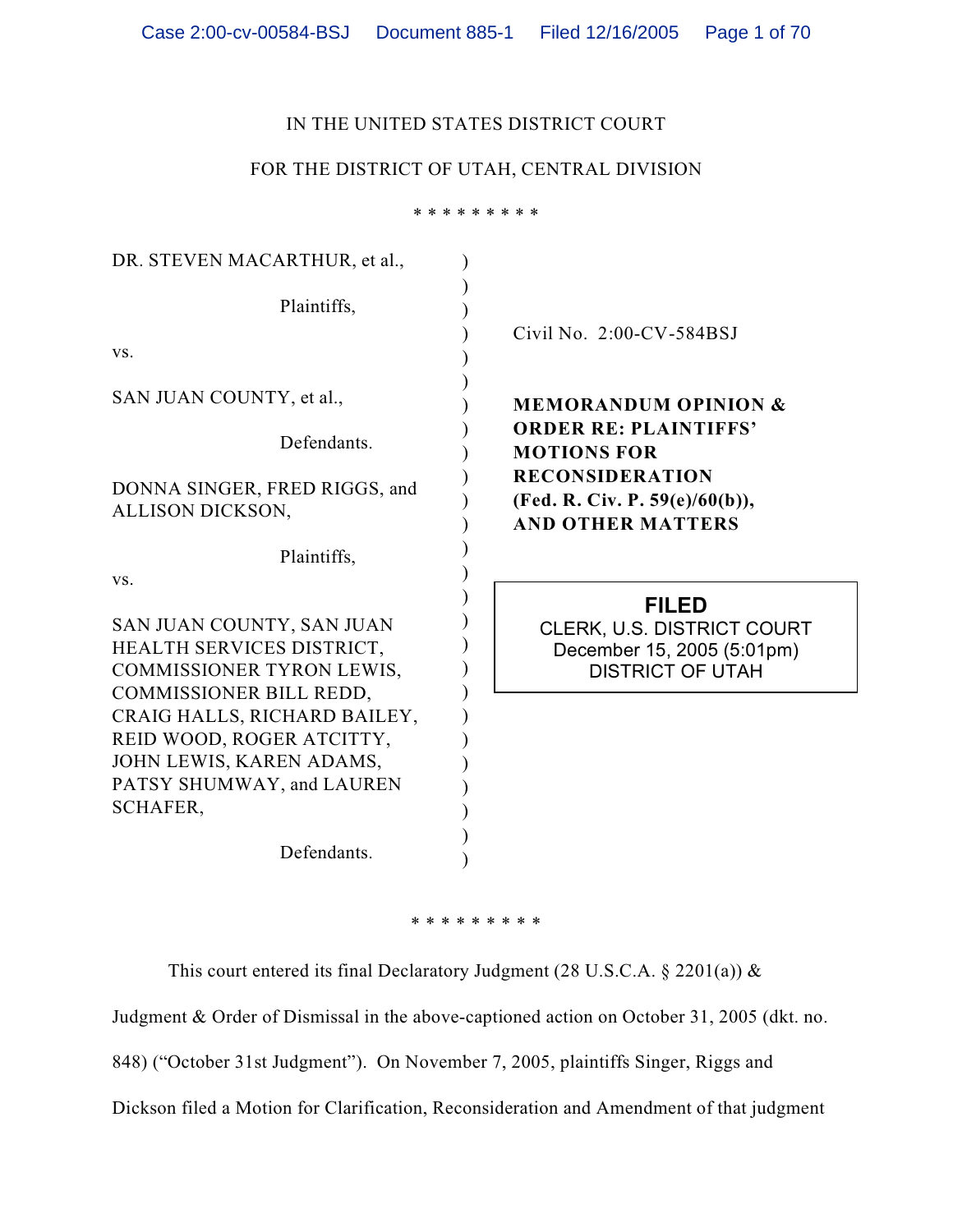(dkt. no. 849), with a supporting memorandum (dkt. no. 850). On November 10, 2005, plaintiff Valdez filed a "Motion to Reconsider and Amend the October 31, 2005 Order and Allow Her to Amend Her Amended Complaint," (dkt. no. 855), with a supporting memorandum (dkt. no. 856); plaintiffs Lyman and MacArthur also filed a "Motion to Reconsider and Amend the October 31, 2005 Order and Allow Her to Amend Their Amended Complaint," (dkt. no. 857), with a supporting memorandum (dkt. no. 858).<sup>1</sup>

The defendants filed a series of responsive memoranda, $\alpha$  and plaintiffs Singer, Riggs and Dickson filed three reply memoranda.<sup>3</sup> The motions were calendared for hearing on November 30, 2005. At the November 30th hearing, Susan Rose, Esq. appeared on behalf of the plaintiffs; Carolyn Cox, Esq. and Robert R. Harrison, Esq. appeared on behalf of the San Juan Health Services District defendants; and Jesse Trentadue, Esq. appeared on behalf of the San Juan County defendants. The court heard the arguments of counsel, and having reviewed

<sup>&</sup>lt;sup>1</sup>Plaintiffs also filed a "Motion to Correct Plaintiffs Motion to Clarify, Reconsider and Amend," on November 9, 2005 (dkt. no. 853), seeking to remove a redundant page 9 from the Memorandum in Support of Plaintiffs Singer, Riggs, Dickson's Motion for Clarification, Reconsideration and Amendment, filed November 7, 2005 (dkt. no. 850).

<sup>&</sup>lt;sup>2</sup>(See Memorandum in Opposition to Plaintiffs' Motion for Clarification, Reconsideration and Amendment, filed November 14, 2005 (dkt. no. 859); San Juan County Defendants' Memorandum in Opposition to Plaintiffs' Motions to Reconsider, filed November 20, 2005 (dkt. no. 862); Memorandum in Opposition to Plaintiffs' Motion for Clarification, Reconsideration and Amendment, filed November 21, 2005 (dkt. no. 863); "Memorandum in Opposition to Plaintiffs Lyman's and MacArthur's Motion to Reconsider and Amend the October 31, 2005 Order, and to Allow Her [sic] to Amend Her [sic] Amended Complaint," filed November 21, 2005 (dkt. no. 864); Memorandum in Opposition to Plaintiff Helen Valdez' Motion to Reconsider and Amend the October 31, 2005 Order, and to Allow Her to Amend Her Amended Complaint," filed November 21, 2005 (dkt. no. 865).)

<sup>&</sup>lt;sup>3</sup>(See "Plaintiff Singer/Riggs/Dickson's Reply to the Defendants' Opposition to the Rule 60 Motion to Correct, Ammend [sic] and Reconsider the Court's October 12, 2005 Order," filed November 25, 2005 (dkt. no. 866); "Plaintiff Singer/Riggs/Dickson's Reply to the Defendants **COUNTY** Opposition on Rule 60 Motion to Correct, Ammend [sic] and Reconsider," November 29, 2005 (dkt. no. 867); "Plaintiff Singer/Riggs/Dickson's Reply to the Defendants Second Opposition on Rule 60 Motion to Correct, Ammend, [sic] and Reconsider," filed November 29, 2005 (dkt. no. 868).)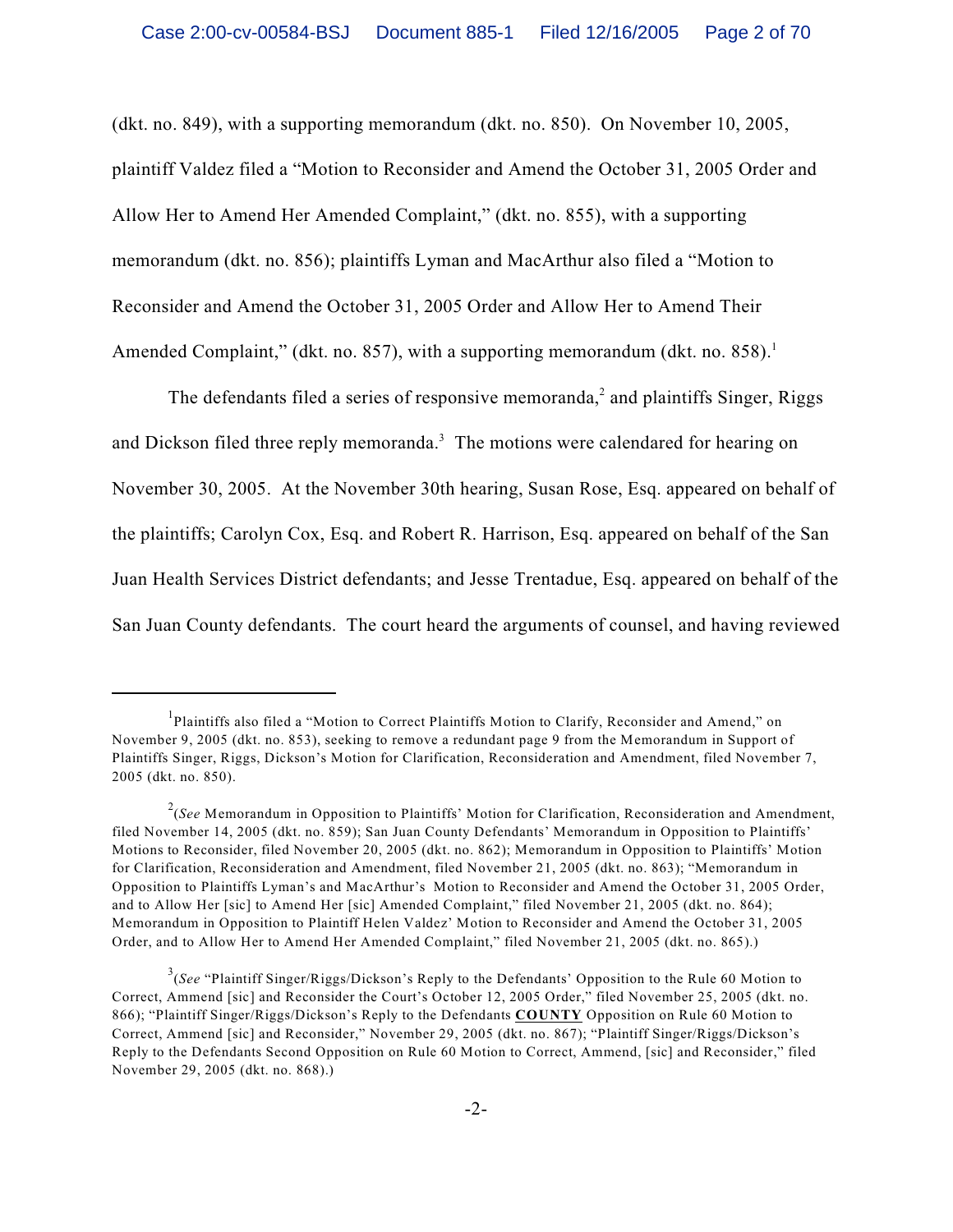and considered the memoranda submitted by the parties as well as this court's prior opinions and orders, ruled on the plaintiffs' motions, denying them in each instance. (*See* Minute Entry, dated November 30, 2005 (dkt. no. 871).)

For the sake of clarity of the record in this matter, the court has elected to elaborate upon the reasons for its rulings on the plaintiffs' three Rule 59(e)/Rule 60 motions as well as setting forth in writing the court's rulings on prior motions heard on October 25, 2005.

### **A. Applicable Standards under Fed. R. Civ. P. 59(e) & 60(b)**

According to the court of appeals, "The Federal Rules of Civil Procedure provide that a post-judgment motion may 'aris[e] under either Rule 59(e) (motion to alter or amend the judgment) or Rule 60(b) (relief from judgment for mistake or other reason). The[se] two rules serve different purposes and produce different consequences, both substantive and procedural.' *Sanders v. Clemco Indus.*, 862 F.2d 161, 168 (8th Cir. 1988) (citation and footnote omitted)." *Jennings v. Rivers*, 394 F.3d 850, 854 (10th Cir. 2005).

In this case, plaintiffs' counsel has asserted *both* Rule 59(e) and Rule 60(b) as bases for plaintiffs' three motions for reconsideration, filed within ten days of the entry of the court's October 31st Judgment.<sup>4</sup> Counsel points to Rule  $60(a)$  as well.

Fed.R.Civ.P.  $60(b)(1)$ , (4) & (6).

 $Rule_{0}(b) reads in pertinent part:$ 

On motion and upon such terms as are just, the court may relieve a party or a party's legal representative from a final judgment, order, or proceeding for the following reasons: (1) mistake, inadvertence, surprise, or excusable neglect;  $\dots$  (4) the judgment is void;  $\dots$  or (6) any other reason justifying relief from the operation of the judgment. The motion shall be made within a reasonable time, and for reasons (1), (2), and (3) not more than one year after the judgment, order, or proceeding was entered or taken.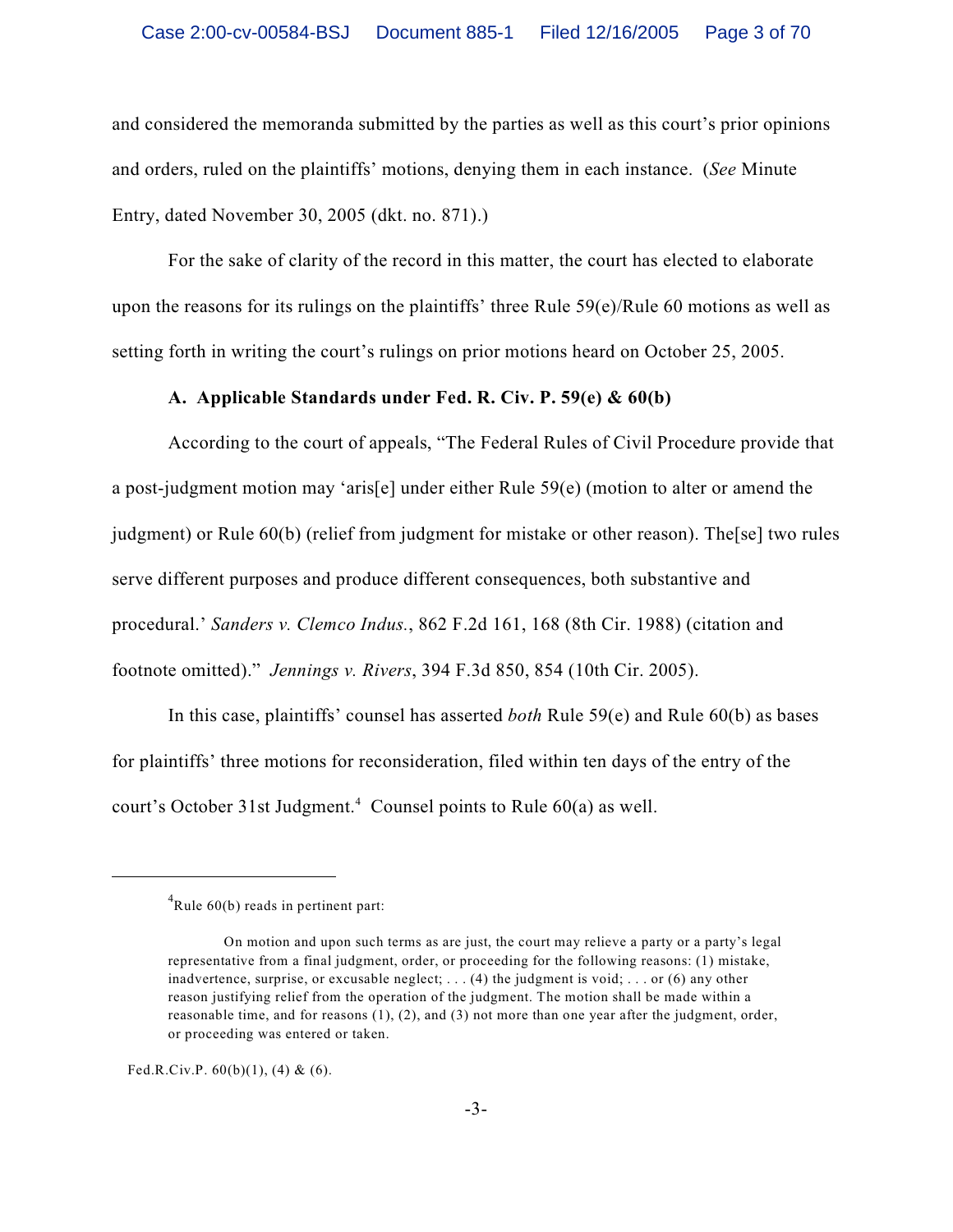Generally, Rule 59(e) motions "should be granted only to correct manifest errors of

law or to present newly discovered evidence." *Adams v. Reliance Standard Life Ins. Co.*, 225

F.3d 1179, 1186 n. 5 (10th Cir. 2000); *Phelps v. Hamilton*, 122 F.3d 1309, 1324 (10th

Cir.1997) (same); *see also Brumark Corp. v. Samson Res. Corp.*, 57 F.3d 941, 948 (10th

Cir.1995) (noting that the requirements for motions for reconsideration are "an intervening

change in the controlling law, the availability of new evidence, or the need to correct clear

error or prevent manifest injustice").

Motions for "reconsideration" will not be granted absent "highly unusual circumstances"—they do not provide litigants with an opportunity for a "second bite at the apple" or allow them, like Emperor Nero, to "fiddle as Rome burns", or license a litigation "game of hopscotch", allowing parties to switch from one legal theory to a new one "like a bee in search of honey". Such motions are not vehicles for relitigating old issues. Courts properly decline to consider new arguments or new evidence on reconsideration where those arguments or evidence were available earlier.

Steven Baicker-McKee, William M. Janssen & John B. Corr, *Federal Civil Rules Handbook*

962 (2006 ed.) (footnotes omitted).

Rule  $60(b)(1)$  provides that

"[o]n motion and upon such terms as are just, the court may relieve a party or a party's legal representative from a final judgment .... for the following reasons: (1) mistake, inadvertence, surprise, or excusable neglect...." It "is an extraordinary procedure" which "'seeks to strike a delicate balance between two countervailing impulses: the desire to preserve the finality of judgments and the incessant command of the court's conscience that justice be done in light of all the facts.'" *Cessna Fin. Corp.*, 715 F.2d at 1444 (quoting *Seven Elves, Inc. v. Eskenazi*, 635 F.2d 396, 401 (5th Cir. 1981) (additional internal quotation marks omitted)). The rule "should be liberally construed when substantial justice will thus be served." *Id.*

"The guidelines governing a district court's consideration of a Rule 60(b)(1) motion ... are well established." *Id.* at 1445. Whether the movant has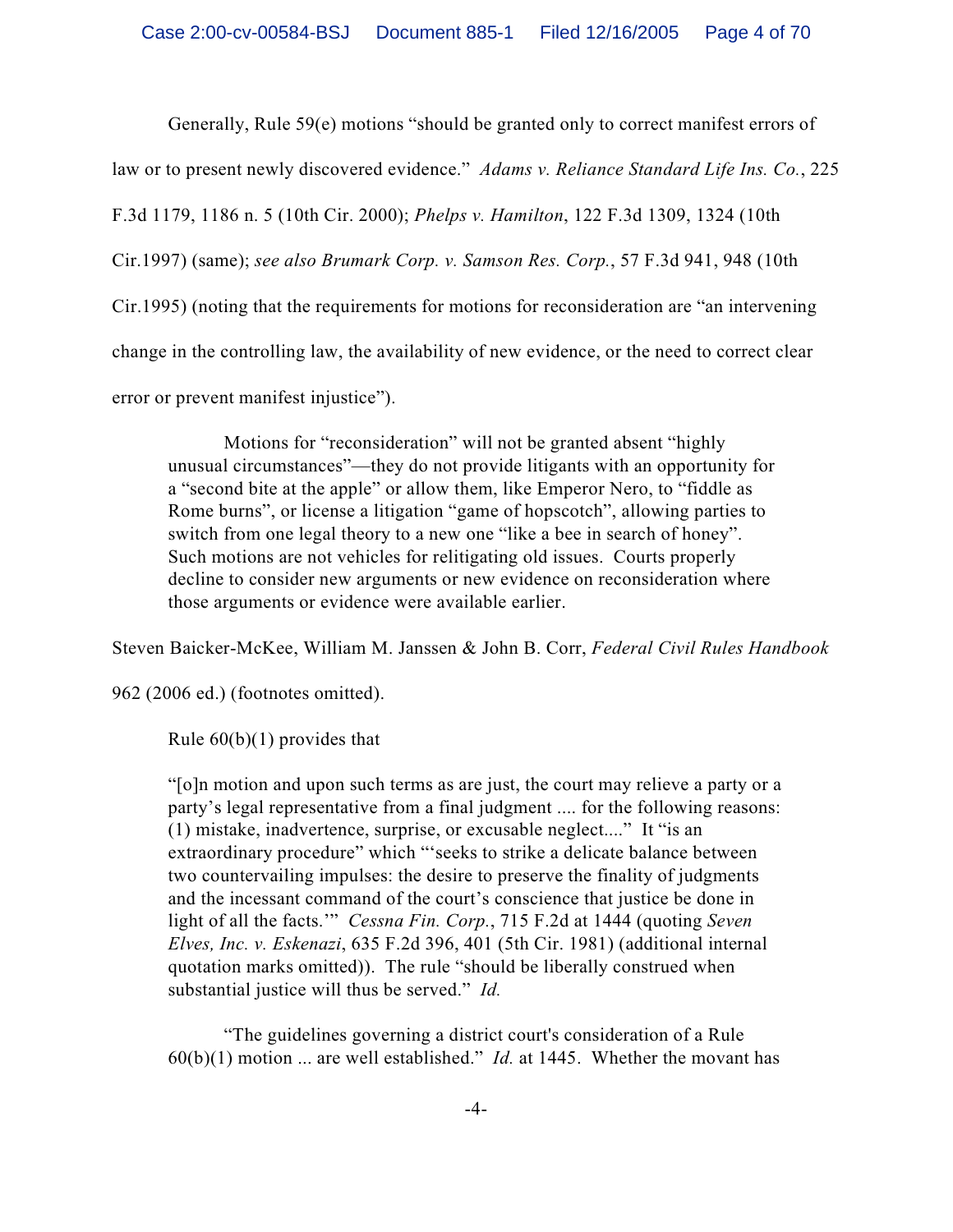demonstrated "mistake, inadvertence, surprise, or excusable neglect" is an issue to be "litigated on the merits." *Id.* "The trial court must determine whether excusable neglect has in fact been established, resolving all doubts in favor of the party seeking relief." *Id.*

*Jennings v. Rivers*, 394 F.3d 850, 855-856 (10th Cir. 2005); *see also Yapp v. Excel Corp.*, 186 F.3d 1222, 1231 (10th Cir. 1999) ("Rule 60(b)(1) motions premised upon mistake are intended to provide relief to a party in only two instances: (1) when the party has made an excusable litigation mistake or an attorney in the litigation has acted without authority; or (2) when the judge has made a substantive mistake of law or fact in the final judgment or order. See *Cashner*, 98 F.3d at 576 (citing 7 James Wm. Moore et. al., Moore's Federal Practice ¶ 60.22[2] (2d ed.1985))." . . . [T]he kinds of mistakes remediable under a Rule  $60(b)(1)$ motion are litigation mistakes that a party could not have protected against."); *Cashner v. Freedom Stores, Inc.*, 98 F.3d 572, 577 (10th Cir. 1996) ("If the mistake alleged is a party's litigation mistake, we have declined to grant relief under Rule 60(b)(1) when the mistake was the result of a deliberate and counseled decision by the party."). Relief is available under Rule 60(b)(1) "only for obvious errors of law, apparent on the record. *Alvestad v. Monsanto Co.*, 671 F.2d 908, 912-13 (5th Cir.) (relief under Rule 60(b)(1) limited to 'perfunctory correction' of obvious errors of law), *cert. denied*, 459 U.S. 1070, 103 S.Ct. 489, 74 L.Ed.2d 632 (1982); see also *Rocky Mountain Tool & Mach. Co. v. Tecon Corp.*, 371 F.2d 589, 596-97 (10th Cir. 1966) ('palpably erroneous award' of interest from date of filing counterclaim rather than from date of entry of judgment correctable under Rule  $60(b)(1)$ ." *Van Skiver v. United States*, 952 F.2d 1241, 1244 (10th Cir. 1991).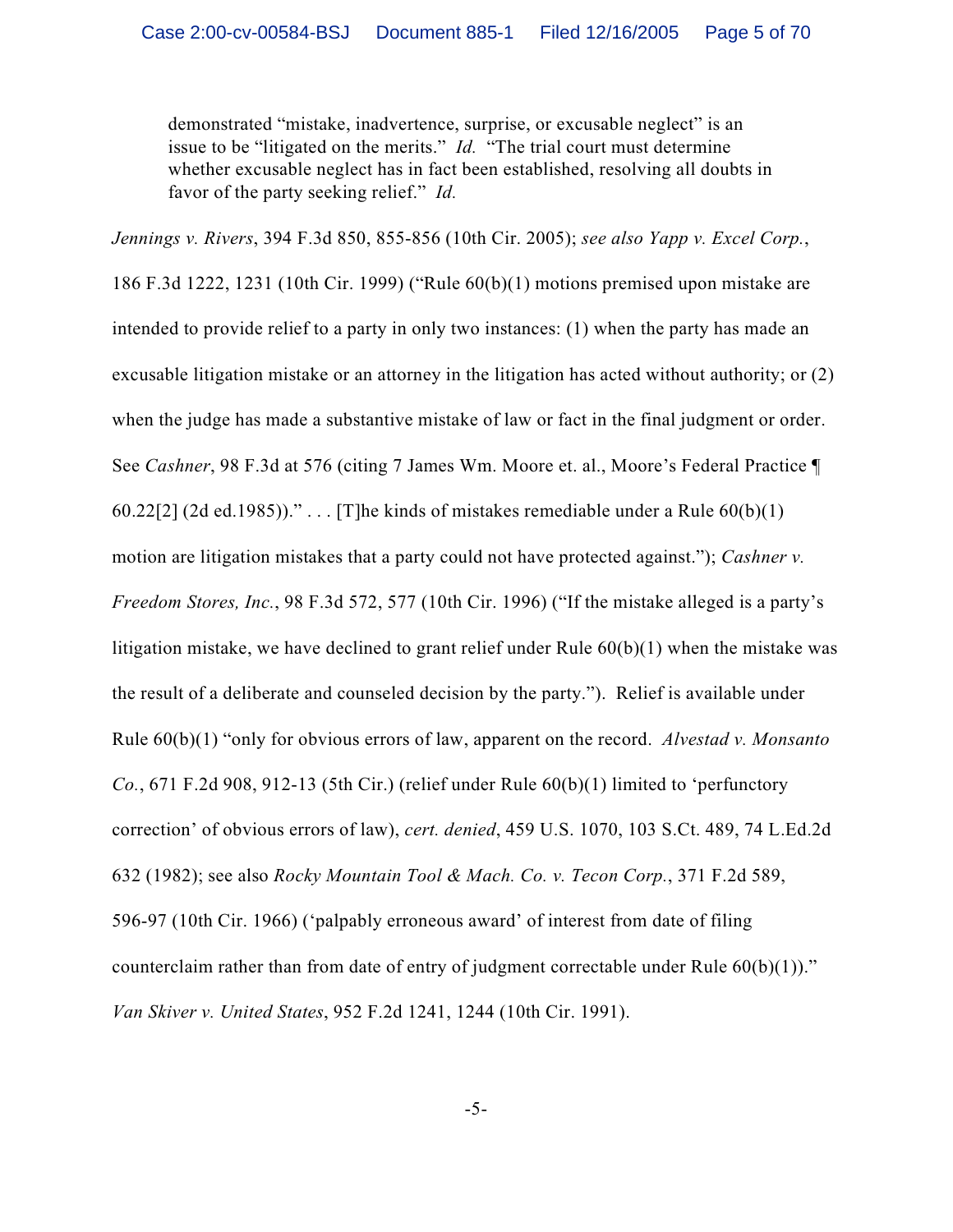Rule 60(b)(4) provides for relief where "the judgment is void":

A judgment is void for Rule 60(b)(4) purposes if the "rendering court was powerless to enter it." *V.T.A., Inc. v. Airco, Inc.*, 597 F.2d 220, 224 (10th Cir. 1979). A judgment may in some instances be void for lack of subject matter jurisdiction. E.g. *id.*; *In re Four Seasons Securities Laws Litigation*, 502 F.2d 834, 842 (10th Cir. 1974). "However, this occurs only where there is a plain usurpation of power, when a court wrongfully extends its jurisdiction beyond the scope of its authority." *Kansas City Southern Ry. Co. v. Great Lakes Carbon Corp.*, 624 F.2d 822, 825 (8th Cir. 1980) (citations omitted); accord *Nemaizer v. Baker*, 793 F.2d 58, 65 (2d Cir.1986) (observing that collateral attack is permitted under Rule  $60(b)(4)$  where there is "a clear usurpation of power by a district court, and not an error of law in determining whether it has jurisdiction") (citations omitted).

A court does not usurp its power when it erroneously exercises jurisdiction. *Kansas City Southern*, 624 F.2d at 825. "Since federal courts have 'jurisdiction to determine jurisdiction,' that is, 'power to interpret the language of the jurisdictional instrument and its application to an issue by the court,' error in interpreting a statutory grant of jurisdiction is not equivalent to acting with total want of jurisdiction." *Id.* (quoting *Stoll v. Gottlieb*, 305 U.S. 165, 171, 59 S.Ct. 134, 83 L.Ed. 104 (1938)); see also *Lubben v. Selective Serv. Sys. Local Board No. 27*, 453 F.2d 645, 649 (1st Cir.1972) ("While absence of subject matter jurisdiction may make a judgment void, such total want of jurisdiction must be distinguished from an error in the exercise of jurisdiction.") (footnote omitted). There must be "no arguable basis on which [the court] could have rested a finding that it had jurisdiction." *Nemaizer*, 793 F.2d at 65.

*Gschwind v. Cessna Aircraft Co.*, 232 F.3d 1342, 1346 (10th Cir. 2000), *cert. denied*, 533

U.S. 915 (2001); *see also* Annotation, *Lack of Jurisdiction, or Jurisdictional Error, as*

*Rendering Federal District Court Judgment "Void" for Purposes of Relief under Rule*

*60(b)(4) of Federal Rules of Civil Procedure*, 59 A.L.R. Fed. 831 (1982 & Supp. 2005).

Rule 60(b)(6) "permits the district court to reverse its order for 'any other reason

justifying relief from the operation of the judgment,'" *Searles v. Dechant*, 393 F.3d 1126,

1131 (10th Cir. 2004), "other than the more specific circumstances set out in Rules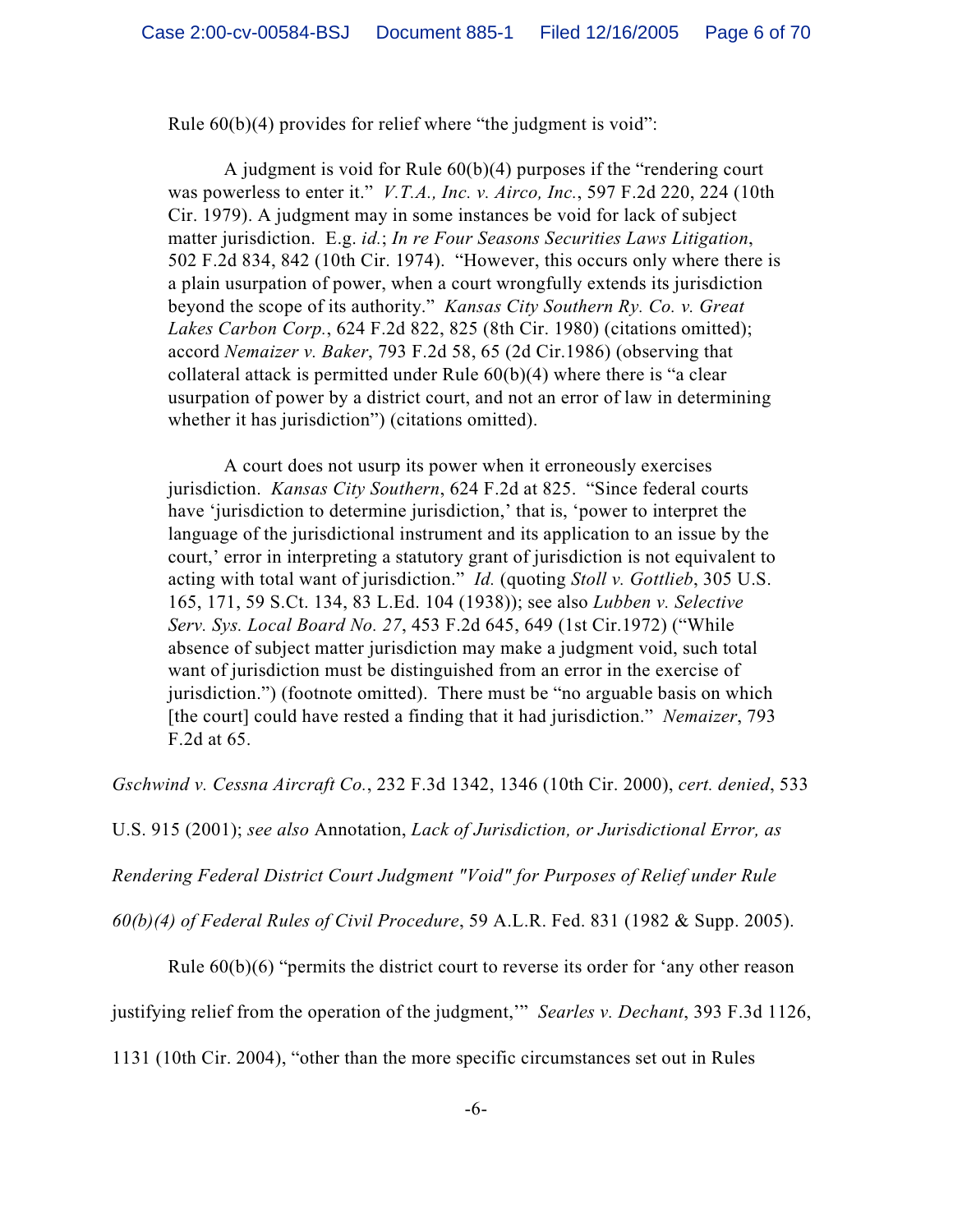60(b)(1)–(5)." *Gonzalez v. Crosby*, \_\_\_ U.S. \_\_\_, 125 S.Ct. 2641, 2646 (2005) (citing

*Liljeberg v. Health Services Acquisition Corp.*, 486 U. S. 847, 863, n. 11 (1988); *Klapprott v.*

*United States*, 335 U. S. 601, 613 (1949) (opinion of Black, J.)).

According to the court of appeals:

We have described Rule  $60(b)(6)$  as a "grand reservoir of equitable power to do justice in a particular case." *Pierce v. Cook & Co.*, 518 F.2d 720 (10th Cir. 1975) (en banc) (citation omitted), *cert. denied*, 423 U.S. 1079, 96 S.Ct. 866, 47 L.Ed.2d 89 (1976). In *Pierce*, we were confronted with "[t]he kind of legal error that provides the extraordinary circumstances justifying relief under rule 60(b)(6)." *Van Skiver v. United States*, 952 F.2d 1241, 1244 (10th Cir. 1991), *cert. denied*, 506 U.S. 828, 113 S.Ct. 89, 121 L.Ed.2d 51 (1992). We granted Rule 60(b)(6) relief in *Pierce* based on a post-judgment change in the law "arising out of the same accident as that in which the plaintiffs . . . were injured." 518 F.2d at 723. Absent a post-judgment change in the law in a factually-related case, however, "we have held that 'a change in the law or in the judicial view of an established rule of law'does not justify relief under Rule 60(b)(6)." *Van Skiver*, 952 F.2d at 1245 (quoting *Collins v. City of Wichita*, 254 F.2d 837, 839 (10th Cir. 1958)).

*Johnston v. Cigna Corp.*, 14 F.3d 486, 497 (10th Cir. 1993) (footnote omitted). "Relief

under Rule  $60(b)(6)$  is discretionary and is warranted only in exceptional circumstances. . . ."

*Id.* (citing *Pelican Prod. Corp. v. Marino*, 893 F.2d 1143, 1147 (10th Cir.1990)). A Rule

60(b)(6) motion "might contend that a subsequent change in substantive law is a 'reason

justifying relief,' Fed. Rule Civ. Proc. 60(b)(6), from the previous denial of a claim[,] *E.g.*,

*Dunlap v. Litscher*, 301 F. 3d 873, 876 (CA7 2002)," *Gonzalez v. Crosby*, 125 S. Ct. at

2647, but even so, the "cases have required a movant seeking relief under Rule 60(b)(6) to

show 'extraordinary circumstances' justifying the reopening of a final judgment." *Id.* at

2649.

Moreover, as to relief under Fed. R. Civ. P. 60(a):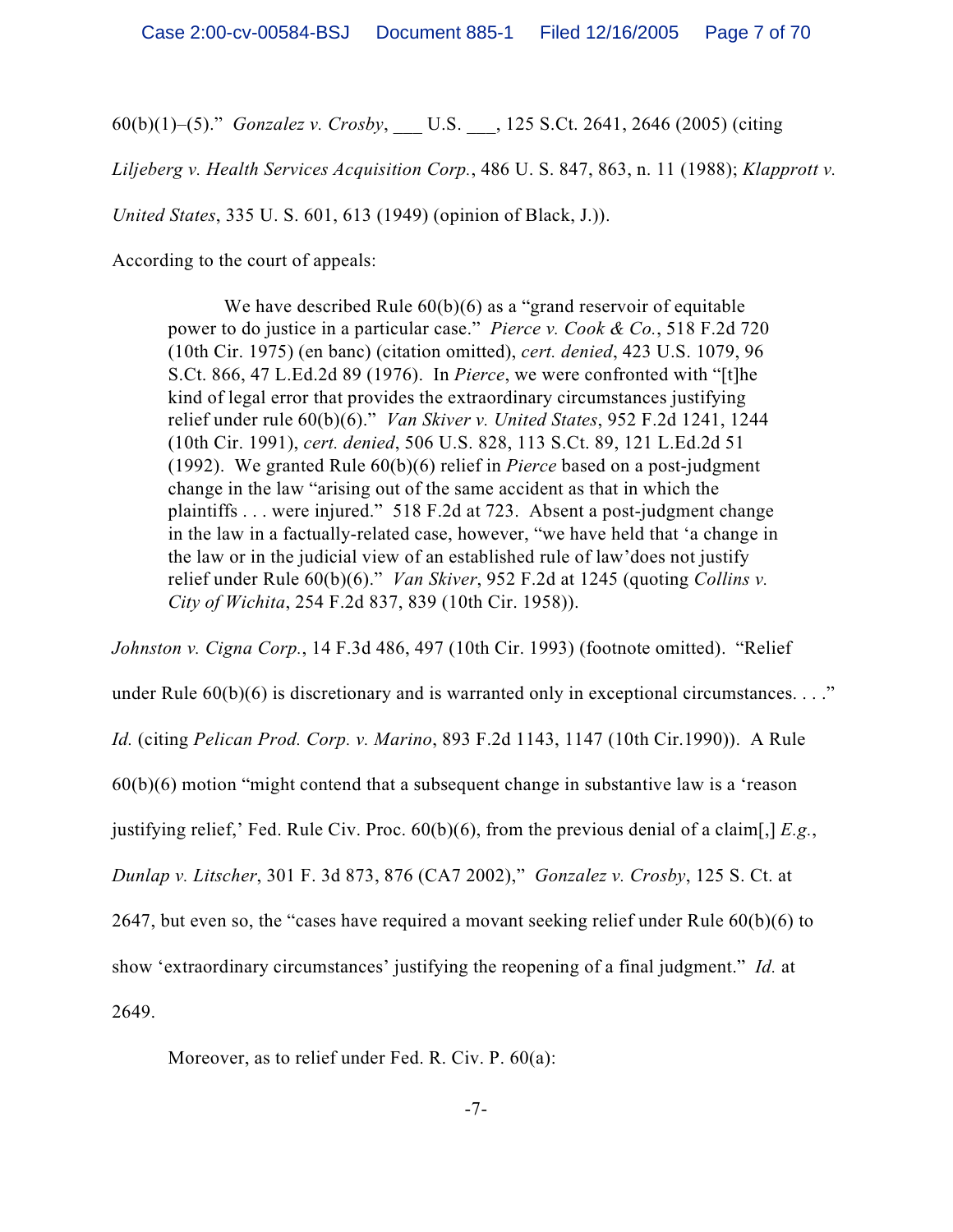Rule 60(a) may be relied on to correct what is erroneous because the thing spoken, written, or recorded is not what the person intended to speak, write, or record. *Allied Materials Corp. v. Superior Prods. Co.*, 620 F.2d 224, 226 (10th Cir. 1980). Rule 60(a) may not be used to change something that was deliberately done, *Security Mut. Casualty Co. v. Century Casualty Co.*, 621 F.2d 1062, 1065 (10th Cir. 1980), even though it was later discovered to be wrong. *Allied Materials*, 620 F.2d at 226. A correction under Rule 60(a) should require no additional proof. See, e.g., *Trujillo v. Longhorn Mfg. Co.*, 694 F.2d 221, 226 (10th Cir. 1982).

*McNickle v. Bankers Life and Cas. Co.*, 888 F.2d 678, 682 (10th Cir. 1989).

And to the extent that plaintiffs MacArthur, Lyman and Valdez again seek leave to amend their complaint, even though Rule 15(a) states that "leave [to amend] shall be freely given when justice so requires," the court of appeals observes that "'this presumption is reversed in cases, such as here, where a plaintiff seeks to amend a complaint after judgment has been entered and a case has been dismissed.' *Bressner v. Ambroziak*, 379 F.3d 478, 484 (7th Cir. 2004); see also *Ahmed*, 297 F.3d at 207-08 (liberality of Rule 15 no longer applicable once judgment has been entered)." *The Tool Box, Inc. v. Ogden City Corp.*, 419 F.3d 1084, 1087-1088 (10th Cir. 2005).

### **B. Singer, Riggs & Dickson's Rule 59(e)/60(b) Motion**

Plaintiffs Singer, Riggs and Dickson seek relief from this court's October 31st Judgment under Fed. R. Civ. P. 59(e) and  $60(a)$ ,  $(b)(1)$ ,  $(4)$  &  $(6)$ , but without detailing the specific relief sought. (*See* Memorandum in Support of Plaintiffs Singer, Riggs, Dickson's Motion for Clarification, Reconsideration and Amendment, filed November 7, 2005 (dkt. no. 850) ("Pltfs' Mem. (850)"), *passim*.) The motion appears to be premised upon five core assertions: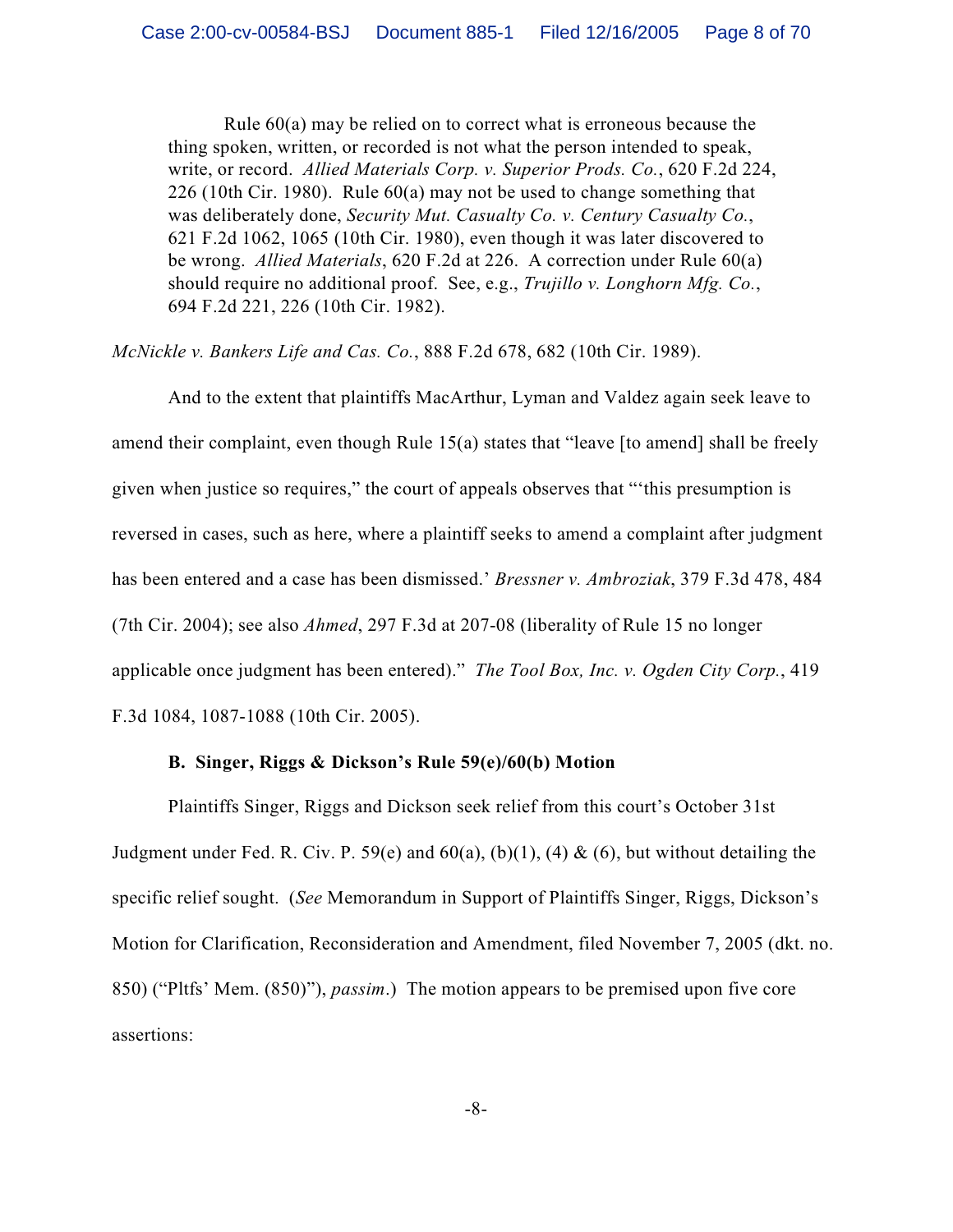(1) Congress has legislatively overruled *Montana v. United States*, as well as *Strate v. A-1 Contractors*, *Atkinson Trading Co. v. Shirley*, and *Nevada v. Hicks*, reviving inherent tribal civil authority over non-Indians in "Indian country" in all circumstances;

(2) The equal protection clause of the Indian Civil Rights Act, 25 U.S.C.A. § 1302(8) (2001), mandates the exercise of co-extensive tribal civil jurisdiction over tribal members and non-Indians in "Indian country" in all circumstances;

(3) This court lacks authority to review a tribal court order or judgment "for *federal* legal soundness except for Habeas relief[,] 25 USC [§] 1303," (Pltfs' Mem.  $(850)$ , at 7);

(4) The County and the Health District have no governmental immunity because they are not the State or an "arm of the State" (*id.* at 7); and

(5) Under "the Court's analysis of . . . federal preemption doctrine, all the Navajo law and Orders and Judgments are enforceable at any time, interlocutory or not, without regard to commity [sic] or reciprocity of state and tribal immunity," (*id.* at 6).

With the exception of plaintiffs' equal protection theory under 25 U.S.C.A. § 1302(8), each of these propositions was addressed in some detail in this court's October 12th Memorandum Opinion & Order (dkt. no. 837), *MacArthur v. San Juan County*, 391 F. Supp. 2d 895 (D. Utah 2005), and upon examination, each proposition was shown to lack legal merit.

-9-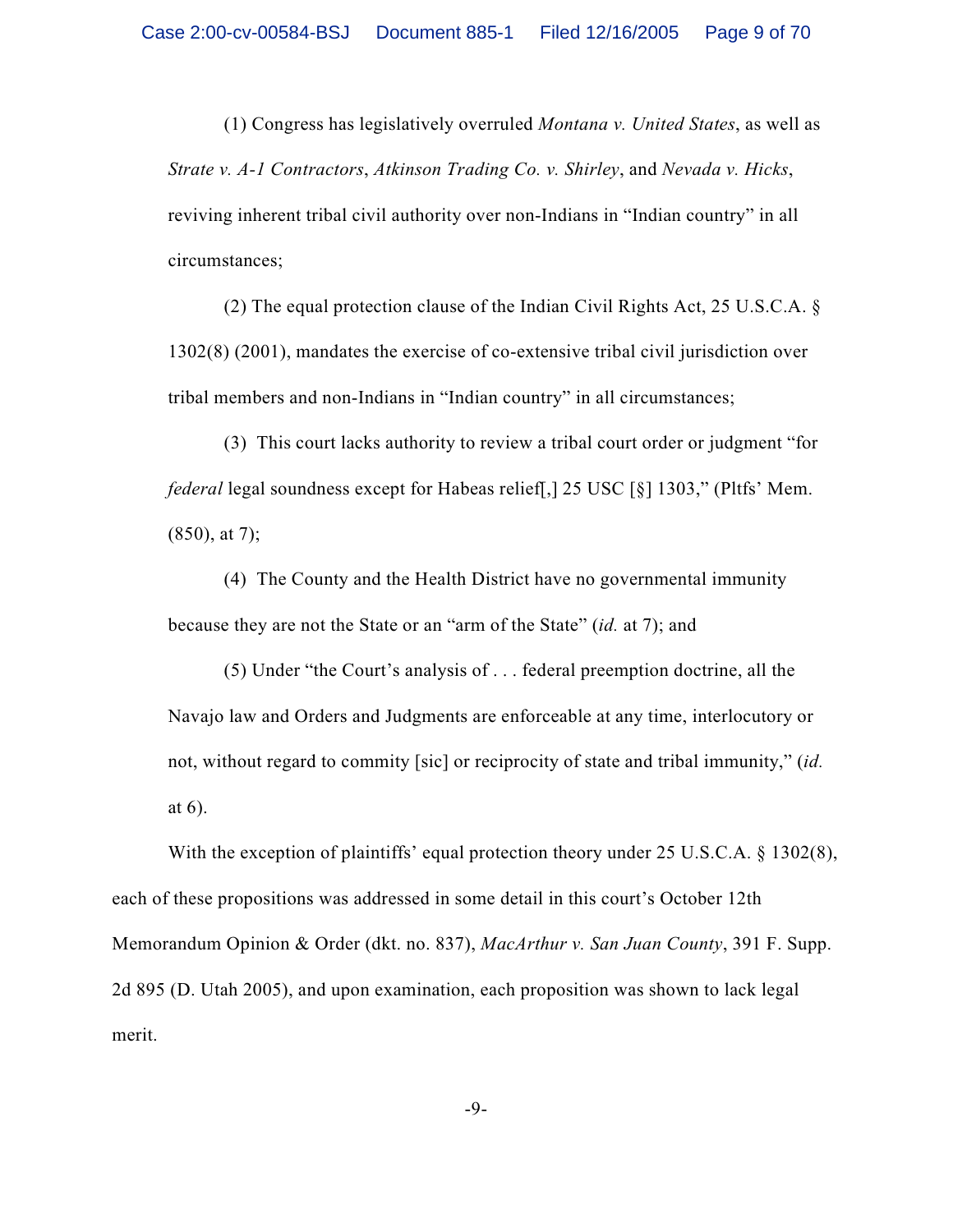**(1) Plaintiffs have not shown that Congress has legislatively overruled** *Montana v. United States***,** *Strate v. A-1 Contractors***,** *Atkinson Trading Co. v. Shirley***, and** *Nevada v. Hicks***, reviving inherent tribal civil authority over non-Indians in "Indian country" in all circumstances**

Plaintiffs' Rule 59(e)/60(b) motion revives their centerpiece legal theory that the analysis of inherent Indian tribal civil authority over non-Indians under *Montana* and its progeny represents an "'old-law' analysis" superseded by recent congressional legislation. (Pltfs' Mem. (850), at 1, 3-6 & nn. 2, 6-7, 10-11; *see also* "Plaintiffs' Briefing on *Montana*," filed February 13, 2003 (dkt. no. 492), at 2-10;<sup>5</sup> "Federalism and Article III Court Limitations in Defining Navajo Tribal Court Jurisdiction" [unsigned original document submitted by plaintiffs' counsel], filed February 24, 2003 (dkt. no. 502), at 7-15; Plaintiffs' Motion for <sup>6</sup> Summary Judgment for Enforcement of the Navajo Court Orders under Full Faith and Credit or Comity and Response of the District and County's Briefs and Motions for Summary Judgment [& Memorandum in Support], filed February 28, 2003 (dkt. no. 504) ("Pltfs' Summ. Judg. Mem. (504)"), at 9-14 ("Pro[-]Tribal Presumptions").) In plaintiffs' view, "Congress . . . has extinguished the *Montana* analysis altogether." ("Plaintiff Singer/Riggs/ Dickson's Reply to the Defendants Second Opposition on Rule 60 Motion to Correct, Ammend, [sic] and Reconsider," filed November 29, 2005 (dkt. no. 868), at 2.)

 $A$ s previously noted, plaintiffs "incorporate $[d]$  the briefing done in their Supreme Court petition and Writ of Mandamus petitions into this briefing," apparently referring to their "Petition for a Writ of Certiorari," *Riggs v. San Juan County*, No. 02-1253 (U.S.S.Ct., filed February 6, 2003), and "Petition for a Writ of Mandamus and Prohibition," *In re: Riggs, et al. v. San Juan County, et al.*, Case No. 03-4036 (10th Cir., filed February 13, 2003), copies of which are lodged in this court's file.

 $6$ As previously explained, this submission consisted of exhibits that were supposed to be appended to "Plaintiffs' Motion to Allow Plaintiffs Corrections of Factual Assertions in the February 24, 2003 Hearing,"(dkt. no. 571), which was served on opposing counsel on or about February 24, 2003, but was not filed with the court until November 18, 2003. *Cf.* Fed. R. Civ. P. 5(d).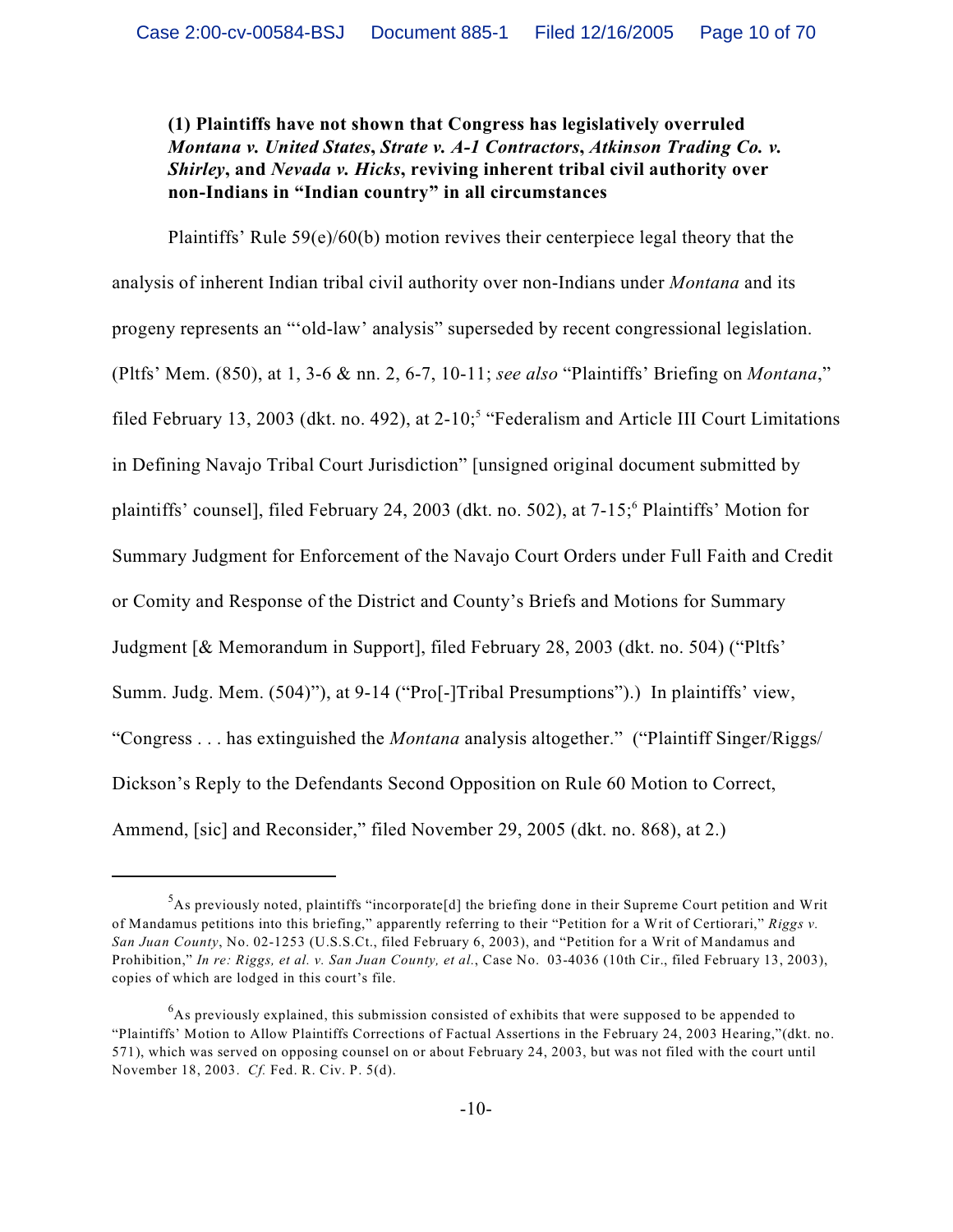Plaintiffs again cite to the Indian Tribal Justice Act of 1993,<sup>7</sup> the Indian Tribal Justice

Technical and Legal Assistance Act of  $2000$ ,<sup>8</sup> the Indian Civil Rights Act of 1968 ("ICRA"),<sup>9</sup>

as amended by Pub. L. No. 101-511, $^{10}$  this time adding to that list the Indian Self-

Determination and Education Assistance Act of  $1975$ ,<sup>11</sup>, the Indian Self-Determination and

Education Assistance Contract Reform Act of 1994,<sup>12</sup> and the Tribal Self-Governance Act of

1994.<sup>13</sup> (Pltfs' Mem. (850), at 3-4 & n.7.)

According to plaintiffs' counsel, the cited statutes "constitute a plan whereby the

federal government turned operations of the federal Courts of Indian Offenses over to

individual Indian Nations." (*Id.* at 4.)

The Indian Nations individually volunteered for the program and met federal criteria, by government-to-government contract, on one statutory condition–that under the Indian Civil Rights Act (25 USC 1301 et seq, particularly 1302) and federally approved Indian Nation law, that includes here, the Navajo Nation Bill of Rights, Navajo customs and traditions, and Navajo statutes, and Navajo Rules of Civil Procedure and Rules of Evidence (patterned nearly identical to the federal, similarly to state rules) '*any person*',

<sup>9</sup> Pub. L. No. 90-284, Title II, 82 Stat. 77 (1968), *codified at* 25 U.S.C.A. §§ 1301-1303 (2001).

Pub. L. No. 101-511, Title VIII, § 8077(b), (c), 104 Stat. 1892 (1990), *codified at* 25 U.S.C.A. § 1301(2) <sup>10</sup> (2001); *see also* Pub. L. No. 102-137, 105 Stat. 646 (1991).

Pub. L. No. 93-638, 88 Stat. 2203 (1975), *codified at* 25 U.S.C.A. §§ 450-450n (2001). Plaintiffs' <sup>11</sup> counsel suggests that this legislation was enacted in 1993 or 1994, (Pltfs' Mem. (850), at  $3 \& n.7$ ), but that is simply not true.

Pub. L. 103-413, Title I, 108 Stat. 4250 (1994), *codified at* 25 U.S.C.A. §§ 450 note, 450b, 450c, 450e, 12 450f, 450j, 450j-1, 450k-450m, 450m-1 (2001).

Pub. L. 103-413, title II, 108 Stat. 4270 (1994) (*codified at* 25 U.S.C.A. §§ 458aa-458hh (2001)). *See* <sup>13</sup> *also* Tribal Self-Governance Amendments of 2000, Pub. L. 106-260, 114 Stat. 711 (2000) (establishing Tribal Self-Governance Program within the Indian Health Service).

Pub. L. No. 103-176, 107 Stat. 200 (1993), *codified at* 25 U.S.C.A. §§ 3601 *et. seq.* (2001). <sup>7</sup>

Pub. L. No. 106-559, 114 Stat. 2778 (2000), *codified at* 25 U.S.C.A. §§ 3651 *et seq.* (2001). <sup>8</sup>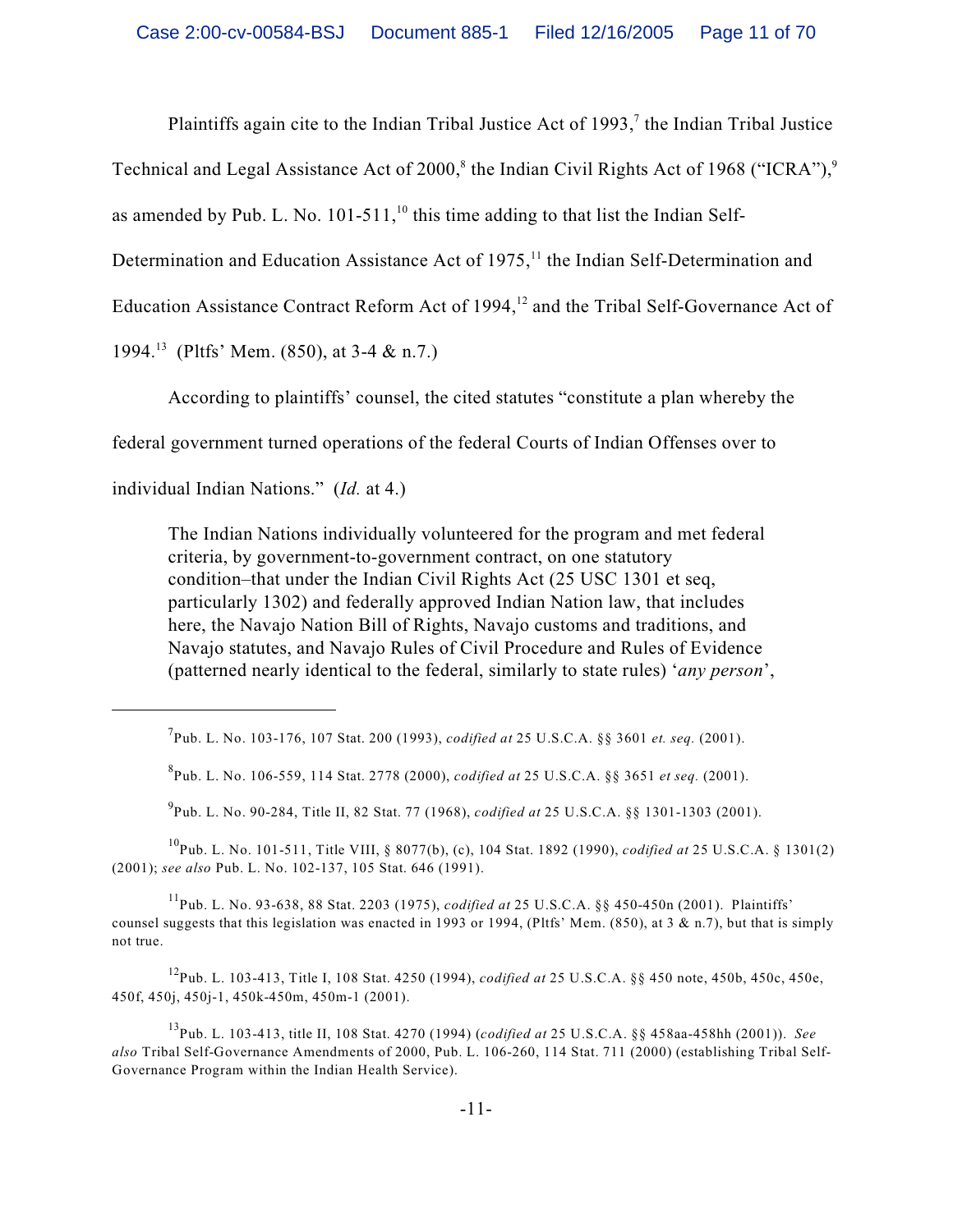not "any Indian" would be treated equally under ICRA. **25 USC 450***l* and notes statutorily memorializes the model agreement and Congressional demands including the application of ICRA to the contract. EXHIBIT 1. This plan for Indian Nation Independence is consistent with history.

(*Id.* at 4-5 (emphasis in original; footnotes omitted).<sup>14</sup>)

As recounted in some detail in this court's October 12th Memorandum Opinion  $\&$ Order, the Navajo Nation did *not* "volunteer" to take over "operations of the federal Courts of Indian Offenses" under a Pub. L. 93-638 Indian Self-Determination Act contract. *MacArthur*, 391 F. Supp. 2d at 966-967. The BIA courts of Indian offenses were entirely displaced by the Navajo Nation Council's creation of the Navajo courts in *1959*, nine years before the enactment of the Indian Civil Rights Act and sixteen years before the enactment of Pub. L. 93-638. *Id.* The Bureau of Indian Affairs has continued to provide partial funding for the Navajo court system since that time, but the operation of the Navajo Nation Judicial Branch continues to embody the exercise of inherent Navajo sovereignty as recognized and enhanced by federal treaty and statutes. Indeed, the Navajo judiciary may well be startled by counsel's assertion that the Navajo courts are acting as contract administrators of "federal Courts of Indian Offenses" in adjudicating the matters brought before them, applying "federally approved . . . Navajo customs and traditions" and "BIA ratified, trained, funded" Navajo law. (Pltfs' Mem. (850), at 3, 4.)

 $14$ The referenced "Exhibit 1" is an unauthenticated, undated and incomplete copy of an "Agreement Between the Secretary of the Department of the Interior and the Navajo Nation" purportedly made pursuant to Title I of the Indian Self-Determination and Education Assistance Act of 1975 (25 U.S.C.A. §§ 450 *et seq.*) concerning the administration of a "Judicial Program." (Pltfs' Mem. (850), at Exh. 1.) This document appears to be an excerpt from a compilation of documents received by plaintiffs' counsel from the Bureau of Indian Affairs in March 2003 pursuant to a Freedom of Information Act request. (*See* Memorandum in Support of Plaintiffs' Motion to Correct their Submission of the BIA Contract with the Navajo Nation Judicial Program, filed March 28, 2003 (dkt. no. 536), and documents annexed thereto.)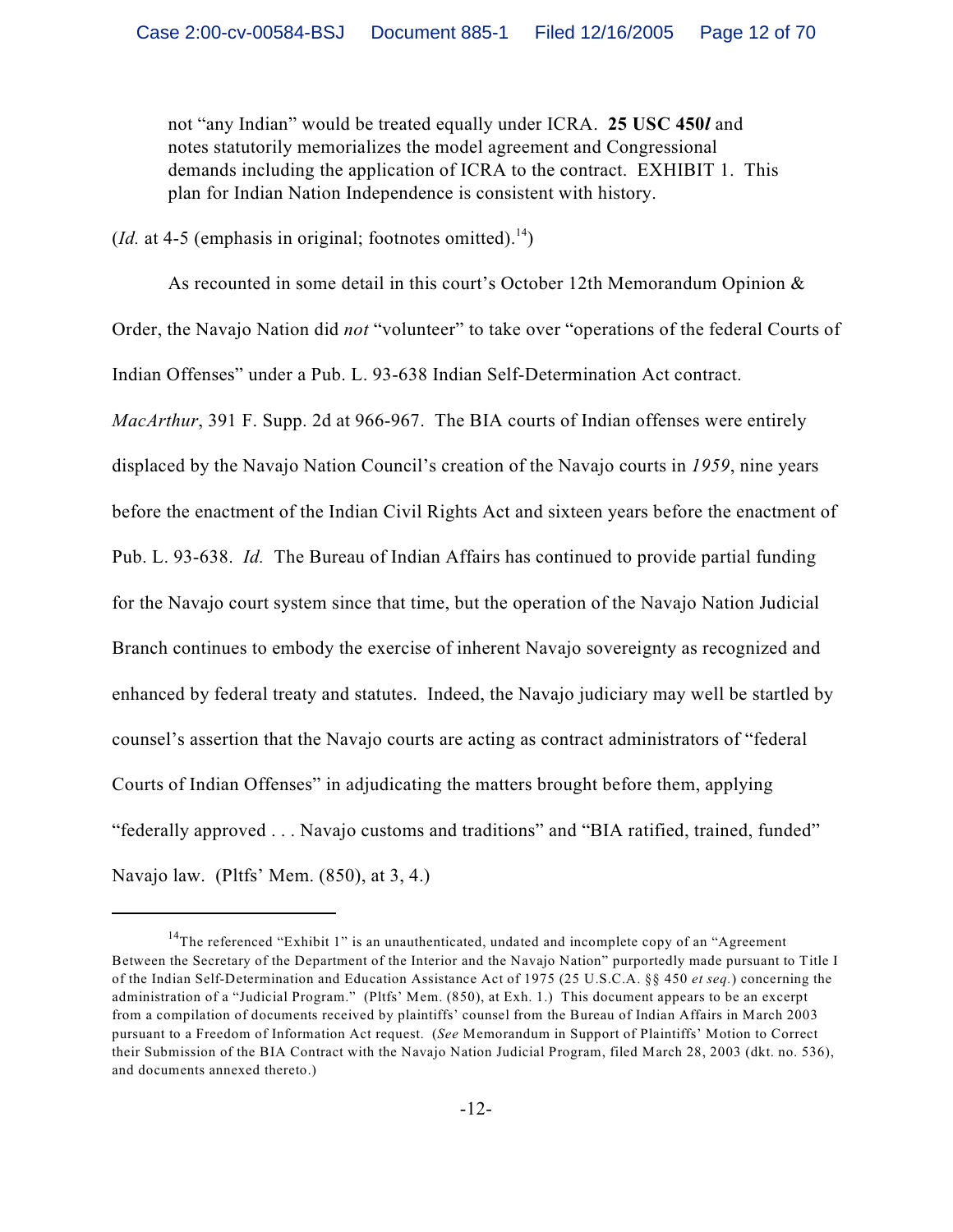Nothing in Pub. L. 93-638, as amended by the 1994 legislation, or in the contracts made pursuant to its provisions purports to define, limit or expand the substantive extent of Navajo civil or criminal authority or adjudicative jurisdiction, or to limit or supersede the effect of *Montana v. United States*, 450 U.S. 544 (1981), or later cases that follow it. The contract language simply acknowledges the substantive limitations that exist under ICRA and Navajo law.

Plaintiffs insist that the congressional legislation they cite has "lift[ed] the *Montana* presumptions and restrictions" and creates a presumption of tribal civil jurisdiction over tribal members and non-members alike, with no distinction as to land tenure within "Indian country" as defined under 18 U.S.C.A. § 1151 (2000).  $(Id.$  at 3.)<sup>15</sup> Yet as explained in the October 12th Memorandum Opinion & Order, nothing in the language or legislative history of the 1990, 1993 and 2000 legislation addresses the question of the scope of inherent tribal civil jurisdiction over non-members after *Montana*. *See MacArthur,* 391 F. Supp. 2d at 993- 996.

When Congress acts to override the Court's reading of federal law, it usually makes its purpose explicit. For example, the 1990 and 1991 amendments to 25 U.S.C.A. § 1301 were explicitly intended to overrule *Duro v. Reina*, 495 U.S. 676 (1990), as to the scope of inherent tribal criminal jurisdiction over non-member Indians, as clearly reflected in its

<sup>&</sup>lt;sup>15</sup>Plaintiffs argue that under the Navajo treaties, the statutes enlarging the Navajo Reservation and "under" 18 U.S.C. 1151 defining Indian country, . . . the Navajo have 'exclusive sovereignty' over ALL land within the Utah Navajo border," regardless of *Montana*'s limitation of inherent tribal civil authority over non-Indian conduct on non-Indian lands. (Pltfs' Mem. (850), at 5.) *But cf. Atkinson Trading Co. v. Shirley*, 532 U.S. 645, 653-654 n.5 (2001) ("Although § 1151 has been relied upon to demarcate state, federal, and tribal jurisdiction over criminal and civil matters, . . . [s]ection 1151 simply does not address an Indian tribe's inherent or retained sovereignty over nonmembers on non-Indian fee land.").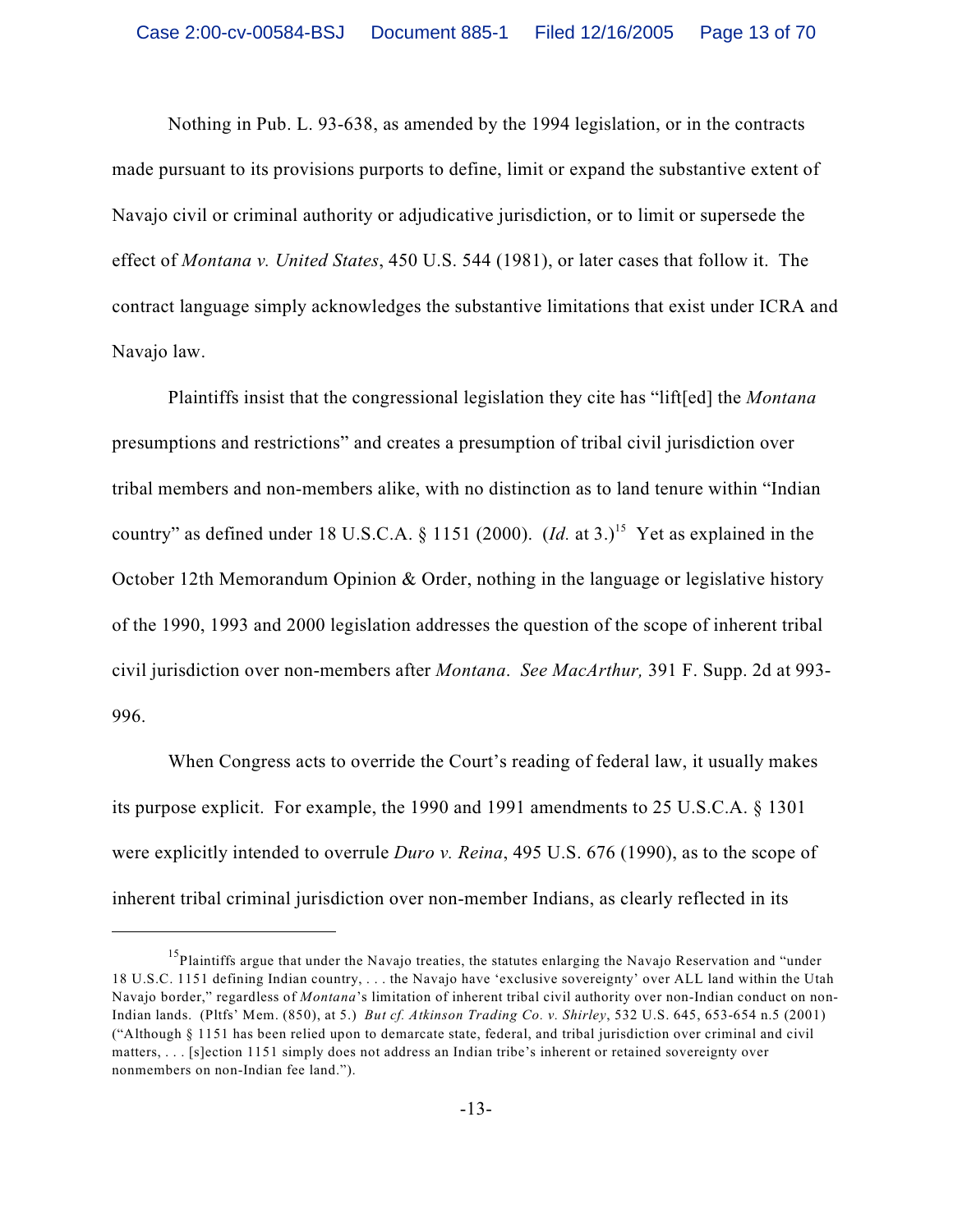legislative history. *See United States v. Lara*, 541 U.S. 193, 199 (2004).

Similarly, the Civil Rights Act of 1991, Pub. L. No. 102-166, 105 Stat. 1071 (1991), legislatively overruled no less than six prior Supreme Court rulings construing federal antidiscrimination statutes, as clearly reflected in its findings and statement of legislative purposes, *id.* at §§ 2, 3, 105 Stat. 1071, and it legislative history. *See, e.g.,* H.R. Rep. No. 102-40(I) (1991); H.R. Rep. No. 102-40(II) (1991); Interp. Mem., 137 Cong. Rec. S 15276 (Oct. 25, 1991); Roger Clegg, *Introduction: a Brief Legislative History of the Civil Rights Act of 1991*, 54 La. L. Rev. 1459 (1994).

No expressions of that kind are to be found with reference to the legislation relied upon by the plaintiffs. To the contrary, the 1993 and 2000 legislation reflects the Senate Indian Affairs Committee's reading of *Montana* as confirming the existence of tribal civil authority over members and non-members. *See MacArthur*, 391 F. Supp. 2d at 995 & n. 144.

*Lara* establishes that Congress may redefine the scope of tribal authority over nonmembers by legislative adjustment, as it did in response to *Duro v. Reina* concerning tribal criminal jurisdiction. Congress has not yet done so with reference to *Montana* or its progeny, including *Strate*, *Atkinson*, and the problematic *Nevada v. Hicks*, decided in 2001. So *Montana* continues to govern inherent Indian tribal civil authority over non-Indians conducting activities on non-Indian lands within reservation boundaries. *See MacArthur*, 391 F. Supp. 2d. at 950-955, 968-971, 993-996; *accord*, *Nelson v. Pfizer, Inc.*, No. SC-CV-01-02 (Navajo S. Ct. November 17, 2003); *Manygoats v. Atkinson Trading Company, Inc.*, No. SC-CV-62-200 (Navajo S. Ct. August 12, 2003); *Manygoats v. Cameron*

-14-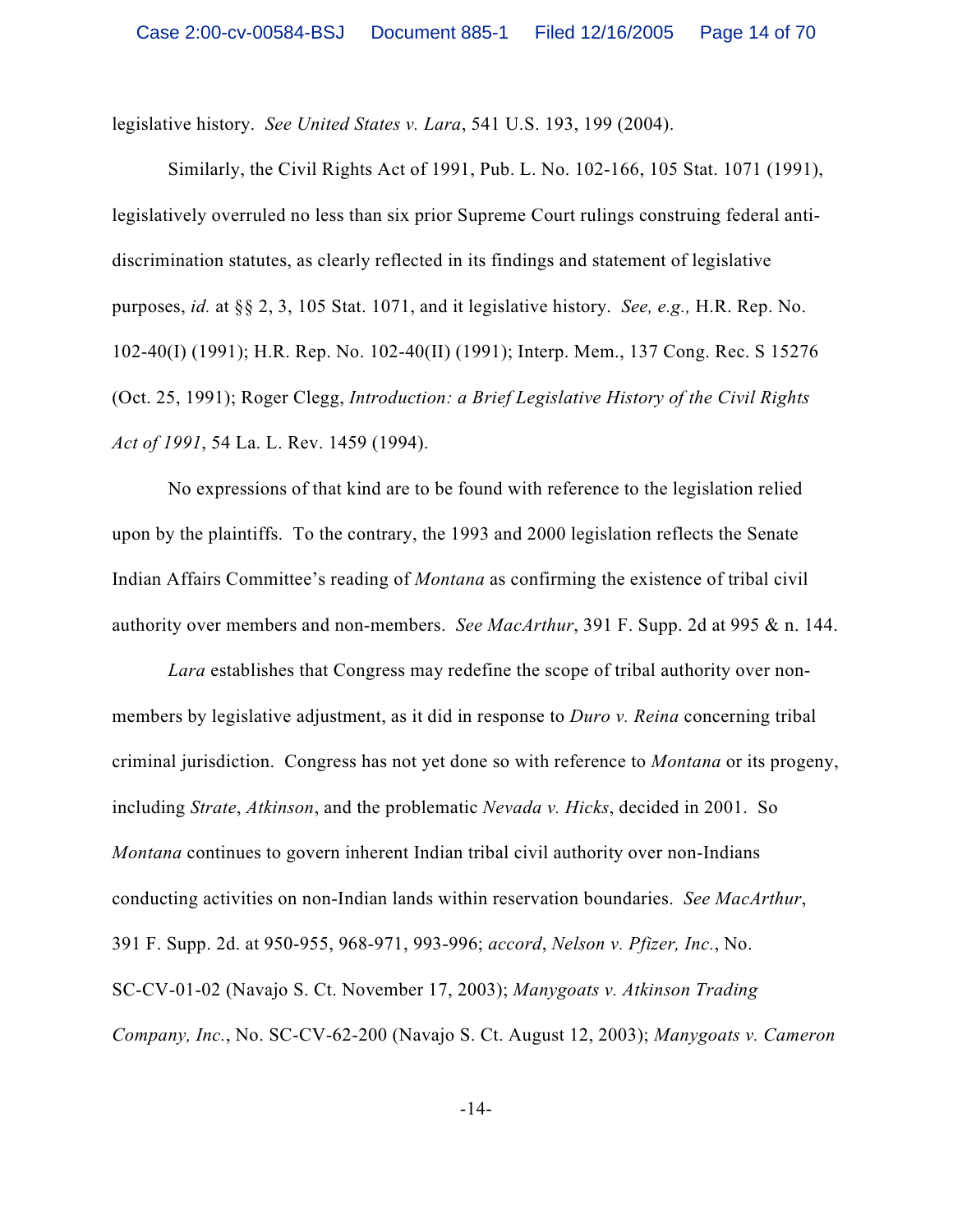*Trading Post*, No. SC-CV-50-98 (Navajo S. Ct. January 14, 2000); *cf. Dale Nicholson Trust v. Chavez*, No. SC-CV-69-00 (Navajo S. Ct. January 6, 2004) (jurisdiction over state officers after *Nevada v. Hicks*).

**(2) The equal protection clause of the Indian Civil Rights Act, 25 U.S.C.A. § 1302(8) (2001), does not mandate the exercise of co-extensive tribal civil jurisdiction over tribal members and non-Indians in "Indian country" in all circumstances.**

Plaintiffs' counsel insists that the equal protection language of the Indian Civil Rights Act of 1968, 25 U.S.C.A. § 1302(8), mandates the exercise of general Indian tribal civil jurisdiction over tribal members and non-members alike as to any matter arising in "Indian country" as defined by 18 U.S.C.A. § 1151 (2000). If tribal jurisdiction over non-Indian litigants is not co-extensive with jurisdiction over tribal member litigants, plaintiffs insist, tribal courts cannot treat litigants equally or provide equal justice to all persons, as § 1302(8) requires.

Section 1302 reads:

No Indian tribe in exercising powers of self-government shall—

(1) make or enforce any law prohibiting the free exercise of religion, or abridging the freedom of speech, or of the press, or the right of *the people* peaceably to assemble and to petition for a redress of grievances;

(2) violate the right of *the people* to be secure in their persons, houses, papers, and effects against unreasonable search and seizures, nor issue warrants, but upon probable cause, supported by oath or affirmation, and particularly describing the place to be searched and *the person* or thing to be seized;

(3) subject *any person* for the same offense to be twice put in jeopardy;

(4) compel *any person* in any criminal case to be a witness against himself;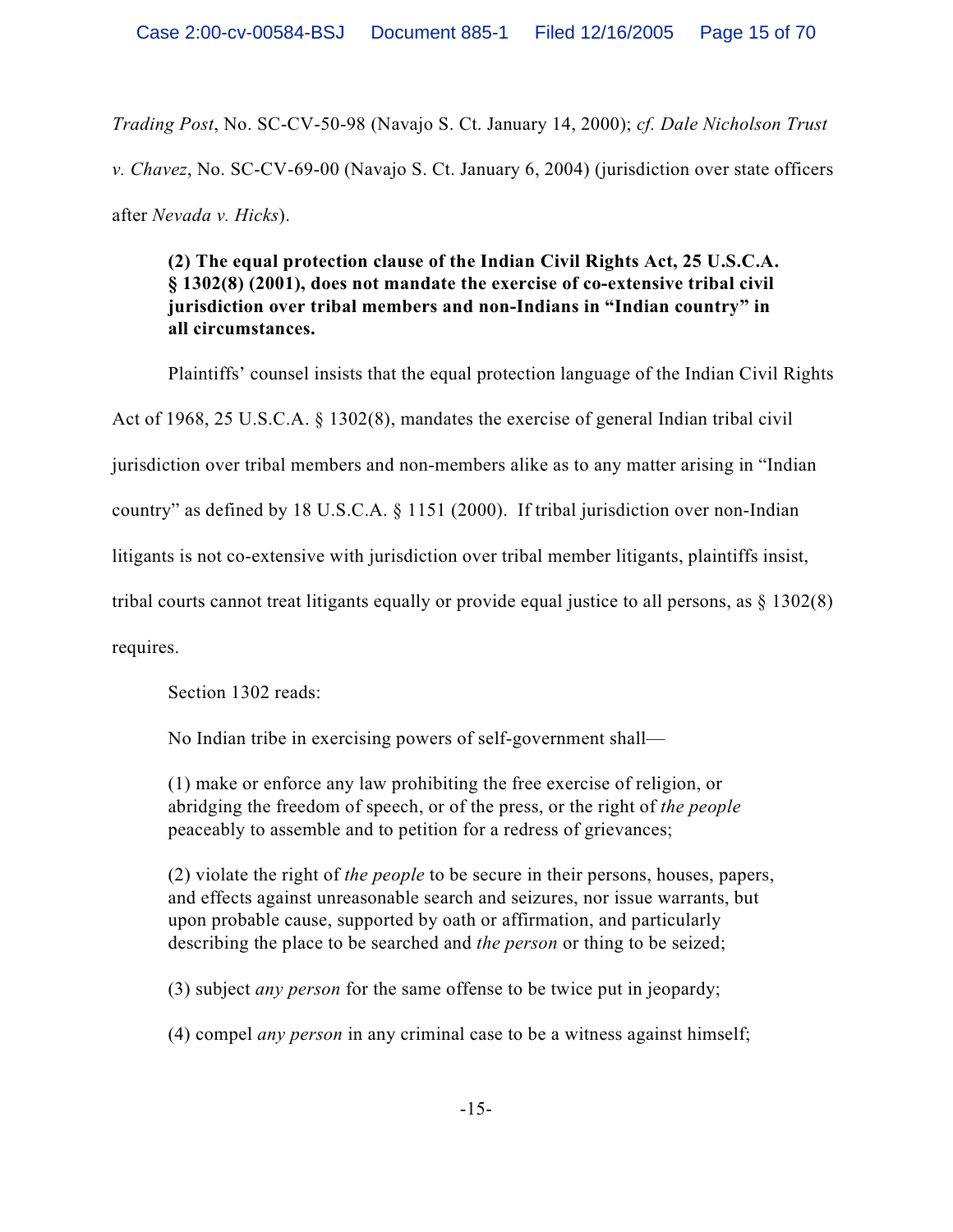(5) take any private property for a public use without just compensation;

(6) deny to *any person* in a criminal proceeding the right to a speedy and public trial, to be informed of the nature and cause of the accusation, to be confronted with the witnesses against him, to have compulsory process for obtaining witnesses in his favor, and at his own expense to have the assistance of counsel for his defense;

(7) require excessive bail, impose excessive fines, inflict cruel and unusual punishments, and in no event impose for conviction of any one offense any penalty or punishment greater than imprisonment for a term of one year and [1] a fine of \$5,000, or both;

(8) deny to *any person* within its jurisdiction the equal protection of its laws or deprive *any person* of liberty or property without due process of law;

(9) pass any bill of attainder or ex post facto law; or

(10) deny to *any person* accused of an offense punishable by imprisonment the right, upon request, to a trial by jury of not less than six persons.

25 U.S.C.A. § 1302 (2001) (emphasis added). Through § 1302, "Congress statutorily

imposed on tribal governments a list of specific restraints consisting almost entirely of

language copied verbatim from the Constitution, mainly from the Bill of Rights." Note, *The*

*Indian Bill of Rights and the Constitutional Status of Tribal Governments*, 82 Harv. L. Rev.

1343, 1345 (1969).

The original draft of the Act would have applied all constitutional guarantees to the tribes with some minor exceptions. Testimony in subcommittee hearings, however, demonstrated that strict application of certain constitutional guarantees would be destructive to Indian culture, and a substitute draft was adopted which enumerated some, but not all constitutional guarantees. The wording of the final version of the bill was taken nearly verbatim from the United States Constitution.

Comment, Martinez v. Santa Clara Pueblo: *The Scope of Indian Equal Protection*, 1976 Utah

L. Rev. 547, 548 (1977) (footnotes omitted); *see also United States v. Wheeler*, 435 U.S.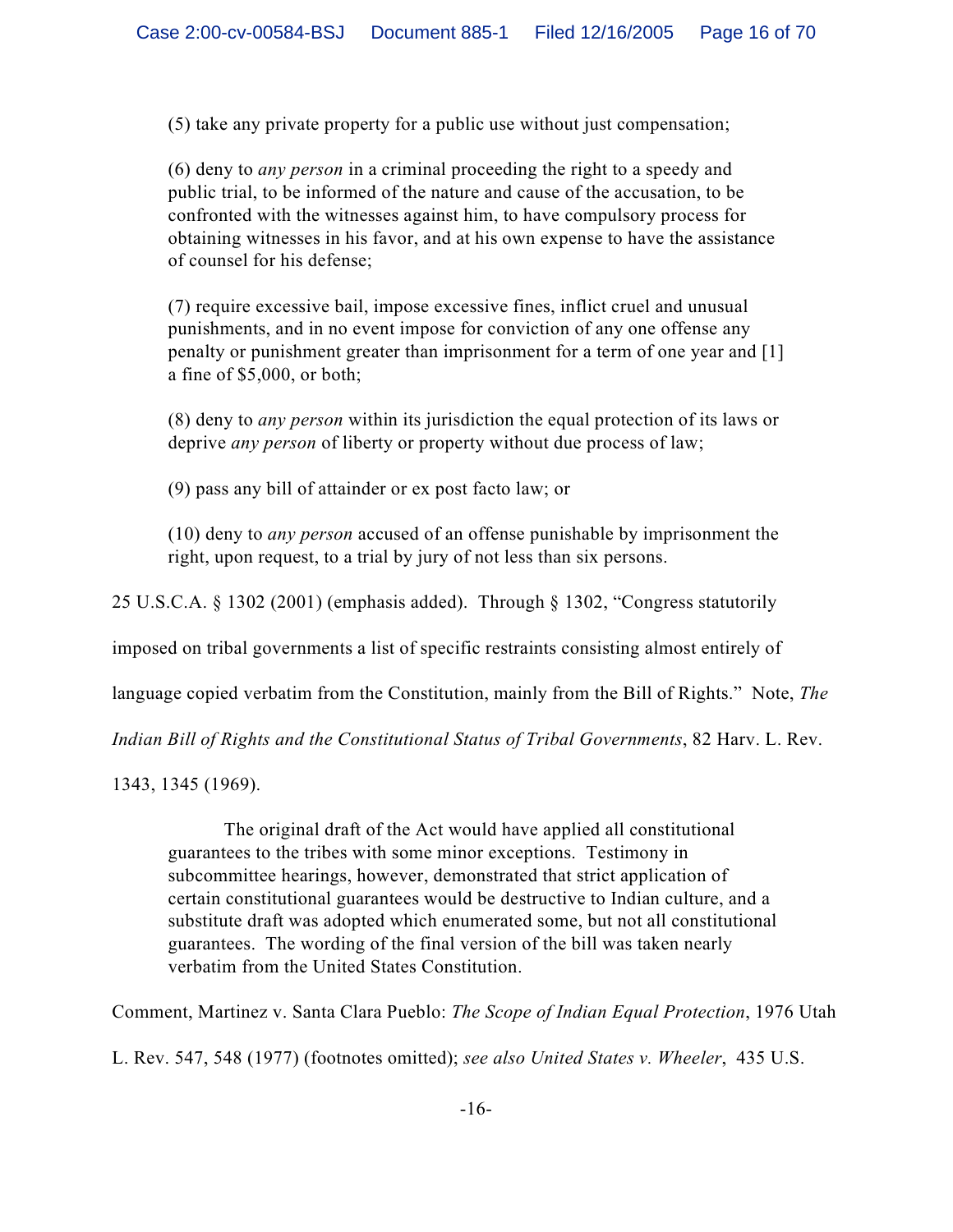313, 327-328 (1978) ("the Indian Civil Rights Act of 1968, 82 Stat. 77, 25 U.S.C. § 1302, made most of the provisions of the Bill of Rights applicable to the Indian tribes").

Section 1302(8) forbids any Indian tribe in the exercise of its powers of self-government to "deny to any person within its jurisdiction the equal protection of its laws." Plaintiffs' counsel contends that this equal protection guarantee requires that "'*any person*', not any Indian', would be treated equally" by tribal courts and that the Navajo courts apply Navajo law "'uniformly' to all persons within the Navajo borders without exception as to the type of land ownership under [18] U.S.C. 1151." (Pltfs' Mem.  $(850)$ , at 4 & n. 9.) The equal and uniform application of Navajo law in turn requires the Navajo courts to exercise co-extensive civil jurisdiction over tribal members and non-members alike; after all, counsel continues, "*Oliphant* and its progeny never discussed the application of ICRA demands on Indian Nation tribunals, nor the constitutionality of the Indian Civil Rights Act, to restrict it." (*Id.* at 6.)

In fact, *Oliphant* discussed ICRA's relationship to tribal jurisdiction over non-Indians in a footnote:

Respondents do contend that Congress has "confirmed" the power of Indian tribes to try and to punish non-Indians through the Indian Reorganization Act of 1934, 48 Stat. 987, 25 U.S.C. § 476, and the Indian Civil Rights Act of 1968, 25 U.S.C. § 1302. Neither Act, however, addresses, let alone "confirms," tribal criminal jurisdiction over non-Indians. The Indian Reorganization Act merely gives each Indian Tribe the right "to organize for its common welfare" and to "adopt an appropriate constitution and bylaws." With certain specific additions not relevant here, the tribal council is to have such powers as are vested "by existing law." The Indian Civil Rights Act merely extends to "any person" within the tribe's jurisdiction certain enumerated guarantees of the Bill of Rights of the Federal Constitution.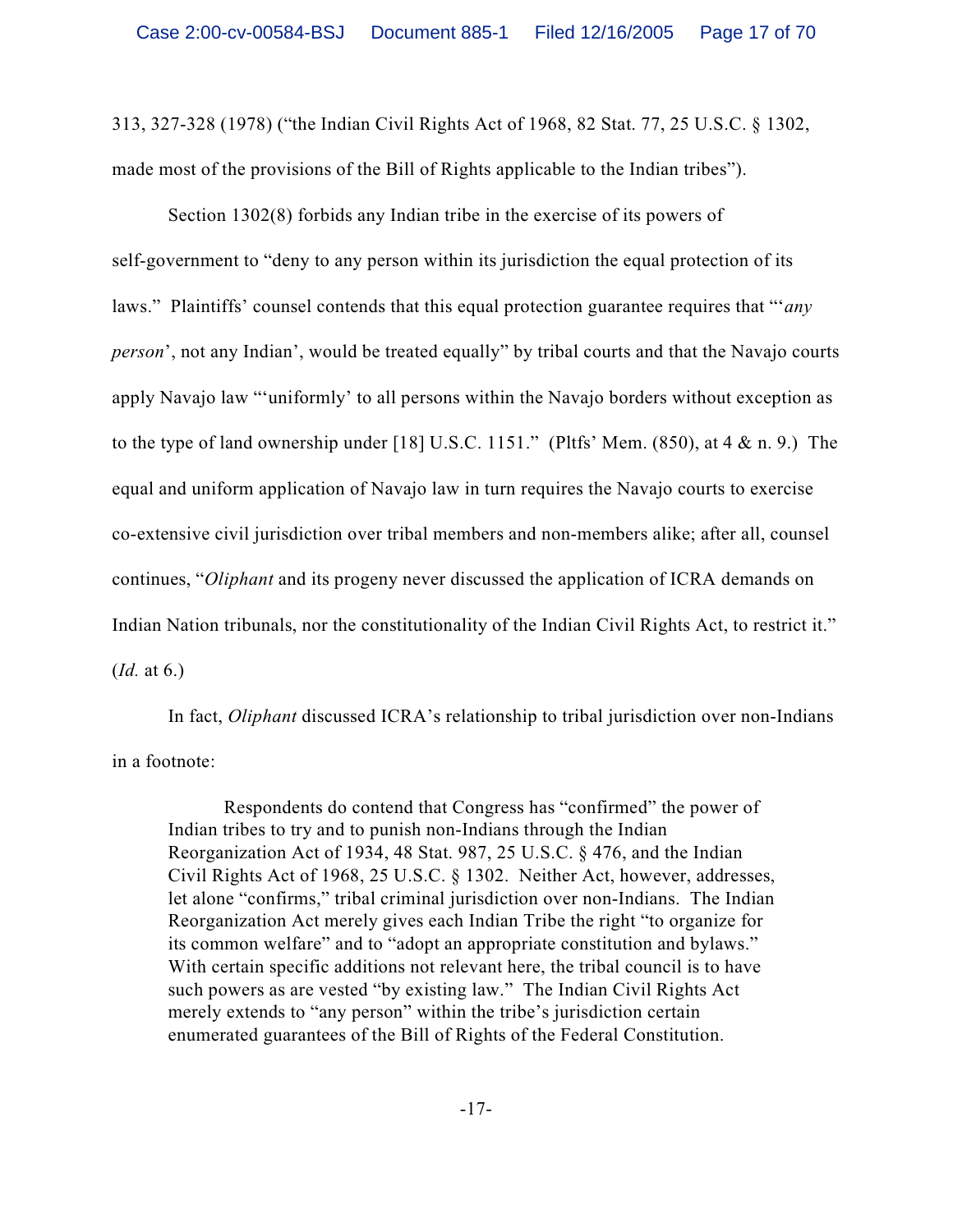As respondents note, an early version of the Indian Civil Rights Act extended its guarantees only to "American Indians," rather than to "any person." The purpose of the later modification was to extend the Act's guarantees to "all persons who may be subject to the jurisdiction of tribal governments, whether Indians or non-Indians." Summary Report on the Constitutional Rights of American Indians, Subcommittee on Constitutional Rights of the Senate Committee on the Judiciary, 89th Cong., 2d Sess., 10 (1966). But this change was certainly not intended to give Indian tribes criminal jurisdiction over non-Indians. Nor can it be read to "confirm" respondents' argument that Indian tribes have inherent criminal jurisdiction over non-Indians. Instead, the modification merely demonstrates Congress' desire to extend the Act's guarantees to non-Indians if and where they come under a tribe's criminal or civil jurisdiction by either treaty provision or Act of Congress.

*Oliphant v. Suquamish Indian Tribe*, 435 U.S. 191, 195 n.6 (1978).

Looking to the legislative history of § 1302(8), its sponsor, Senator Sam Ervin of

North Carolina, had redrafted his Indian civil rights bill in 1967 "according to the

recommendations of the Interior Department, but on one critical point he deviated from

them $[$ : $]$ "

Interior originally worded its "equal protection" provision in such a way as to limit its application to *members of the tribe* located within its jurisdiction. Sam Ervin's revision, however, guaranteed equal protection to *any person* within the tribe's jurisdiction. The significance of the altered wording was that it might be construed to extend equal benefits of tribal affiliation to non-Indians residing, leasing, or owning property on reservations, and subject to regulations established by the tribal councils.

Donald L. Burnett, Jr., *An Historical Analysis of the 1968 'Indian Civil Rights' Act*, 9 Harv.

J. Legis. 557, 602 n.239 (1972) (emphasis in original). This view necessarily assumed that

Indian tribes had at least *some* authority over non-Indians within reservation boundaries,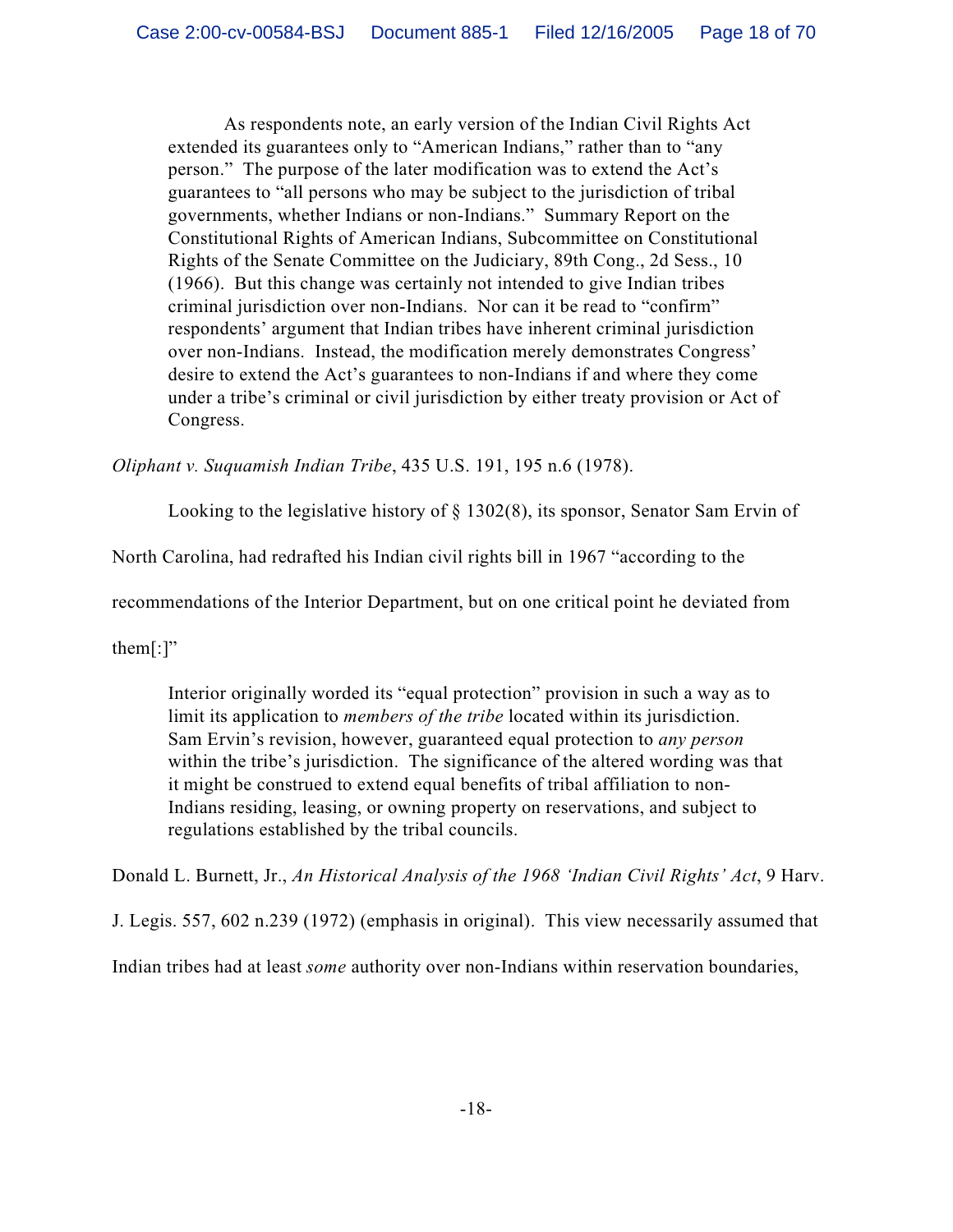evidenced by rulings such as *Williams v. Lee*, 358 U.S. 217 (1959).<sup>16</sup> The legislative history also reflects considerable concern for the protection of tribal civil and criminal jurisdiction over tribal members, but this arose in the context of the unilateral extension of *state* jurisdiction over Indian country without tribal consent under Public Law 83-280, enacted in 1953. *See id.* at 568-569, 596-599. The 1968 Act amended Public Law 83-280 to require tribal consent by referendum to any future extension of state jurisdiction over Indian country and to provide a mechanism for retrocession of state jurisdiction to the tribes and the federal government. Pub. L. No. 90-284, Title IV, 82 Stat. 78-80 (1968), *codified at* 25 U.S.C.A. §§ 1321-1326 (2001). *See also* 1 American Indian Policy Review Comm'n, *Final Report* 151- 152 (1977).

Section 1302(8) thus guarantees the equal protection of tribal law to tribal members and non-members alike, *cf. Santa Clara Pueblo v. Martinez*, 436 U.S. 49, 62-63 & n.14 (1978), and was intended to guide and constrain the exercise of tribal authority within the tribes' existing jurisdiction, but did not undertake to define or enlarge its scope.

Nine years later, the American Indian Policy Review Commission observed that "[t]he question of jurisdiction of tribal governments has grown increasingly complex in recent years," and that "[t]ribal governments are emerging from an essentially dormant period forcibly imposed upon them by Federal policies directed toward their ultimate destruction." 1 American Indian Policy Review Comm'n, *Final Report* 153 (1977). Though "[t]here is an

<sup>&</sup>lt;sup>16</sup>While some concern was expressed by 'white businessmen on the reservations" in the wake of decisions such as *Williams v. Lee*, 358 U.S. 217 (1959), as to whether they could "expect impartial treatment from a native tribunal" where they were required to litigate in tribal courts, *id.* at 573 n.101, Senator Ervin's legislative inquiry did not address the precise scope of tribal jurisdiction over non-Indians.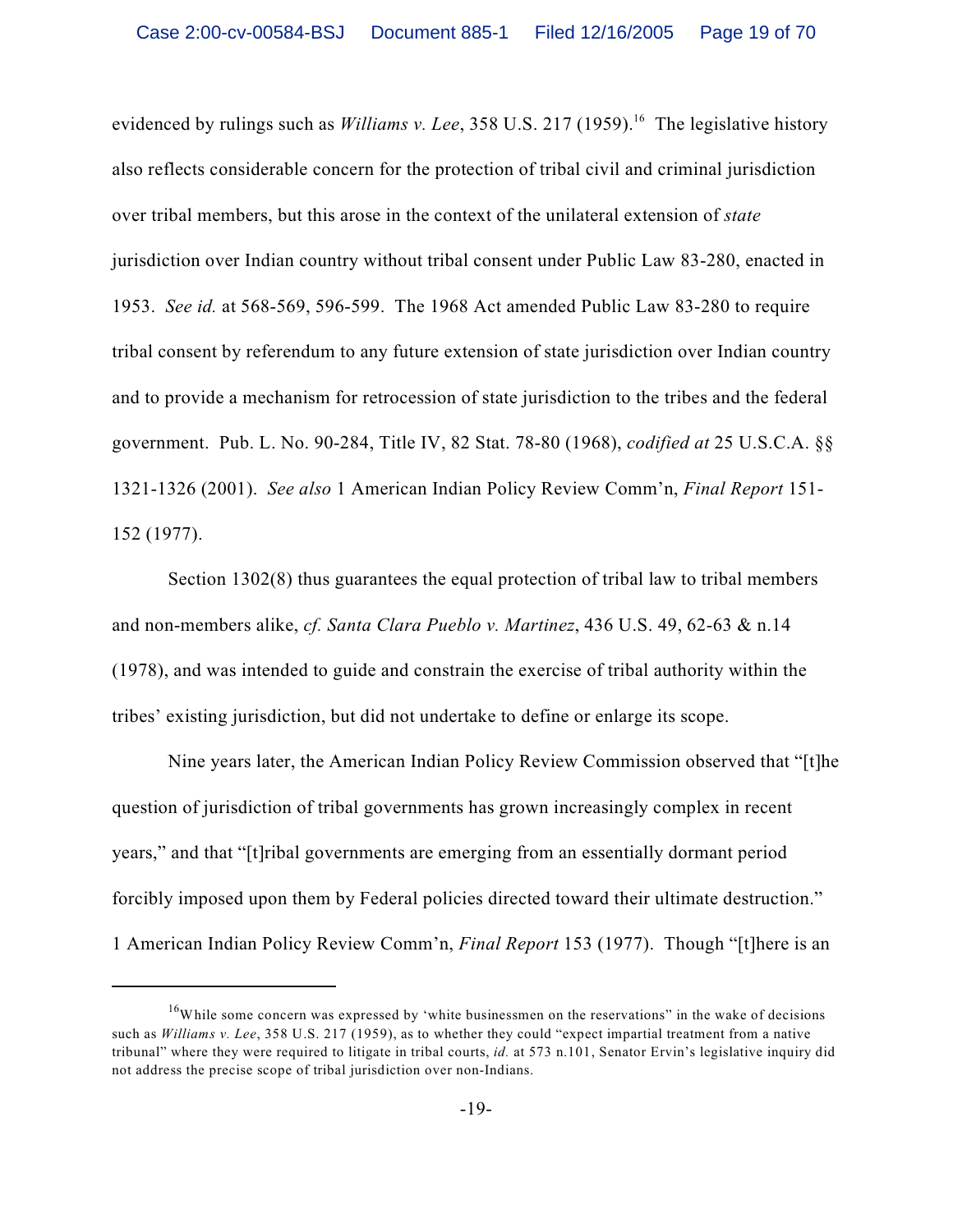established legal basis for tribes to exercise jurisdiction over non-Indians" as summarized in its *Final Report*, the Commission acknowledged that "the parameters of jurisdiction and authority of tribal governments" remained uncertain and were subject to "case by case determination" based in part on the "multiplicity of circumstances and variance in resources and capabilities of the tribes" at that time. *Id.* at 154.<sup>17</sup>

While the enactment of the 1968 Indian Civil Rights Act "demonstrated that: (1) Congress confirmed that Indian tribes exercise jurisdiction over non-Indians when carrying out their powers of self-government, and (2) both Indians and non-Indians now have available 'sources of protection against arbitrary tribal action. . . .' *United States v. Mazurie*, 419 U.S. at 558 n.12," (Brief for Respondents, *Oliphant v. Suquamish Indian Tribe*, No. 76- 5729, filed November 4, 1977, 1977 WL 189289, at 61), nothing in the language of § 1302, its legislative history or its subsequent construction has been read to mandate that Indian tribes exercise civil authority over non-Indians coextensive with tribal civil authority over tribal members. *See, e.g.*, *Felix S. Cohen's Handbook of Federal Indian Law* 255 (Rennard Strickland, et al., eds. 1982) ("The breadth of retained power over non-Indians in civil matters has not been finally resolved."); *see also* Robert J. McCarthy, *Civil Rights in Tribal Courts: the Indian Bill of Rights at Thirty Years*, 34 Idaho L. Rev. 465, 505-510 (1998).

17

The resolution of these issues is complicated by the varying land distribution patterns within the different reservations, the difference in physical, economic and human resources between small tribes and large tribes, differences in the availability and value of natural resources over which the various governments are contending for control, and differences in proximity to large metropolitan areas.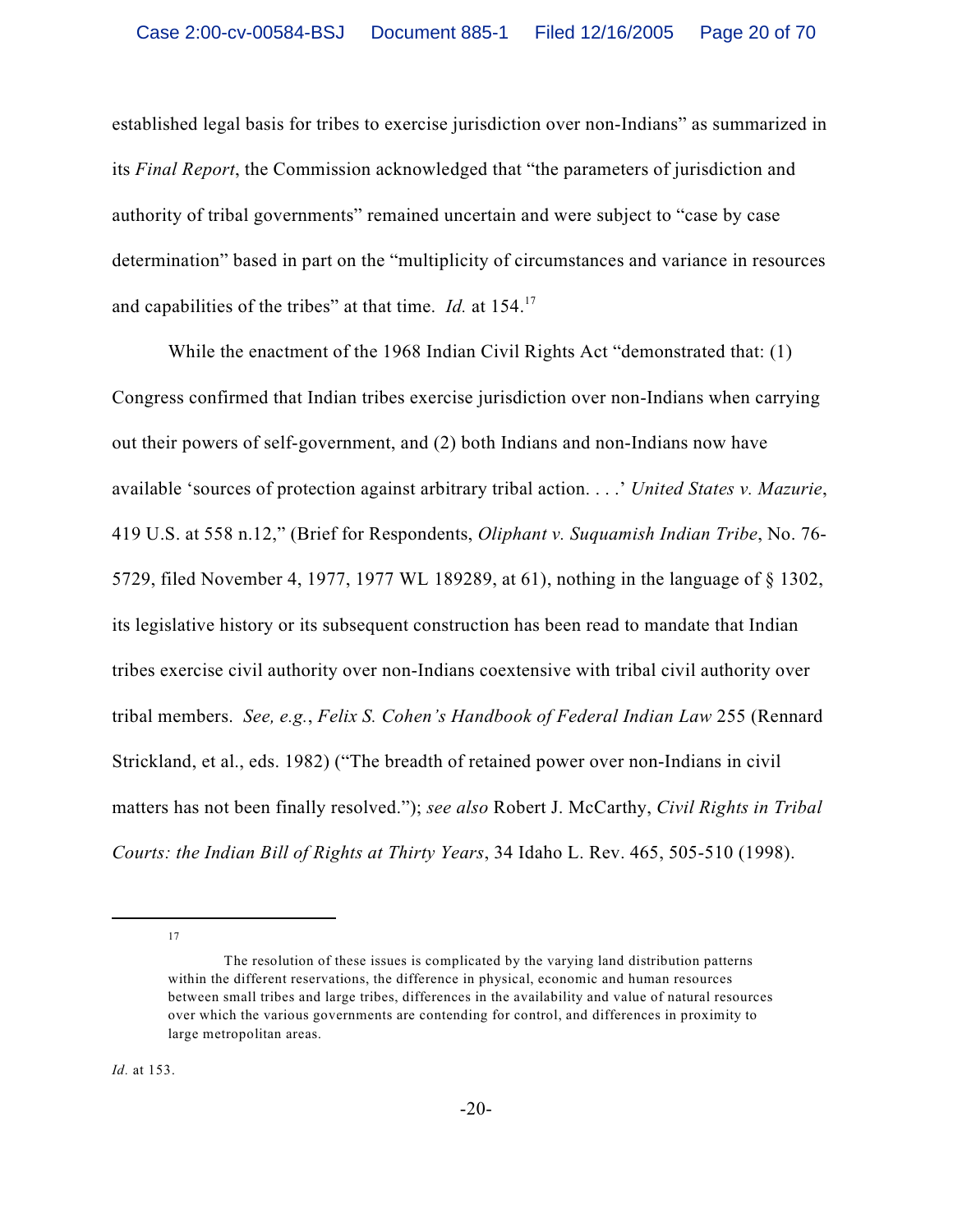# **(3) Plaintiffs' assertion that this court lacks authority to review a tribal court order or judgment "for** *federal* **legal soundness except for Habeas relief[,] 25 USC [§] 1303," has no substantive merit.**

Plaintiffs Singer, Riggs and Dickson brought Navajo tribal court orders into this

forum seeking this court's aid in enforcing those orders against the named defendants. On

remand, the court of appeals observed:

We are unwilling to enforce judgments of tribal courts acting beyond their authority, especially where defendants have a federal right "to be protected against an unlawful exercise of Tribal Court judicial power," *Nat'l Farmers,* 471 U.S. at 851, 105 S.Ct. 2447; *see Wilson,* 127 F.3d at 810 (holding that "federal courts must neither recognize nor enforce tribal judgments if: (1) the tribal court did not have both personal and subject matter jurisdiction; or (2) the defendant was not afforded due process of law").

*MacArthur v. San Juan County*, 309 F.3d 1216, 1225 (10th Cir. 2002). As explained in the

October 12th Memorandum Opinion & Order, this court must examine the subject-matter

jurisdiction of the Navajo court as a predicate for any enforcement of its orders in this court,

and that examination raises a federal question. *See MacArthur*, 391 F. Supp. 2d at 985-988.

That examination is not a matter of "injecting federal law in place of Navajo customs,

traditions and statutory law" without constitutional or statutory authority. (Pltfs' Mem.

(850), at 2; *see id.* at 7 (review "would interject federal law into Navajo law, diminishing

their independence").) It is a matter of determining the legal basis for the exercise of federal

judicial power where that power has been invoked by plaintiffs' pleadings seeking to enforce

the Navajo court's orders in this forum.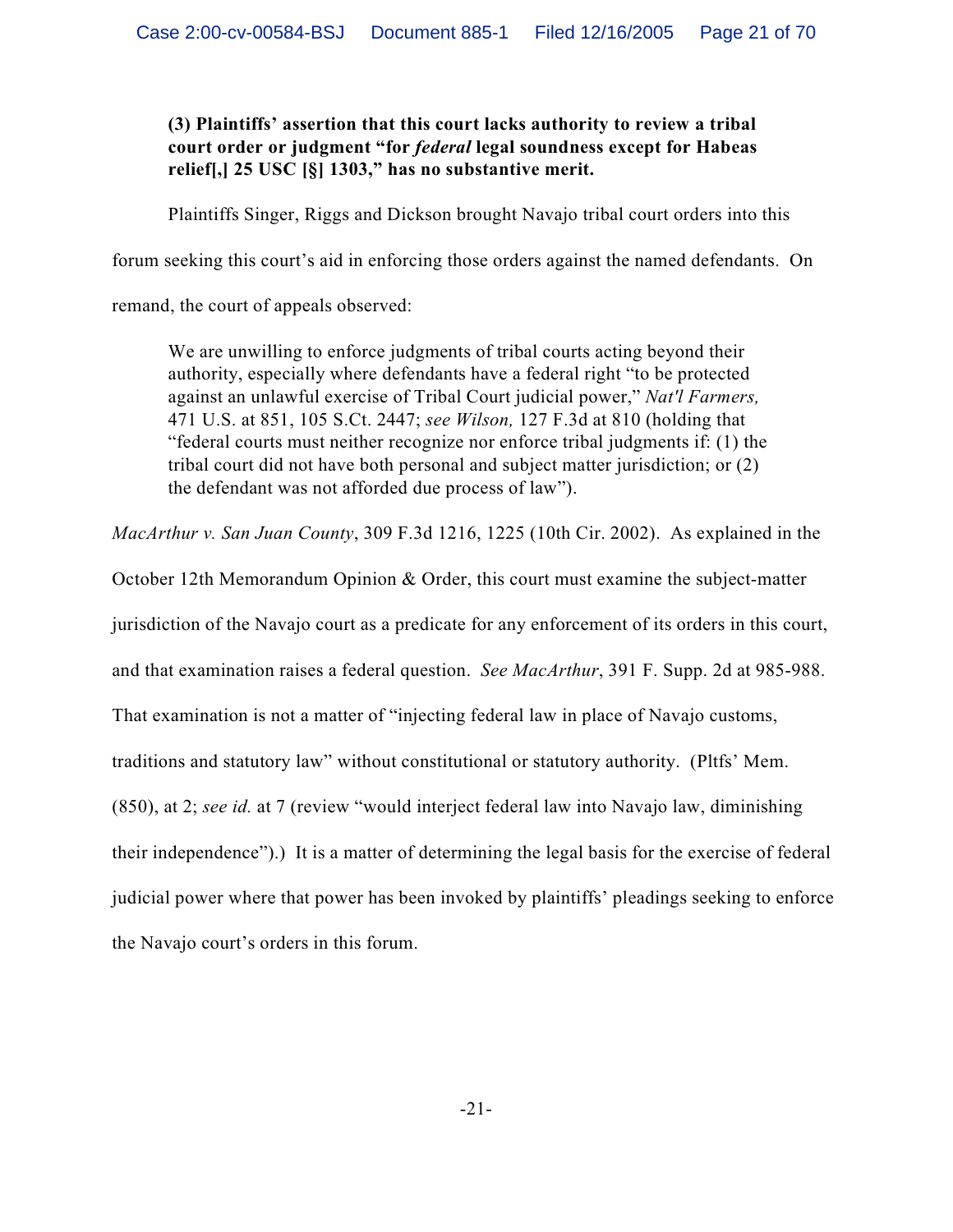**(4) Plaintiffs' assertion that the County and the Health District have no governmental immunity because they are not the State or an "arm of the State" has no substantive merit.**

Plaintiffs' counsel submits that this court's dismissal of Riggs and Dickson's claims

against the Health District and defendant Atcitty reflected the "application of state sovereign

immunity to a political subdivision (for the first time since Lord Coke in England . . .),"

(Pltfs' Mem. (850), at 1 (footnote omitted)), <sup>18</sup> which may overstate things a bit.

The doctrine of sovereign immunity from private suit finds its roots in the English

common law. *See, e.g.*, 3 William Blackstone, *Commentaries on the Laws of England* \*254-

\*257 (1768); Guy I. Seidman, *The Origins of Accountability: Everything I Know about the*

*Sovereign's Immunity, I Learned from King Henry III*, 49 St. Louis U. L.J. 393 (2005).

The doctrine of sovereign immunity comprises two distinct rules, which are not always separately recognized. The one rule holds that the King or the Crown, as the font of law, is not bound by the law's provisions; the other provides that the King or Crown, as the font of justice, is not subject to suit in its own courts. See, *e.g.*, Jaffe, Suits Against Governments and Officers: Sovereign Immunity, 77 Harv. L. Rev. 1, 3-4 (1963). The one rule limits the reach of substantive law; the other, the jurisdiction of the courts. We are concerned here only with the latter rule, which took its common-law form in the high middle ages. "At least as early as the thirteenth century, during the reign of Henry III (1216-1272), it was recognized that the king could not be sued in his own courts." C. Jacobs, Eleventh Amendment and Sovereign Immunity 5 (1972). See also 3 W. Blackstone, Commentaries, \*244-\*245;

<sup>&</sup>lt;sup>18</sup>Sir Edward Coke (1522-1634) wrote extensively about the English common law, *see, e.g.*, Sir Edward Coke, *Institutes of the Lawes of England* (1608), and wrote an opinion as chief justice of England's Court of Common Pleas in *Dr. Bonham's Case* (1610), 8 Co. Rep. 107a, 114a C.P. 1610, *available at* [http://press-pubs.uchicago.edu/founders/documents/amendV\\_due\\_processs1.html](http://press-pubs.uchicago.edu/founders/documents/amendV_due_processs1.html), that is frequently credited as "providing an early foundation for the idea that courts might invalidate legislation that they found inconsistent with a written constitution." *Seminole Tribe of Florida v. Florida*, 517 U.S. 44, 162 (1996) (Souter, J., dissenting). Under Coke's leadership in 1628, the House of Commons forced Charles I of England to accept Coke's "Petition of Right" by withholding appropriations of revenues. *See also* Catherine Drinker Bowen, *The Lion and the Throne: The Life and Times of Sir Edward Coke* (1957); *The Selected Writings and Speeches of Sir Edward Coke* (Steve Sheppard, ed. 2003) (3 vols.).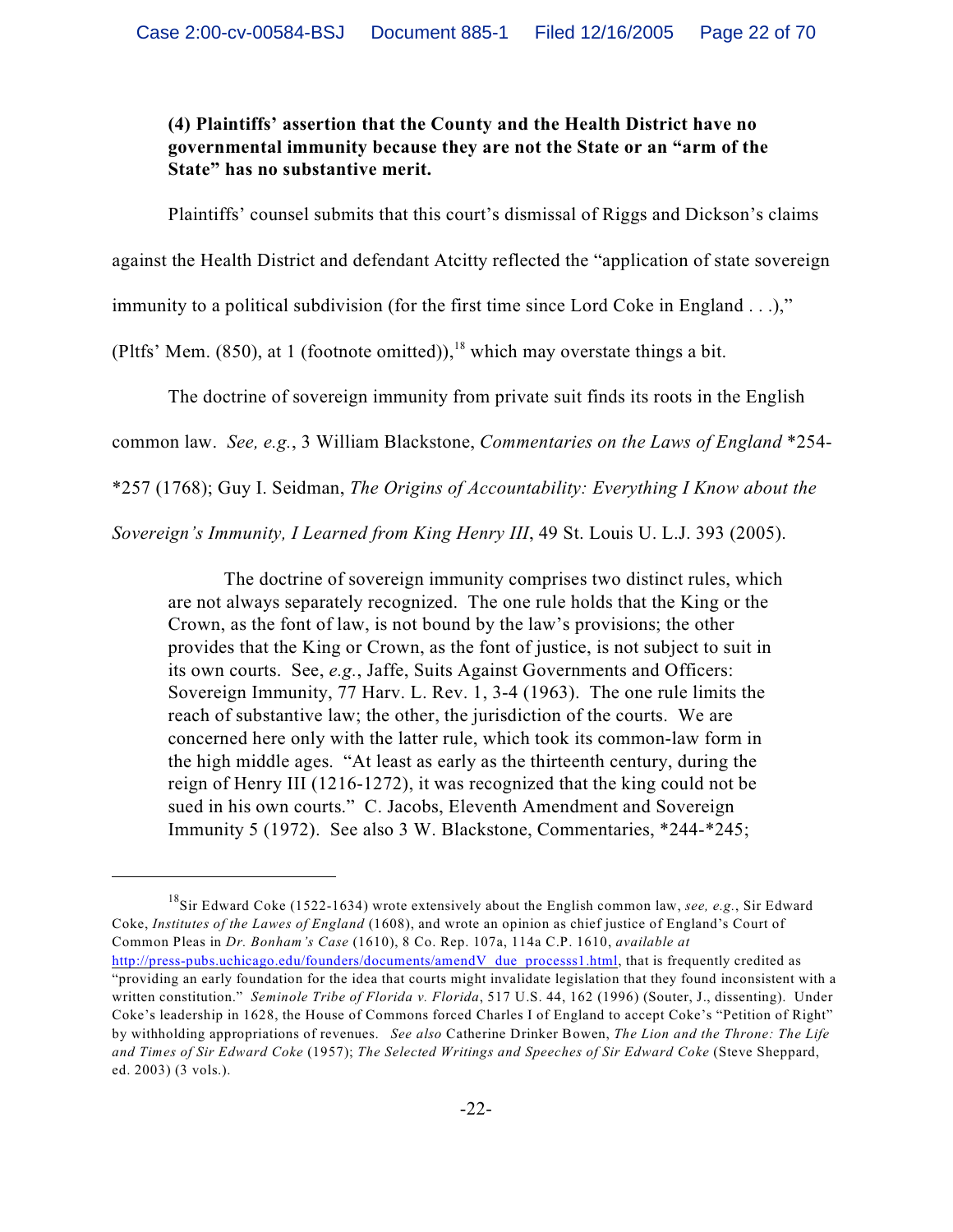Jaffe, *supra*, at 2 ("By the time of Bracton (1268) it was settled doctrine that the King could not be sued *eo nomine* in his own courts").

*Seminole Tribe of Florida v. Florida*, 517 U.S. 44, 102-103 (1996) (Souter, Ginburg & Breyer, JJ., dissenting) (footnote omitted).<sup>19</sup> Sovereign immunity was a privilege understood in the English common law to be reserved solely to the Crown: "the law ascribes to the king the attribute of *sovereignty*, or pre-eminence," according to Blackstone, 1 William Blackstone, *Commentaries on the Laws of England* \*241 (1765); it was the King against whom "no suit or action can be brought . . . even in civil matters, because no court can have jurisdiction over him." *Id.* at \*242.

The common-law doctrine of the immunity of counties and other local governmental

units "is generally considered to have originated with the English case *Russell v. The Men of*

*Devon*," 2 Term Rep. 667, 100 Eng. Rep. 359 (1788)." 1 Shepard's Editorial Staff, *Civil*

*Actions Against State and Local Government: Its Divisions, Agencies and Officers* § 1.6, at

19 (2d ed. 1992).

Both of the common-law doctrines of sovereign immunity and local governmental

*Id.* 517 U.S. at 103 n.2.

 $^{19}$ As Justice Souter explains:

The first of these notions rests on the ancient maxim that "the King can do no wrong." See, *e.g*., 1 W. Blackstone, Commentaries \*244. Professor Jaffe has argued this expression "originally meant precisely the contrary to what it later came to mean," that is, "'it meant that the king must not, was not allowed, not entitled, to do wrong.'" Jaffe, 77 Harv. L. Rev., at 4 (quoting Ehrlich, Proceedings Against the Crown (1216-1377) p. 42, in 6 Oxford Studies in Social and Legal History (P. Vinogradoff ed. 1921), at 42); see also 1 Blackstone, *supra*, at \*246 (interpreting the maxim to mean that "the prerogative of the crown extends not to do any injury"). In any event, it is clear that the idea of the sovereign, or any part of it, being above the law in this sense has not survived in American law. See, *e.g*., *Langford v. United States*, 101 U.S. 341, 342-343 (1880); *Nevada v. Hall*, 440 U.S. 410, 415 (1979).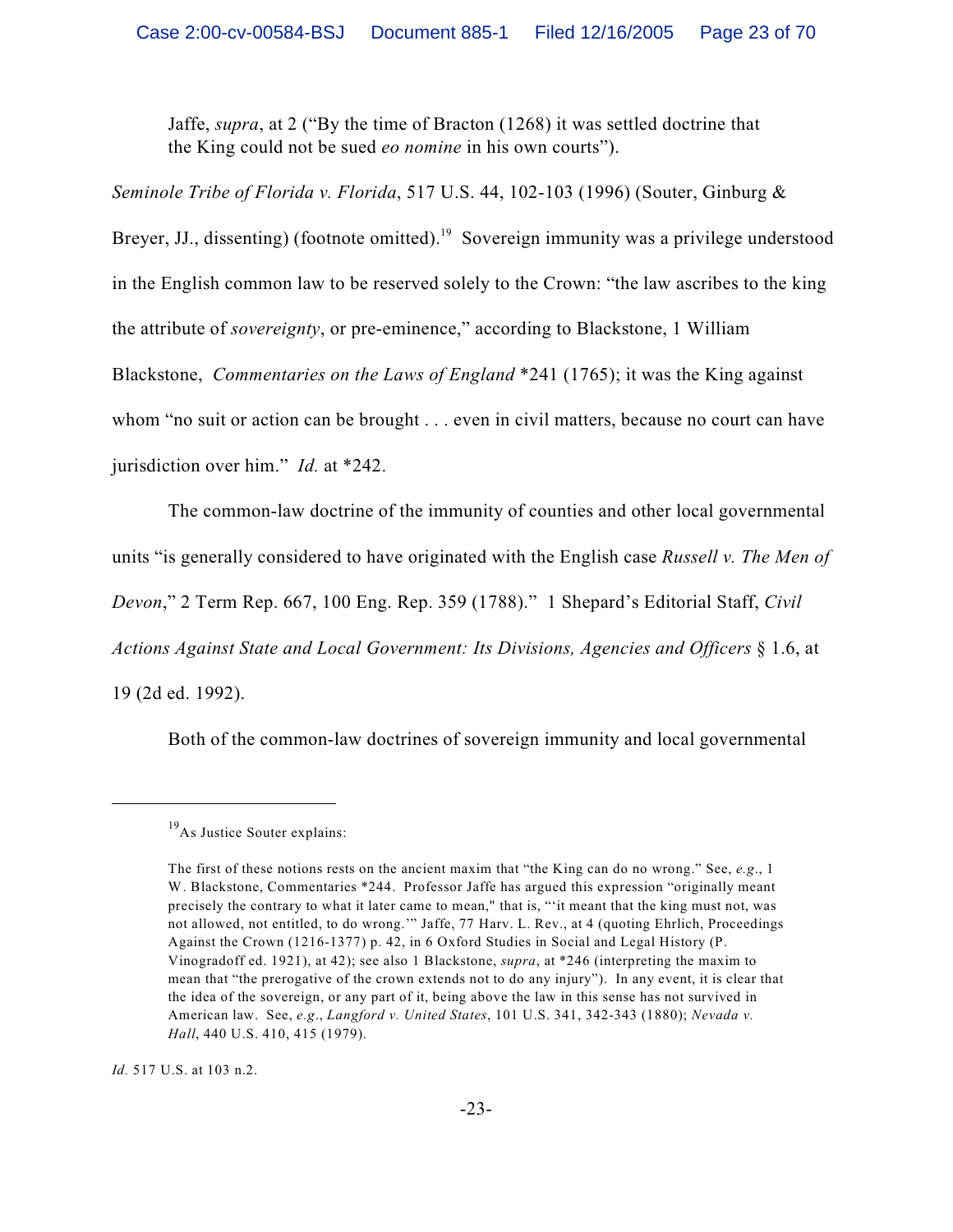immunity found their way into American jurisprudence:

These doctrines were recognized by the individual states of the United States from the outset. One court observed that the English common law doctrines of immunity seem to have been windblown across the Atlantic as were the pilgrims on the Mayflower and landed as by chance on Plymouth Rock, for the first American case arose in Massachusetts. The cases . . . set the tumbleweed in motion and nearly every state adopted the doctrine of immunity of the state for the torts of its officers.

*Id.* § 1.6, at 20 (footnotes omitted) (citing *Mower v. Leicester*, 9 Mass. 247 (1812)). The

American "doctrine of sovereign immunity . . . had its origins in the 'familiar doctrine of the

common law,' *The Siren*, 74 U.S. 152, 153 (1869), 'derived from the laws and practices of

our English ancestors,' *United States v. Lee*, 106 U.S. 196, 205 (1882)." *Seminole Tribe*, at

130 (Souter, Ginsburg & Breyer, JJ., dissenting) (footnote omitted).

Although statutes came to affect its importance in the succeeding centuries, the doctrine was never reduced to codification, and Americans took their understanding of immunity doctrine from Blackstone, see 3 W. Blackstone, Commentaries on the Laws of England ch. 17 (1768). Here, as in the mother country, it remained a common-law rule. See generally, Jaffe, 77 Harv. L. Rev., at 2-19; Borchard, Governmental Responsibility in Tort, VI, 36 Yale L. J. 1, 17-41 (1926).

*Id.* at 131. "Sovereign immunity is a common-law doctrine that long predates our

Constitution and the Eleventh Amendment, although it has, of course, been carried forward

in our jurisprudence." *Employees of Dept. of Public Health and Welfare of Missouri v.*

*Department of Public Health and Welfare of Missouri*, 411 U.S. 279, 288 (1973) (Marshall,

J., concurring in result).

The doctrine of sovereign immunity, strictly defined, is comprised of two separate principles which traditionally have shielded states from litigation in their own courts. The first principle is that a state is immune from suit in its own courts without its consent. . . . The second principle encompassed by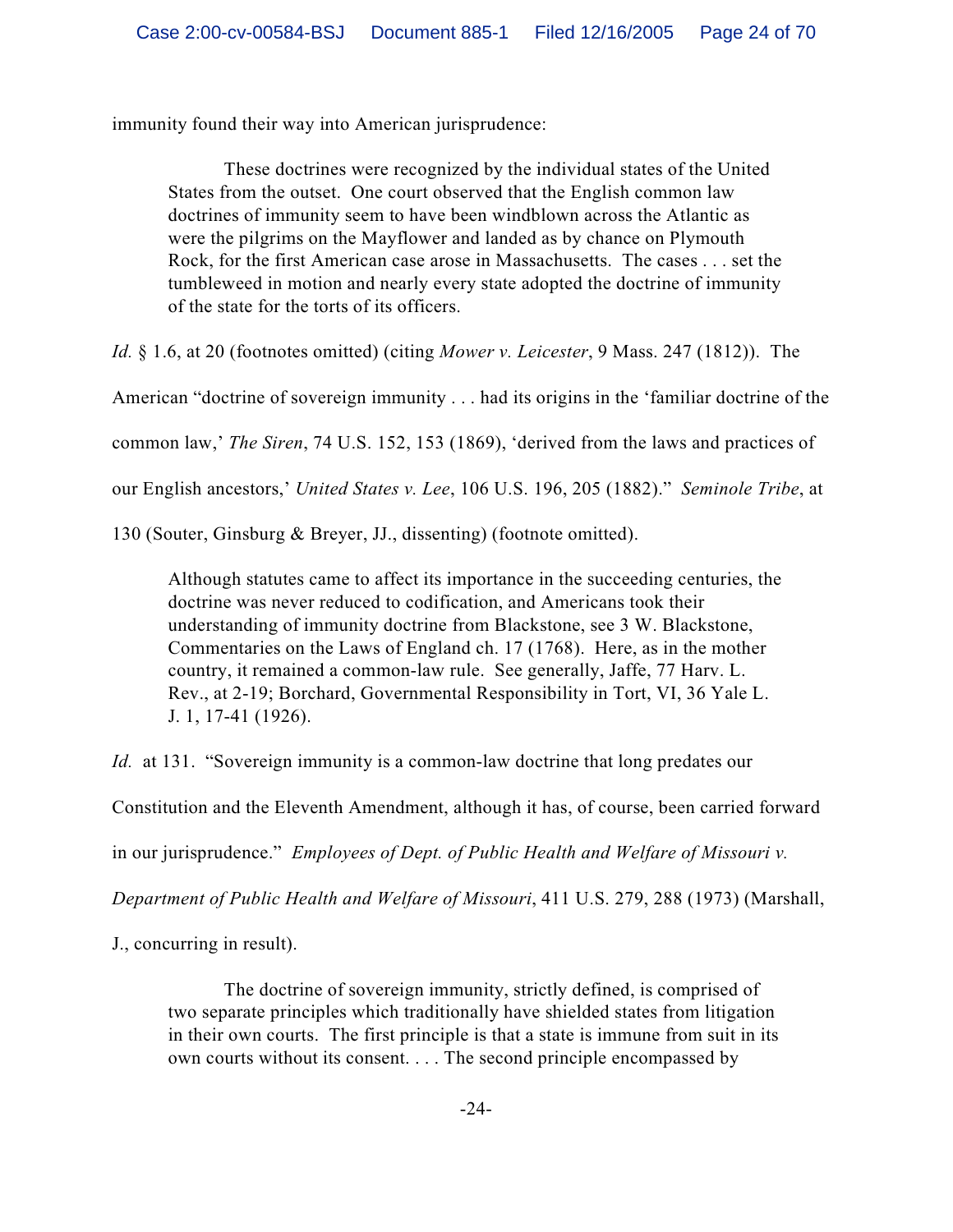sovereign immunity is that a state is immune from liability for torts committed by its officers agents and employees.

1 Shepard's Editorial Staff, *Civil Actions Against State and Local Government: Its Divisions, Agencies and Officers* § 1.1, at 2 (footnotes omitted). *See also* 57 Am. Jur. 2d *Municipal, County, School and State Tort Liability* § 10 (2001) ("Sovereign immunity presents a complete bar to suits against the state and it embraces two distinct principles: immunity from liability and immunity from suit.").

It is true that *Alden v. Maine*, 527 U.S. 706 (1999), observed that an "important limit to the principle of sovereign immunity is that it bars suits against States but not lesser entities. The immunity does not extend to suits prosecuted against a municipal corporation or other governmental entity which is not an arm of the State." 527 U.S. at 756 (citing *Mt. Healthy City Bd. of Ed. v. Doyle*, 429 U. S. 274, 280 (1977); *Lincoln County v. Luning*, 133 U. S. 529 (1890)). But "[i]n many jurisdictions, a distinction is recognized between sovereign immunity, which applies to the state, state agencies, and state officers and employees, and the immunity of political subdivisions of the state such as counties and municipal corporations. The latter type of immunity is commonly referred to as governmental immunity." 1 Shepard's Editorial Staff, *Civil Actions Against State and Local Government: Its Divisions, Agencies and Officers* § 1.1, at 2-3 (footnotes omitted).

As noted above, the doctrine of local governmental immunity finds its own commonlaw roots. Justice Traynor, writing for the majority in *Muskopf v. Corning Hospital District*, 55 Cal.2d 211, 11 Cal.Rptr. 89, 359 P.2d 457 (1961), reviewed its history:

The rule of county or local district immunity did not originate with the

-25-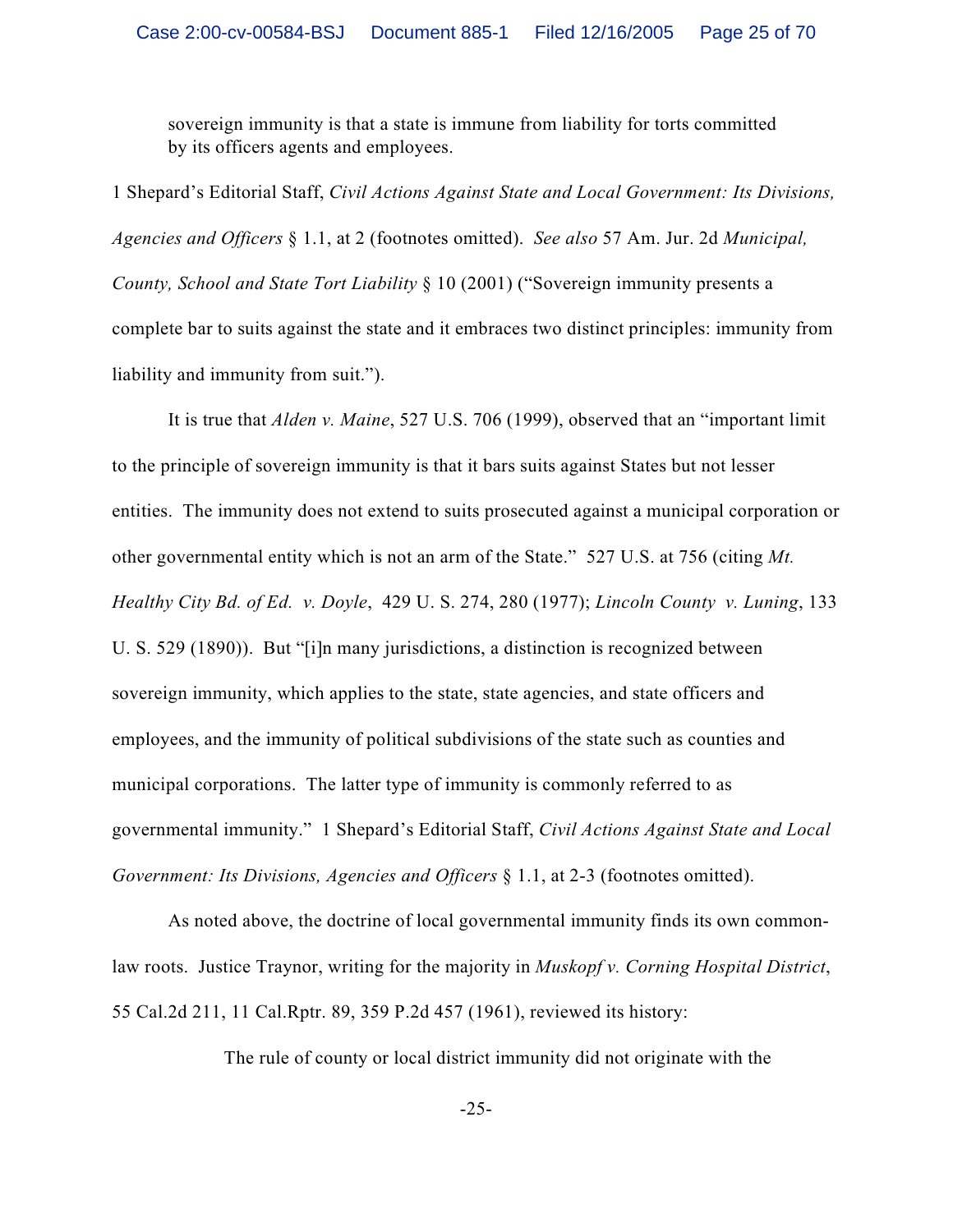concept of sovereign immunity. The first case to hold that local government units were not liable for tort was *Russell v. Men of Devon*, 100 Eng.Rep. 359. The case involved an action in tort against an unincorporated county. The action was disallowed on two grounds: since the group was unincorporated there was no fund out of which the judgment could be paid; and "it is better that an individual should sustain an injury than that the public should suffer an inconvenience." 100 Eng.Rep. 359, 362. The rule of the *Russell* case was first brought into this country by *Mower v. Inhabitants of Leicester*, 9 Mass. 247, 249. There the county was incorporated, could sue and be sued, and there was a corporate fund out of which a judgment could be satisfied. Ignoring these differences, the Massachusetts court adopted the rule of the *Russell* case, which became the general American rule.

### 359 P.2d at 459.

According to the Utah Supreme Court,

Sovereign immunity was a settled feature of the common law when Utah became a state and adopted its constitution. In *Wilkinson v. State*, 42 Utah 483, 492-93, 134 P. 626, 630 (1913), this court stated:

[I]n the absence of either express constitutional or statutory authority an action against a sovereign state cannot be maintained. The doctrine is elementary and of universal application, and so far as we are aware there is not a single authority to the contrary.

See also *State v. District Court*, 94 Utah 384, 389, 78 P.2d 502, 504 (1937) ("The State cannot be sued unless it has given its consent or has waived its immunity."); *Campbell Bldg. Co. v. State Road Comm'n*, 95 Utah 242, 249, 70 P.2d 857, 861 (1937) ("[A]ction may not be maintained unless the state has, through legislative or constitutional action, given consent to be sued.").

*Tiede v. State*, 915 P.2d 500, 504 (Utah 1996).<sup>20</sup> Under Utah common law, "The recognition

20

(continued...)

Sovereign immunity--the principle that the state cannot be sued in its own courts without its consent--was a well-settled principle of American common law at the time Utah became a state. *Wilkinson v. State*, 42 Utah 483, 492- 93, 134 P. 626, 630 (1913); *Hans v. Louisiana*, 134 U.S. 1, 10 S.Ct. 504, 33 L.Ed. 842 (1890); *Memphis and Charleston Railroad v. Tennessee*, 101 U.S. 337, 25 L.Ed. 960 (1880). See generally, E.M. Borchard, "Government Liability in Tort," 34 Yale L.J. 1, 129 (1924), 229 (1925). Article I, § 11 of the Utah Constitution, which prescribes that all courts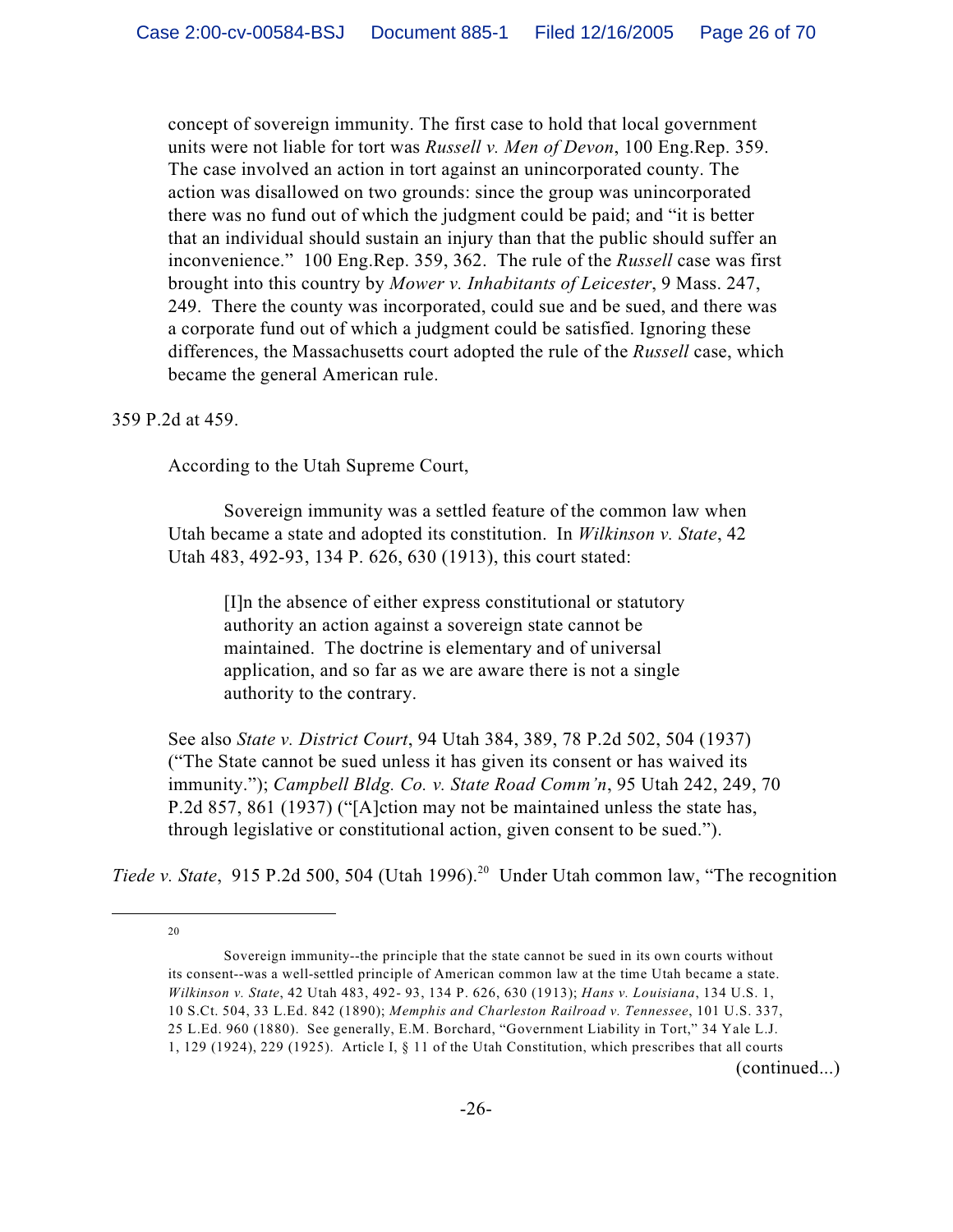of sovereign immunity where properly applicable is hardly open to question in this state," and "sovereign immunity" was understood by the Utah courts to extend to local government entities without any semantic distinction. *Nestman v. South Davis County Water Improvement Dist.*, 16 Utah 2d 198, 398 P.2d 203 (1965); *see also Lund v. Salt Lake County*, 58 Utah 546, 200 P. 510, 515 (1921) (referring to "the doctrine maintained with practical unanimity in nearly every jurisdiction of the country to the effect that municipal corporations, especially county organizations, are not liable in such cases unless made so by express statute.") $21$ 

As recounted in the October 12th Memorandum Opinion & Order, Utah's commonlaw sovereign and governmental immunity doctrines were superseded by the enactment in 1965 of the Utah Governmental Immunity Act, "'which barred all causes of action against the state and its political subdivisions unless expressly authorized by statute.'" *MacArthur*, 391 F. Supp. 2d at 1037 (quoting *Tindley v. Salt Lake City School Dist.*, 2005 UT 30, ¶ 9, 116

Madsen v. Borthick, 658 P.2d 627, 629 (Utah 1983).

 $20$ (...continued)

shall be open and persons shall not be barred from using them to redress injuries, was not meant to create a new remedy or a new right of action. *Brown v. Wightman*, 47 Utah 31, 34, 151 P. 366, 366-67 (1915). Consequently, Article I, § 11 worked no change in the principle of sovereign immunity, and sovereign immunity is not unconstitutional under that section. It was so held in *Brown v. Wichita State University*, 219 Kan. 2, 8-12, 547 P.2d 1015, 1022-24 (1976), which involved a similar provision of the Kansas Constitution. We concur in the reasoning and result of that decision.

 $^{21}$ Utah courts did draw a distinction between "governmental" and "proprietary" functions, the latter being held to be outside the scope of governmental immunity—a distinction that proved troublesome at best. *See Standiford v. Salt Lake City Corp.*, 605 P.2d 1230, 1233-1236 (Utah 1980); *Hansen v. Salt Lake County*, 794 P.2d 838 (Utah 1990). Such a distinction was very common in state common-law doctrines of local government immunity. *See, e.g.*, 1 Shepard's Editorial Staff, *Civil Actions Against State and Local Government: Its Divisions, Agencies and Officers* § 1.1, at 3.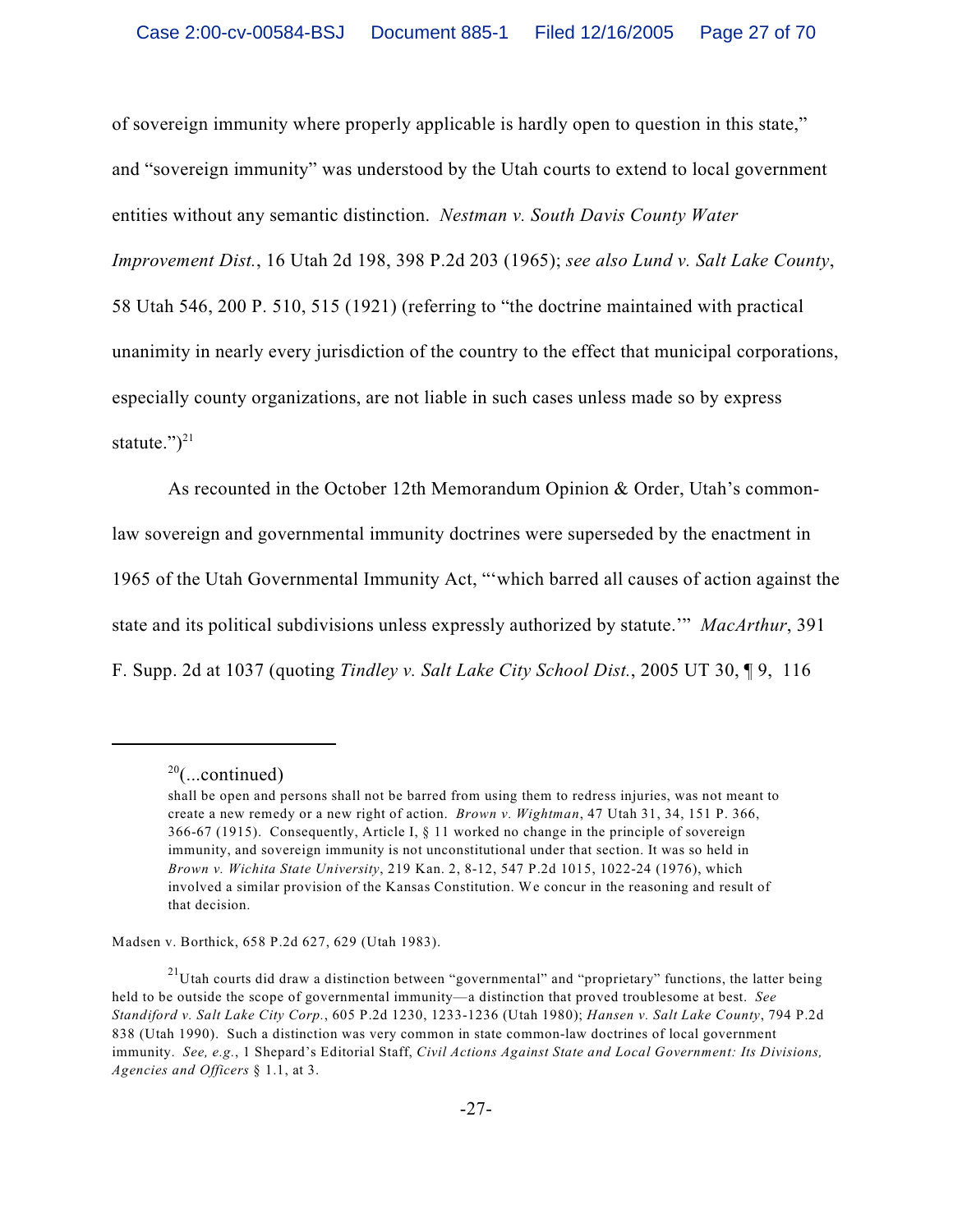P.3d 295, 298 (Utah 2005)).<sup>22</sup>

In 1978, the Utah Governmental Immunity Act was amended, "cleaning up the prose and broadening the grant of immunity to include claims for 'any injury which results from the exercise of a governmental function, governmentally-owned hospital, nursing home, or other governmental health care facility.' 1978 Utah Laws ch. 27, § 2, at 92 (emphasis added)." *Hansen v. Salt Lake County*, 794 P.2d at 843.

These health care activities were not defined as governmental functions; rather, immunity was expanded to include them in reaction to one of our cases holding that such activities were not governmental functions. See *Standiford*, 605 P.2d at 1238 (Hall, J., dissenting) (referring to legislature's reaction to *Greenhalgh*, 530 P.2d 799). This new immunity was clearly subject to the exception language in the beginning of the amended sentence. See Utah Code Ann. § 63-30-3 (Supp. 1979). It also preserved this court's responsibility to interpret the scope and meaning of "governmental function."

*Id.* (footnote omitted). By its 1978 amendment, "the legislature 'resolved the health care classification question' by its amendment in 1978 granting immunity for such activities, subject to the Act's exceptions. . . . The legislature did not define operation of a governmental health care facility as a governmental function; it granted immunity despite our holding in *Greenhalgh* [*v. Payson City*, 530 P.2d 799, 801 (Utah 1975)] that such activities were not governmental functions." *Id.* The Utah Legislature largely eliminated any

22

In 1965, the Utah Legislature passed the Governmental Immunity Act, codifying the sovereign immunity doctrine in Utah. See *DeBry v. Noble*, 889 P.2d 428, 432 (Utah 1995) (citing 1965 Utah Laws 390, ch. 139, § 3). The Act first grants general immunity from suit to governmental entities, then narrows that general grant by waiving immunity for certain claims, and finally broadens immunity again with exceptions to the waivers that result in retaining immunity under certain circumstances. See *Hansen v. Salt Lake County*, 794 P.2d 838, 842 (Utah 1990).

*Trujillo v. Utah Dept. of Transp.*, 1999 UT App 227, ¶ 14, 986 P.2d 752, \*757.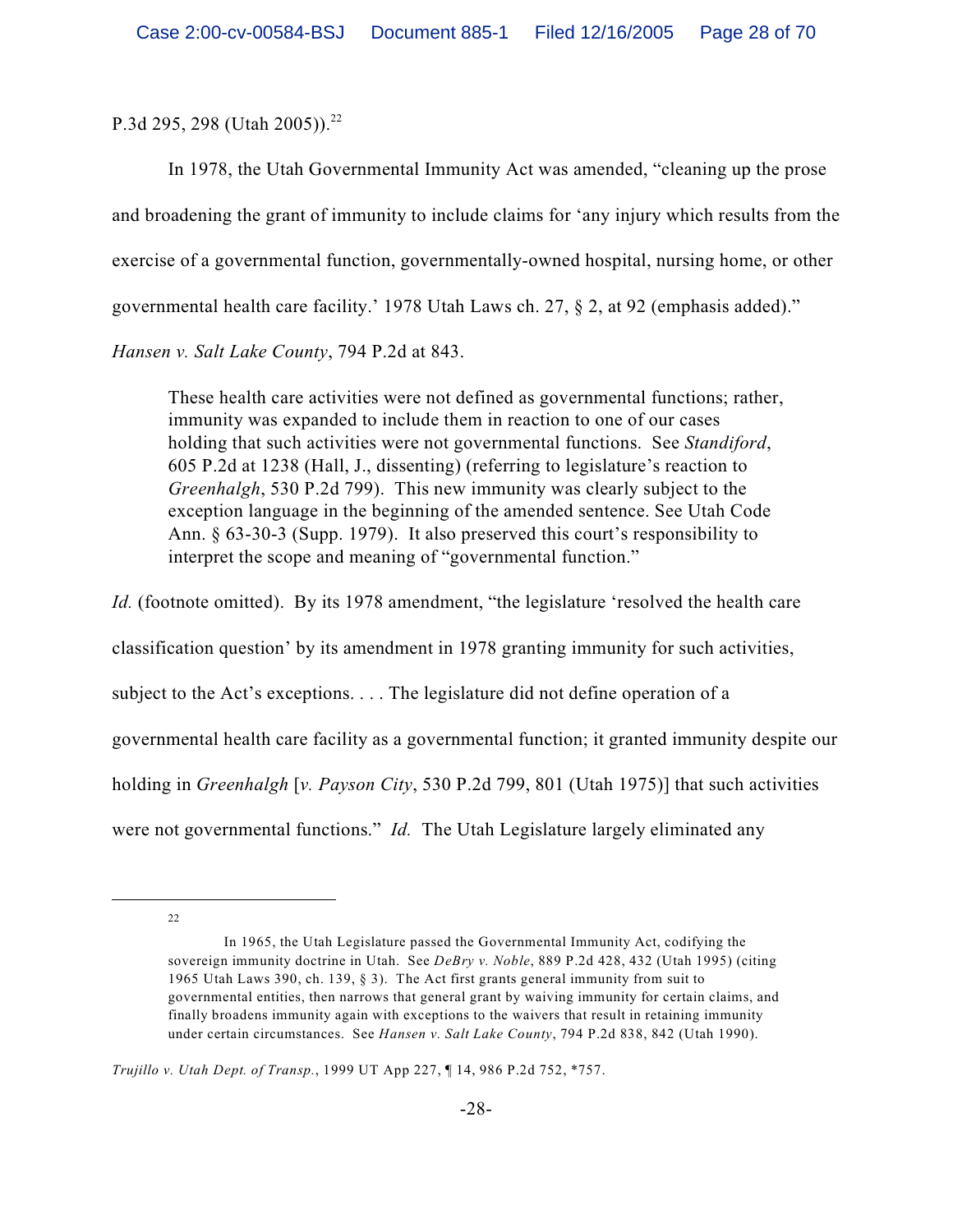governmental-proprietary distinction by amendment in 1987. *See Tindley*, 2005 UT 30, ¶ 21, 116 P.3d at 301; *Carter v. Milford Valley Memorial Hosp.*, 2000 UT App 21, ¶14, 996 P.2d 1076, 1079 (2000).

Thus, at the time that plaintiffs commenced their lawsuit in the Navajo Nation District Court, there appeared to be no question that special districts such as the San Juan Health Services District were "governmental entities" covered by the Utah Governmental Immunity Act, and that the Act governed private civil actions brought against such entities or their officers, directors or employees arising from the operation of a health care facility such as the Montezuma Creek Clinic. *See MacArthur*, 391 F. Supp. 2d at 1037-1040, 1045-1052.

The court resolved the question of declaratory relief as to whether the Navajo Nation District Court may exercise its jurisdiction to grant judicial remedies against the Health District defendants by reference to recent case law from the Navajo Supreme Court indicating that as a matter of comity and reciprocity, the Navajo courts would abide by the governmental immunity of States and their subdivisions where those same States would respect the immunity of Indian tribes and their instrumentalities. *See Office of Navajo Labor Relations ex rel Jones v. Central Consolidated School District No. 22*, No. SC-CV-13-98 (Navajo S. Ct. 06/05/2003), at  $\P$  [25].<sup>23</sup> See MacArthur, 391 F. Supp. 2d at 1042-1045, 1052, 1055-1056. Resort to considerations of comity is commonplace when one sovereign is sued in the courts of another sovereign. *See, e.g.*, *Nevada v. Hall*, 440 U.S. 410 (1979); 1 Shepard's Editorial Staff, *Civil Actions Against State and Local Government: Its Divisions,*

 $^{23}$ *Available at* <http://www.tribal-institute.org/opinions/2003.NANN.0000007.htm>.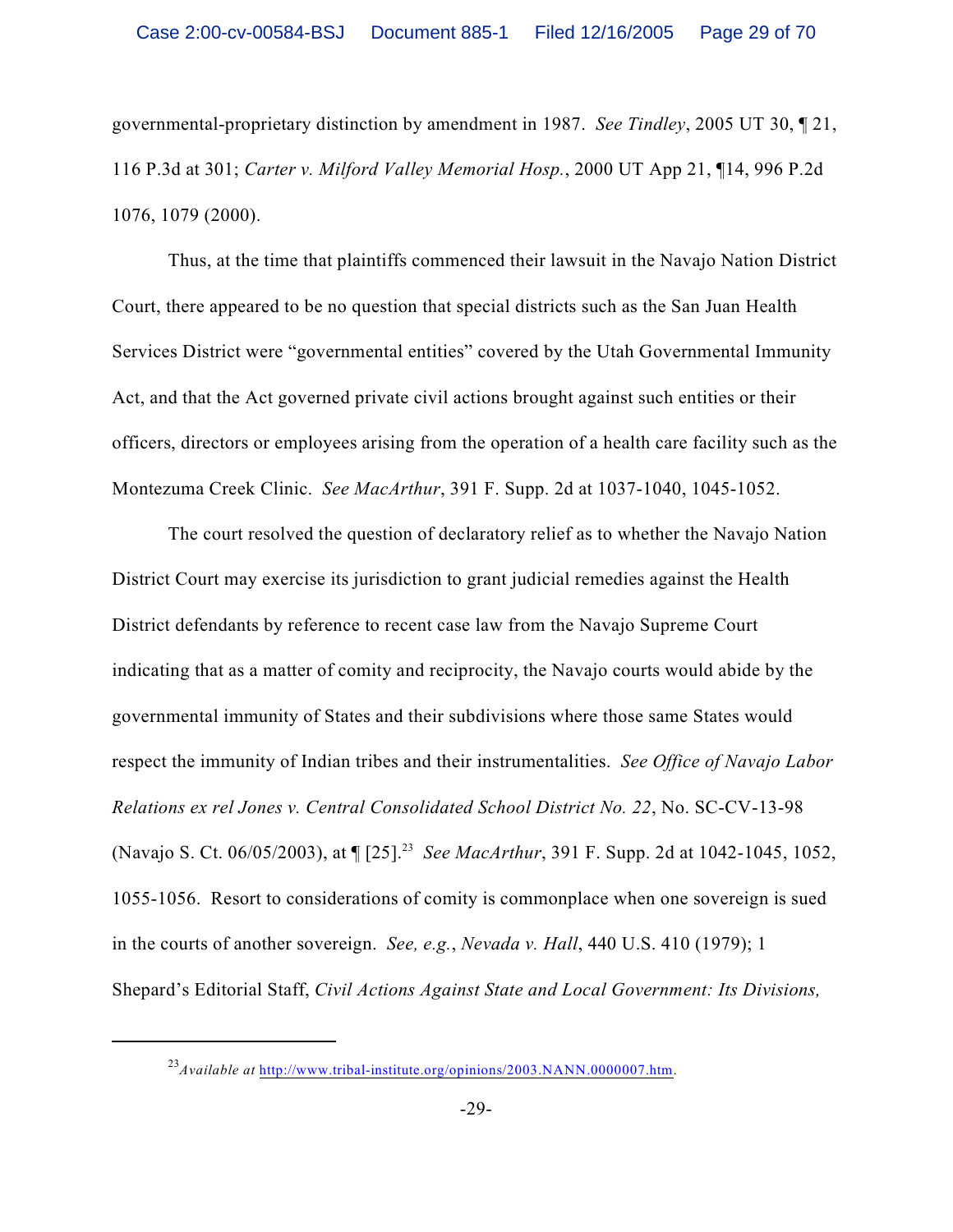*Agencies and Officers* § 1.4, at 13-15.

Plaintiffs' counsel now argues that the Navajo court orders at issue may be enforced in this court "without regard to commity [sic] or reciprocity of state and tribal immunity," (Pltfs' Mem. (850), at 6), but without making any reference to or analysis of *Jones* or the principles of comity among separate sovereigns upon which *Jones* is footed. Instead plaintiffs' counsel submits that the defendants raised only Eleventh Amendment immunity before the Navajo court; that they waived any immunity by filing a counterclaim on behalf of the Health District against plaintiff Singer and by defending plaintiffs' claims on the merits in that forum; and that "federal preemption doctrine" overcomes state law immunity of a "political subdivision . . . carrying out federal proprietary commercial activities in the Navajo Nation." (*Id.* at 1, 6, 7, 8, 9 & Exh. 3.) "Because these political subdivisions are not the state," counsel insists, "state immunity analysis need not apply." (*Id.* at 7.)

The copy of the defendants' "Findings of Fact Conclusions of Law and Closing Arguments Against Granting of Preliminary Injunctive Relief, " filed November 29, 1999, in *Donna Singer, et al. vs. San Juan County, et al.*, Case No. SR-CV-162-99-CV (Navajo Nation Dist. Ct.), and submitted by plaintiffs' counsel as an exhibit to the present motion, does in fact refer to the Eleventh Amendment immunity of States from suits by Indian tribes as discussed in *Blatchford v. Native Village of Noatak*, 501 U.S. 775, 781 (1991). (*Id.* at 17- 18.) It also refers to State sovereign immunity as discussed in *Alden v. Maine*, 527 U.S. 706 (1999), and argues that "a finding of authority in the Plaintiffs to bring the present action in tribal courts would invite claims by persons to do in tribal court against State and local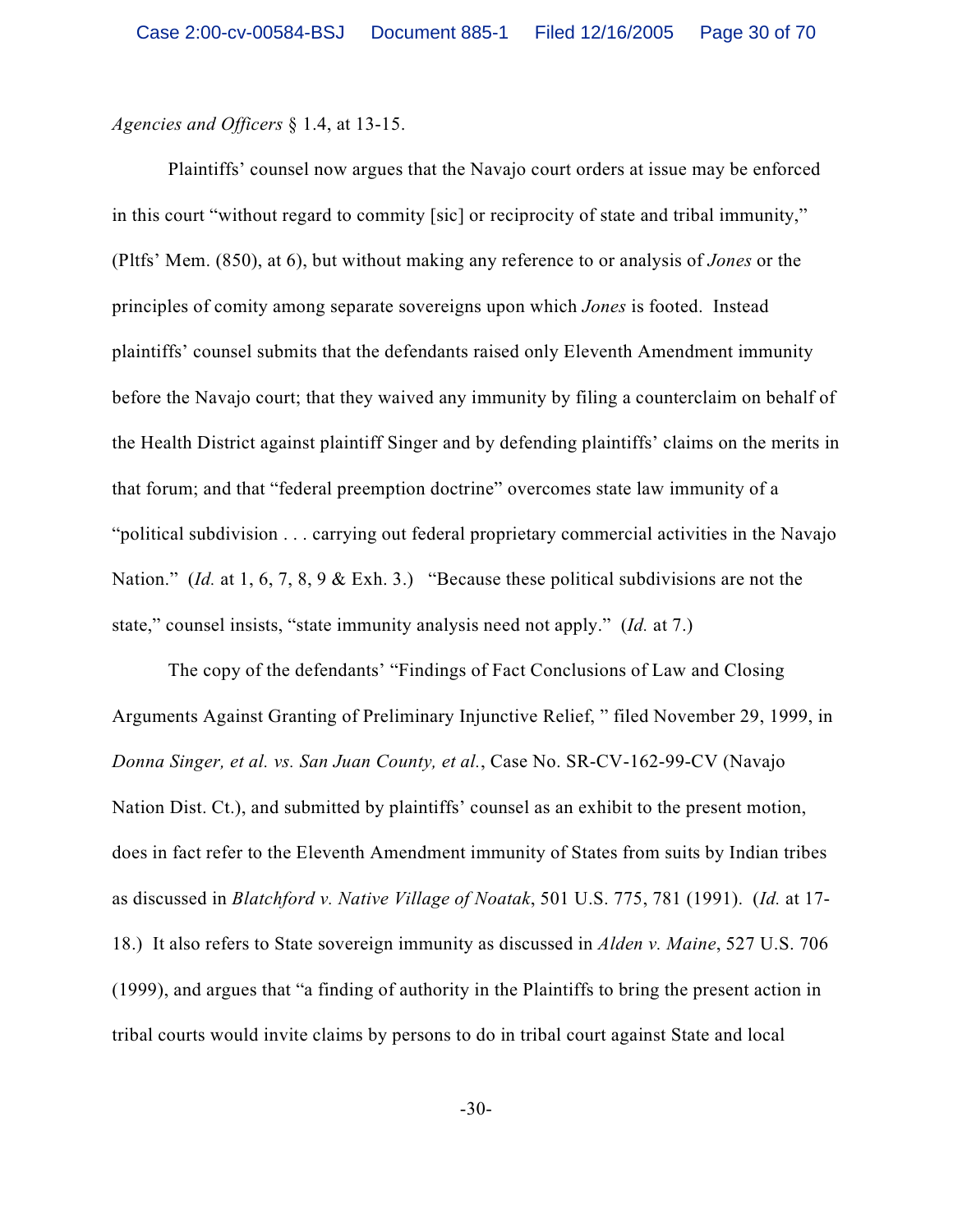government officials what the Plaintiffs could not do in federal or state courts against these same Defendants." (*Id.* at 18-20.) It further argues that "Congress cannot use its plenary power over the Navajo Nation to deprive the state of Utah and its immunized officials of the sovereign right to extend immunity to county and special district officials," citing to *Alden* and *Seminole Tribe*. (*Id.* at 21-23.) The defendants' assertion of governmental immunity before the Navajo court obviously was not confined to an assertion of Eleventh Amendment immunity, and indeed, appears to address the "federal preemption doctrine" argument now asserted by plaintiffs in the present motion.

Rather than reflecting the "application of state sovereign immunity to a political subdivision," as plaintiffs contend, (Pltfs' Mem. (580), at 1), this court's analysis addressed the local governmental immunity of the Health District defendants as defined by the Utah Governmental Immunity Act.<sup>24</sup> Perhaps it would clarify things simply to say that the Health District defendants are shielded by *governmental immunity* extended under the Act, in contrast to the *sovereign immunity* of States discussed in *Alden v. Maine* as being limited to States and entities that are "arms of the State."<sup>25</sup> See, e.g., 57 Am. Jur. 2d *Municipal*, *County, School and State Tort Liability* § 10 ("sovereign immunity refers to the immunity of

 $^{24}$ Both plaintiffs' counsel and the Navajo court appear to have become ensnared in the distinction between state "sovereign immunity" discussed in *Alden* and "governmental immunity" afforded to counties and special service districts under the Utah Governmental Immunity Act. (*See* December 28, 1999 Order at [19]-[20].)

 $^{25}$ The Utah courts have applied the phrases "sovereign immunity" and "governmental immunity" to both doctrines without apparent distinction, as did the court's original October 30, 2000 Decision. *See also Brittain v. State*, 882 P.2d 666, 668-69 (Utah Ct. App. 1994) ("The doctrine of sovereign or governmental immunity--requiring the consent of the State in order to subject it to suit in its own courts--is a deeply rooted and well recognized doctrine of American common law."). Likewise, the Utah Governmental Immunity Act delineated the immunity of the State and its subdivisions from private suit—and the extent of its limited waiver of that immunity—without distinguishing between entities that are "arms of the State" and entities that are not. *See* Utah Code Ann. §§ 63-30-1 *et seq.* (1997 & Supp. 2003) (repealed 2004).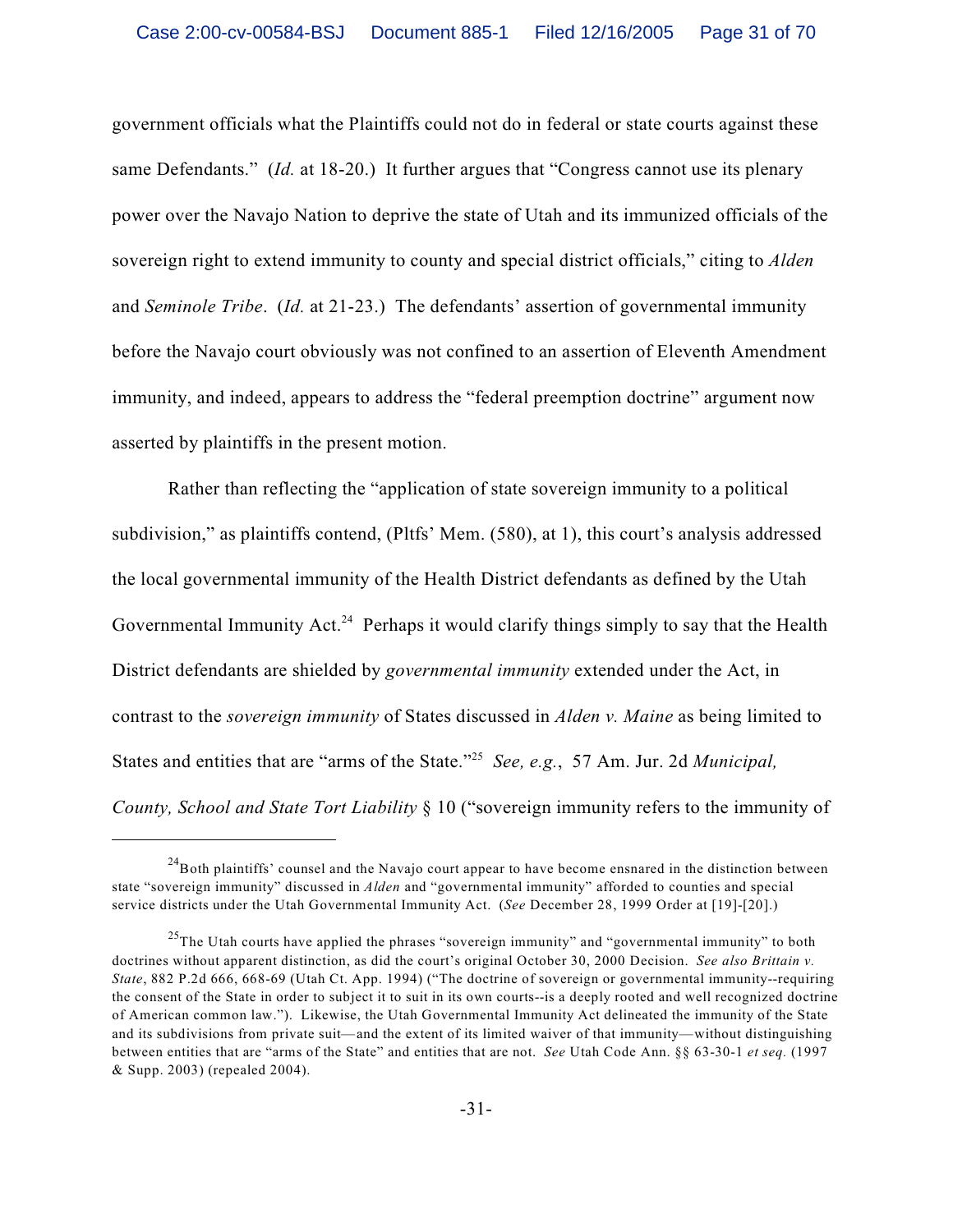the state from suit and from liability, while governmental immunity refers to the similar immunities enjoyed by the state's political subdivisions").<sup>26</sup> And this court was concerned with the effect of *governmental immunity* under the Utah Governmental Immunity Act as a bar to litigation of plaintiffs' claims against the Health District defendants in tribal court, particularly in light of the Navajo principles of comity and reciprocity articulated in *Jones*. *See also* 57 Am. Jur. 2d *Municipal, County, School and State Tort Liability* § 1 ("governmental or sovereign immunity is best described as a bar to liability").<sup>27</sup>

This court rejected the Navajo court's legal conclusion that "the defendants" waived their immunity under the Utah Governmental Immunity Act through the Health District's filing of a counterclaim against plaintiff Singer, particularly where that court lacked subjectmatter jurisdiction over the dispute between Singer and the Health District. *See MacArthur*, 391 F. Supp. 2d at 1040-1041. Plaintiffs' present motion points to nothing reflecting an

 $^{26}$ Such a distinction may have substantive consequences under the Eleventh Amendment as construed in *Seminole Tribe* and *Alden*, but the Eleventh Amendment finds no application in the context of Indian tribal courts.

 $^{27}$ Plaintiffs' counsel disputes the authority of a State "to immunize the lowliest worker in the lowliest political subdvisions" from civil liability through legislation such as the Utah Governmental Immunity Act. (Pltfs' Reply Mem. (868), at 5-6.) Yet,

in most jurisdictions, immunity has been limited to varying degrees by the legislature, with or without constitutional sanction. The state legislature generally is considered the appropriate branch of government to control immunity issues. The authority of the legislature to control the entire field of immunity is based on the premise that the legislative branch of government is in a much better position than the judicial branch to restrict the application of immunity. The legislature can supplement restrictions with proper legislation, such as statutory provision for liability insurance. In the absence of a constitutional provision to the contrary, the state legislature ordinarily has the power to control immunity, even after it has been judicially abrogated. The legislature may enact statutes restoring immunity or abolishing or defining the limits of governmental tort immunity. State courts are without power to modify or abrogate constitutional or statutory immunity provisions.

<sup>1</sup> Shepard's Editorial Staff, *Civil Actions Against State and Local Government: Its Divisions, Agencies and Officers* § 1.5, at 16-18 (footnotes omitted).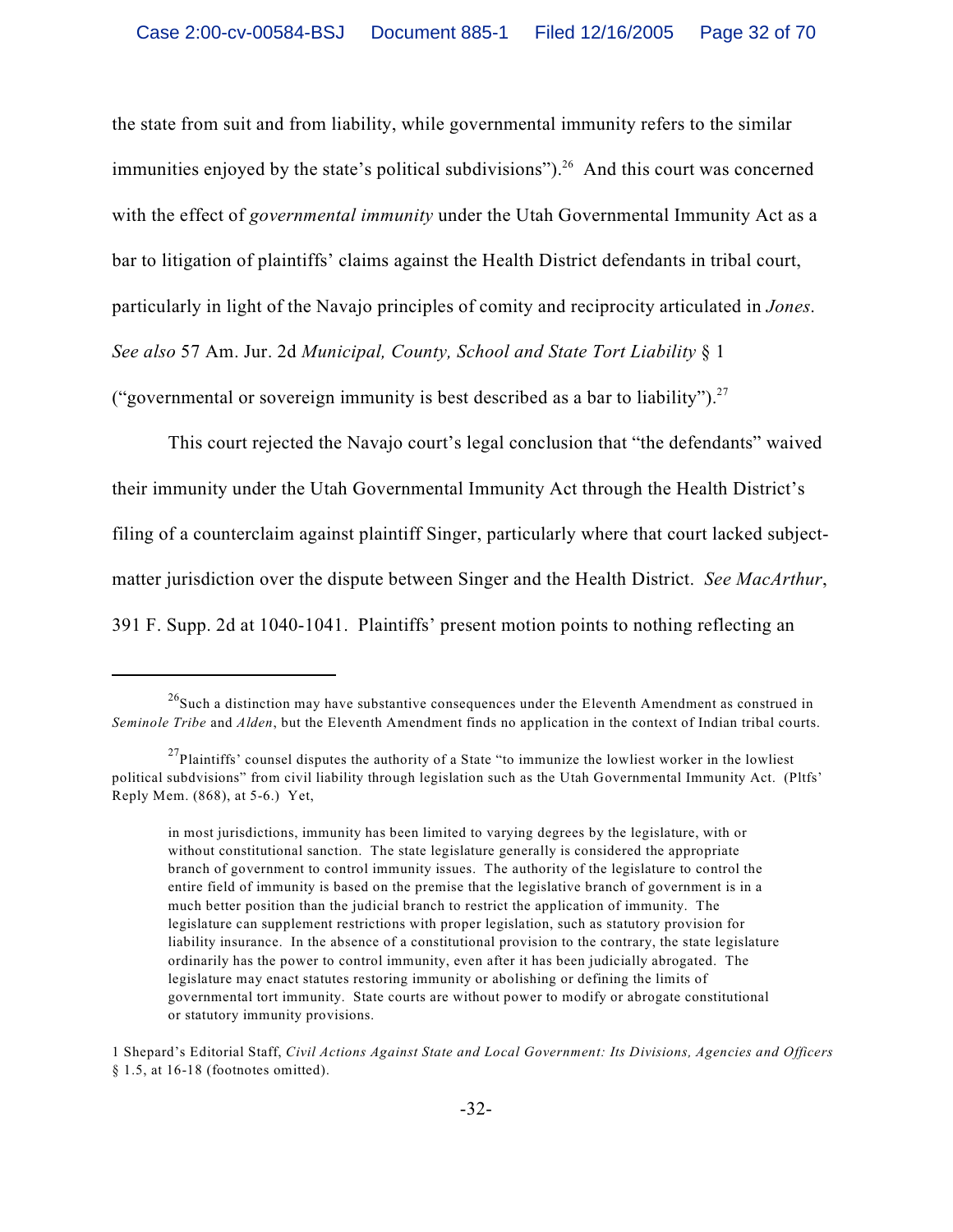unequivocal intent on the part of the Health District defendants to waive their immunity under the Act—through their defense of plaintiffs' applications for preliminary injunctive relief, or otherwise.

Nor does the eleventh-hour attempt by plaintiffs' counsel in the present motion to "federalize" Navajo sovereignty and the operation of the Navajo courts suffice to overcome the Health District defendants' governmental immunity by virtue of "federal preemption" under the Supremacy Clause, U.S. Const., art. VI, § 2.

# **(5) Plaintiffs' assertion that under "the Court's analysis of . . . federal preemption doctrine, all the Navajo law and Orders and Judgments are enforceable at any time, interlocutory or not, without regard to commity [sic] or reciprocity of state and tribal immunity," lacks merit.**

Counsel makes repeated references to the Navajo Nation's contract with the Bureau of Indian Affairs for partial funding of its judicial program, to "[f]ederally ratified Navajo customs, traditions, and law," to "BIA ratified, trained, funded Navajo law," and "federally approved Indian Nation law," (Pltfs' Mem.  $(850)$ , at 1, 3, 4),<sup>28</sup> all in an apparent attempt to invoke "federal preemption" to overcome the defendants' governmental immunity under Utah law. (*See* "Plaintiff Singer/Riggs/Dickson's Reply to the Defendants Second Opposition on Rule 60 Motion to Correct, Ammend, and Reconsider," filed November 29, 2005 (dkt. no. 868) ("Pltfs' Reply Mem. (868)"), at 5-6 ("The argument that a state has inherent authority to immunize the lowliest worker in the lowliest political subdivisions for

<sup>&</sup>lt;sup>28</sup>(*See also* "Plaintiff Singer/Riggs/Dickson's Reply to the Defendants' Opposition to the Rule 60 Motion to Correct, Ammend [sic] and Reconsider the Court's October 12, 2005 Order," filed November 25, 2005 (dkt. no. 866), at 5 (discussing redress for "United States recognized, funded, and quarterly reviewed Navajo Nation law violations" in "a United States recognized, trained, funded U.S. domestic sovereign Treaty protected Navajo Nation Court").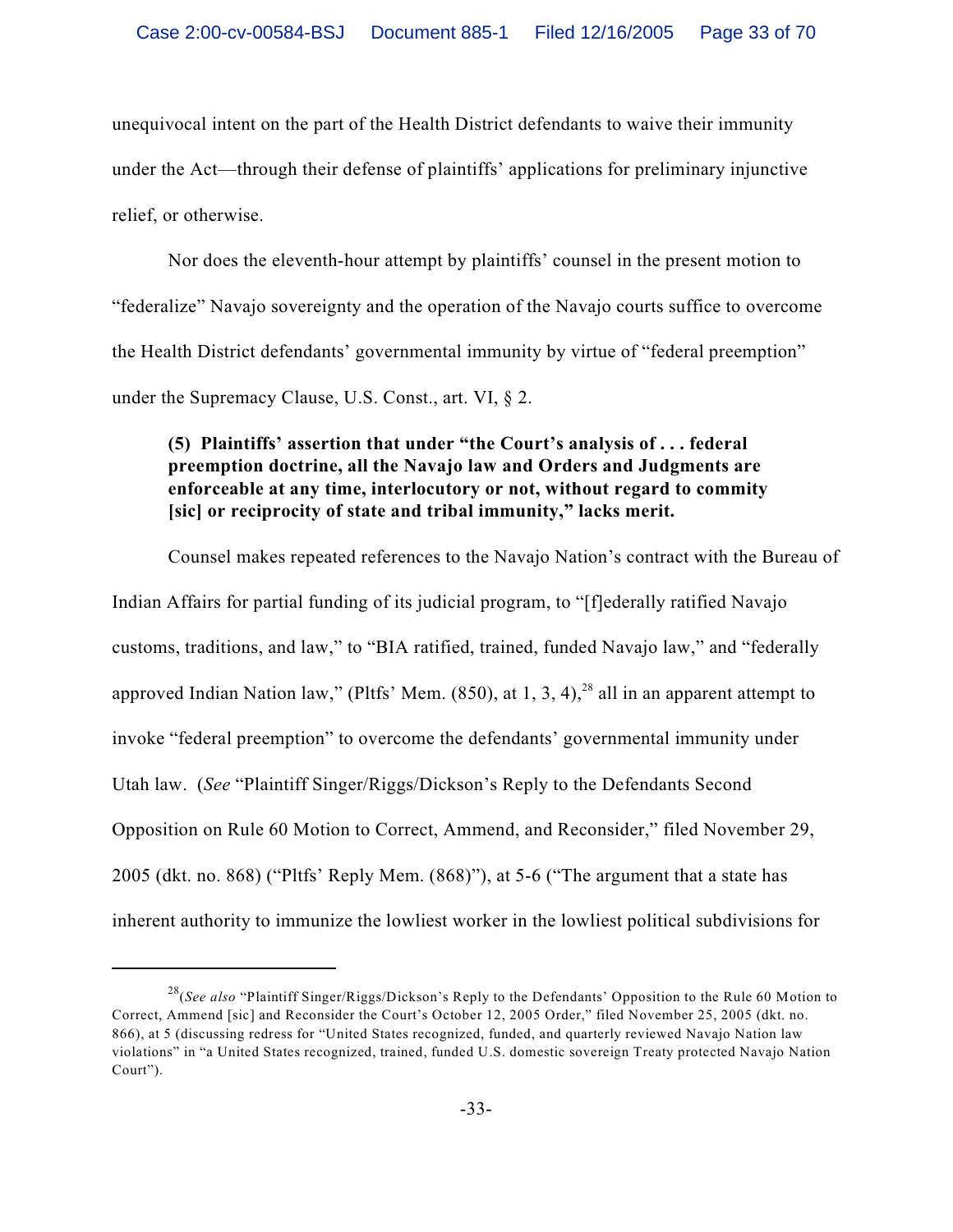Treaty violations, the Article VI supreme law of the land, outside the Eleventh Amendment, occurring in or severely effecting [sic] two federally statutory protected Navajo regulated places within the reservation borders" is "legally merit less or frivolous").)

This court did not suggest that the Utah Governmental Immunity Act shields the State of Utah or its subdivisions from liability under causes of action arising under the "Constitution, and the Laws of the United States which shall be made in Pursuance thereof; and all Treaties made, or which shall be made, under the Authority of the United States," and therefore coming within the scope of the Constitution's Supremacy Clause, U.S. Const., art. VI, § 2. That question did not arise in this case because plaintiffs insist that they have pursued causes of action arising exclusively under Navajo law in the Navajo court in obtaining the interlocutory orders that they now seek to enforce.

That the subject-matter jurisdiction of the Navajo courts and the scope of Navajo civil authority is delineated by federal law (as well as Navajo law) does not mean that the exercise of Navajo civil authority or the jurisdiction of the Navajo courts represents an extension of federal law. The Navajo courts plainly are not federal instrumentalities—an "arm of the federal government" in the sense of merely being a "contracted out" version of the BIA Courts of Indian Offenses organized under Title 25 of the *Code of Federal Regulations*, as plaintiffs' counsel now seems to suggest. *Cf. Colliflower v. Garland*, 342 F.2d 369, 378-379 (9th Cir. 1965) (Fort Belknap CFR court of Indian offenses was an "arm of the federal government" holding petitioner in federal custody for purposes of federal habeas corpus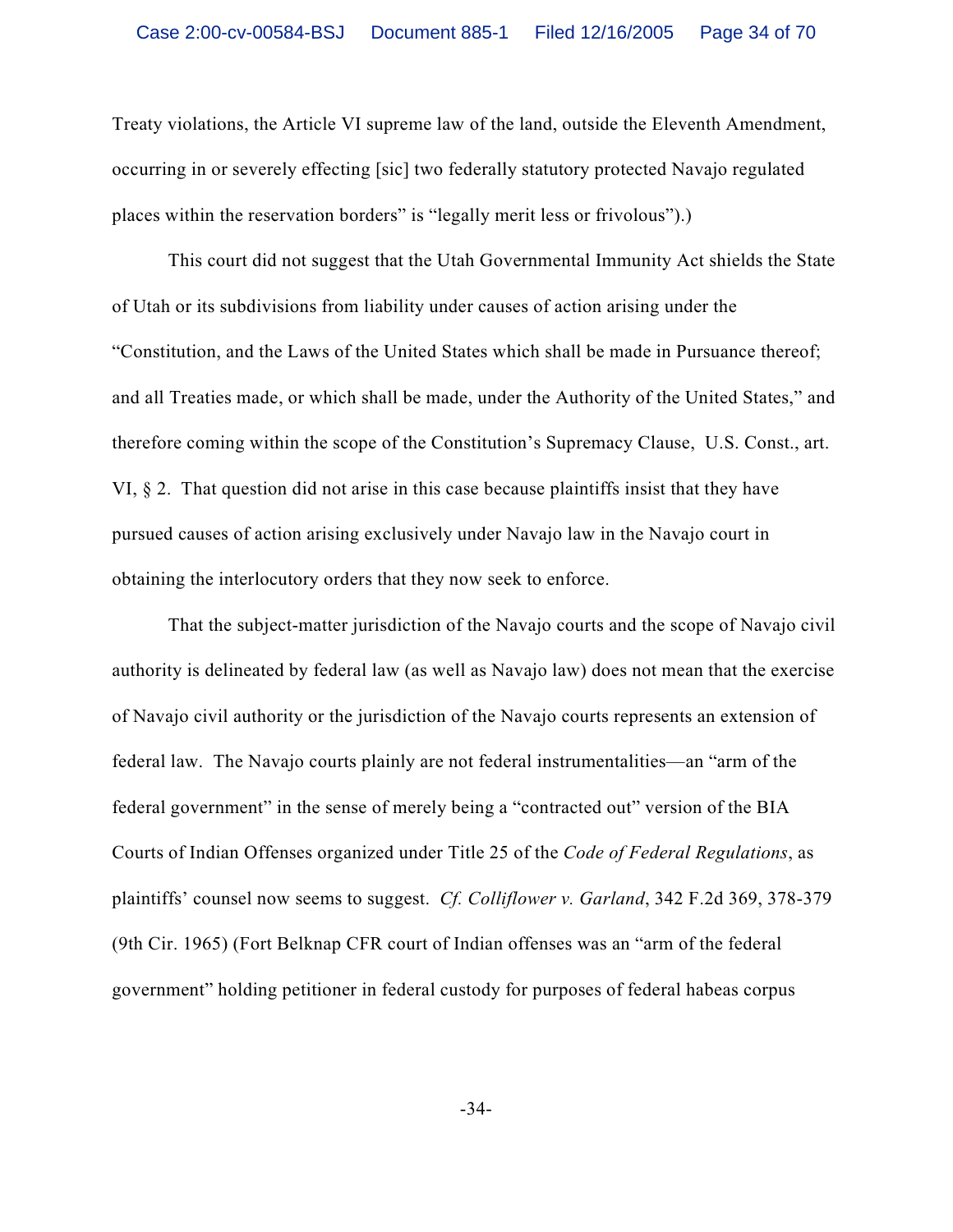relief).<sup>29</sup>

The judicial power exercised by the Navajo courts is vested in the Navajo Judicial Branch by the Navajo Nation's own organic laws rooted in its inherent sovereignty. *See, e.g., Bennett v. Navajo Bd. Of Election Supervisors*, No. A-CV-26-90, at ¶¶ [31]-[45] (Navajo S. Ct. 12/12/1990);<sup>30</sup> *MacArthur*, 391 F. Supp. 2d at 968-969 & n. 114. Navajo judicial power is not "the judicial Power of the United States" under Article III, or an extension of Congress' legislative authority under Article I or other provisions of the United States Constitution, and it cannot call upon the aid of the Supremacy Clause to overcome a State's legislative authority to define the immunity of its subdivisions and their officers from private suit arising from governmental conduct, or to obtain peremptory enforcement of Navajo court orders in other forums as a matter of "full faith and credit," as plaintiffs' counsel now appears to assert. (*See* Pltfs' Reply Mem. (868), at 5-6.) Counsel's characterization of modern Navajo sovereignty largely as an exercise in "BIA-approved" and supervised contract compliance appears to be directly at odds with the Navajo judiciary's expressed views on the

<sup>&</sup>lt;sup>29</sup>Plaintiffs assert that "the Navajo Nation voluntarily submits itself to review, training, funding and quarterly review of its laws and judicial program to the Bureau of Indian Affairs," and suggests that the jurisdiction of the Navajo courts is determined largely as a matter of federal contract compliance. ("Plaintiff Singer/Riggs/ Dickson's Reply to the Defendants' Opposition to the Rule 60 Motion to Correct, Ammend [sic] and Reconsider the Court's October 12, 2005 Order," filed November 25, 2005 (dkt. no. 866), at 5-6.)

<sup>&</sup>lt;sup>30</sup> Available at <http://www.tribal-institute.org/opinions/1990.NANN.0000016.htm>.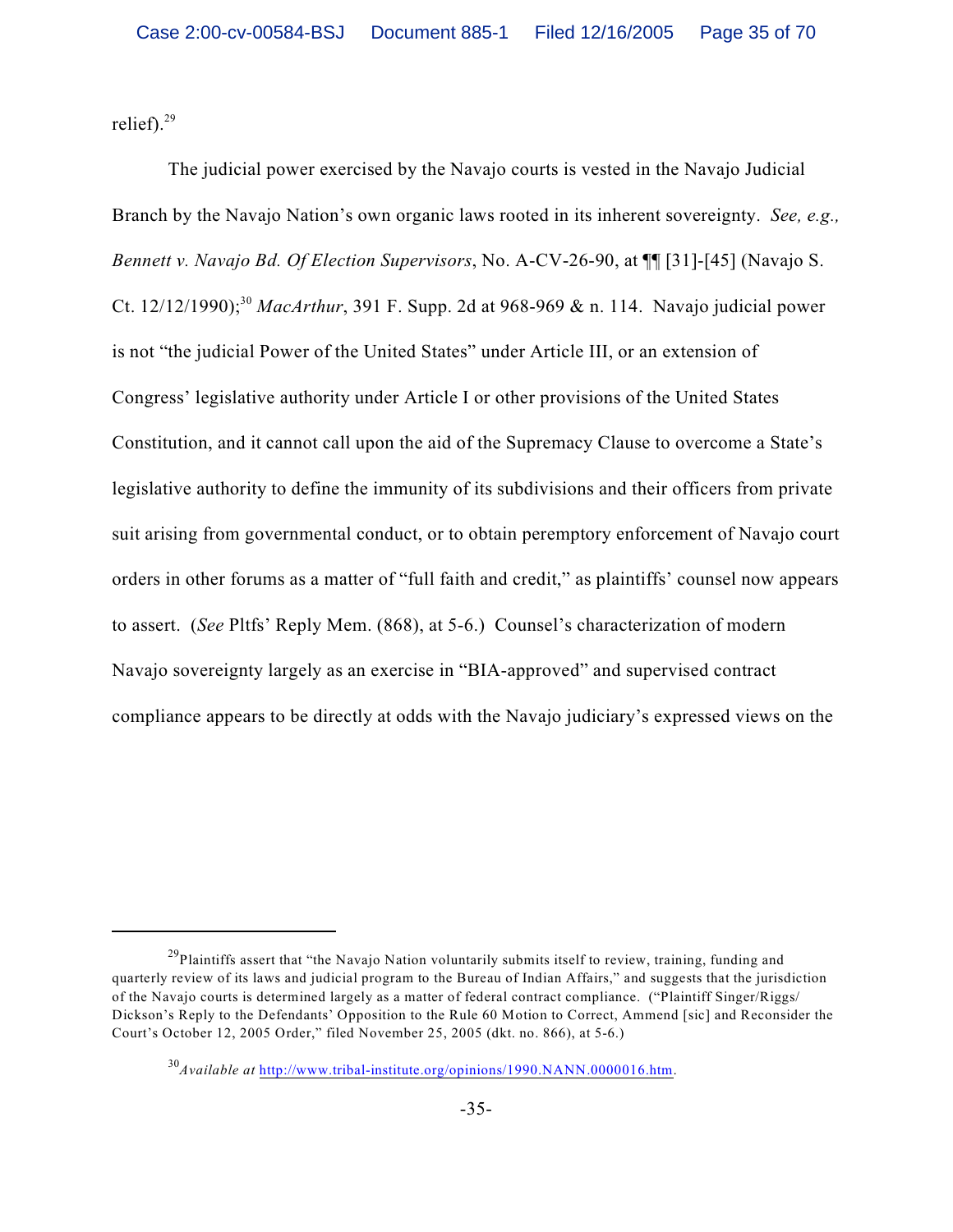subject,<sup>31</sup> pertinent Supreme Court case law,<sup>32</sup> and recent scholarship, *see, e.g.*, Sarah Krakoff, *A Narrative of Sovereignty: Illuminating the Paradox of the Domestic Dependent Nation*, 83 Or. L. Rev. 1109 (2004); David E. Wilkins, *The Navajo Political Experience* (rev. ed. 2003).

Given the evolving principles of comity and reciprocity articulated by the Navajo Supreme Court in *Jones*, as well as the interlocutory nature of the tribal court orders at issue, this court need not decide whether a Navajo court may impose civil liability upon a State or its subdivisions absent an unequivocal waiver of governmental immunity under the applicable state statute, or whether such a tribal court judgment would be enforceable in a federal court. *Cf. Montana v. Gilham*, 133 F.3d 1133 (9th Cir. 1997) (tribal court may not impose liability on a State absent a waiver of its sovereign immunity).

# **(6) This court has made no findings of fact in resolving the issues concerning the enforcement of the Navajo court orders at issue.**

Plaintiffs assert that this court made its rulings in the October 12th Memorandum Opinion & Order by "finding new facts which were not a part of the Navajo trial record," and erred "in making new erroneous *Navajo* law fact findings," and that this court's October 31st Judgment "lacks a finding of facts required under FRCP at rule 52." (Pltfs' Mem. (850), at 2, 8, 9 (emphasis in original).)

*See, e.g., Deal v. Blatchford*, 3 Navajo Rptr. 159, at ¶ [29] (Navajo Ct. App. 1982); *Arizona Public* <sup>31</sup> *Service Co. v. Office of Navajo Labor Relations*, No. A-CV-08-87 (Navajo S. Ct. 10/08/1990), *available at* <http://www.tribal-institute.org/opinions/1990.NANN.0000003.htm> (Navajo Preference in Employment Act an exercise of inherent Navajo sovereignty recognized by 1868 Treaty).

*See, e.g.*, *Kerr-McGee Corp. v. Navajo Tribe of Indians*, 471 U.S. 195, 201 (1985) ("neither Congress nor 32 the Navajos have found it necessary to subject the Tribal Council's tax laws to review by the Secretary of the Interior").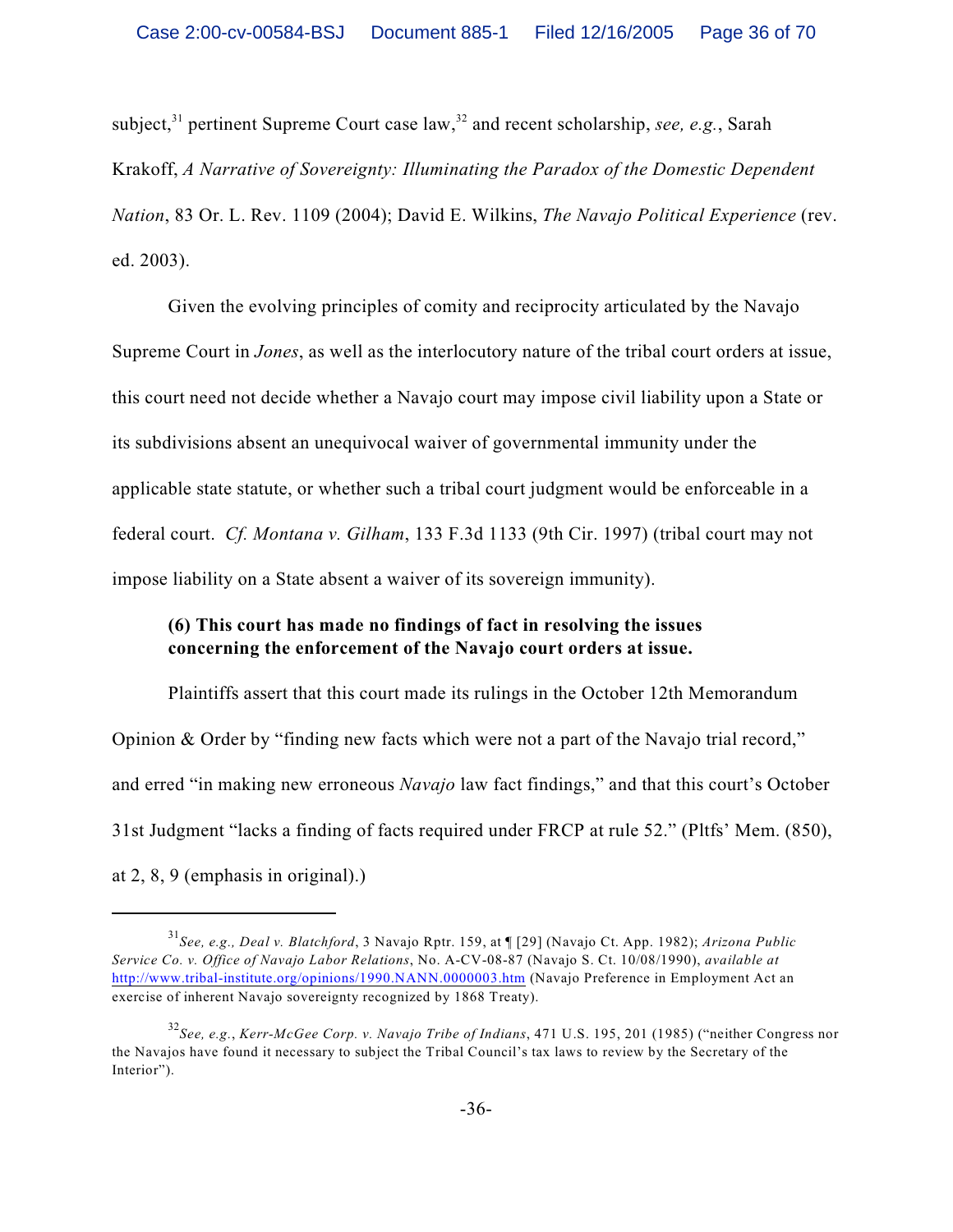Contrary to counsel's assertion, this court made no "new fact findings" concerning pertinent jurisdictional facts. The October 12th Memorandum Opinion & Order reviewed the preliminary findings of fact made by the Navajo court as reflected in that court's written orders, and identified jurisdictional issues as to which the Navajo court made *no* findings of fact. For example, this court did not find that San Juan County and its officials "were not involved with the District," (Pltfs' Mem. (850), at 8); this court simply pointed out that the Navajo court made *no* specific findings that any of the County defendants *were* "involved with the District" concerning the employment actions of which the plaintiffs complained. *MacArthur*, 391 F. Supp. 2d at 1004-1007. This court likewise pointed out that the Navajo court also made *no* findings of fact concerning plaintiffs' exhaustion of their administrative remedies under the Navajo Preference in Employment Act—or any factual basis justifying excuse from that requirement, or facts showing that defendant Laurie Schafer "caused an action to occur within the territorial jurisdiction of the Navajo Nation," Navajo Nation Code, tit. 7, § 253(B) (1995), to the injury of plaintiffs Riggs or Dickson, bringing her within the civil jurisdiction of the Navajo court as a defendant sued in her individual capacity.

Concerning the NPEA exhaustion requirement, plaintiffs' counsel submits three "right to sue" letters received by Singer, Riggs and Dickson from the Office of Navajo Labor Relations, dated August 23, 1999. (Pltfs' Mem. (850), at 8 & Exh. 4.) These letters, captioned "Notice of Right to Proceed," authorized Singer, Riggs and Dickson "to initiate a proceeding *before the Navajo Nation Labor Commission* ('NNLC') regarding allegations that the San Juan Health Services" District had taken adverse employment action against each of

-37-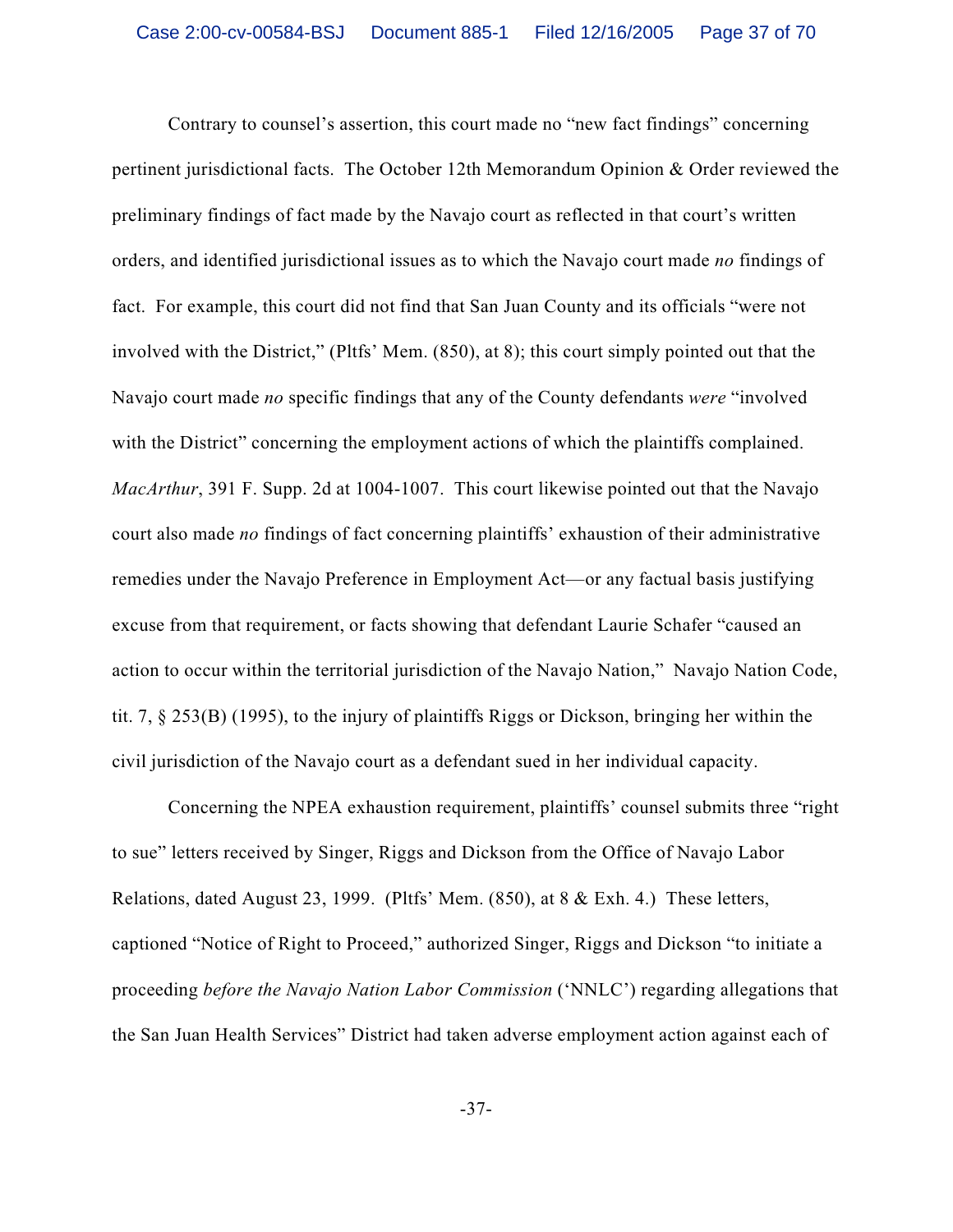them without cause, or without just cause. (*Id.* at Exh. 4 (emphasis added).) They were issued "pursuant to Section 10.(F.) of the Navajo Preference in Employment Act," *Navajo Nation Code*, tit. 15, § 610(F) (1995), the Office of Navajo Labor Relations having "determined not to initiate a Commission proceeding on behalf of the individual charging party." (*Id.* (emphasis in original).)

Not one word of these notices speaks of commencing a civil action in Navajo Nation District Court. They do speak of "the institution of proceedings before the NNLC" and of the plaintiffs' right to "retain legal representation to assist you with the proceeding before the NNLC." (*Id.*) Plaintiffs' lawsuit in the Navajo Nation District had already been filed for more than four months before these notices were issued. These notices neither authorized the commencement of that action nor excused Singer, Riggs and Dickson from proceeding first before the Navajo Nation Labor Commission to obtain their NPEA remedies.

The submission of these notices in this forum at this stage thus cannot mitigate the Navajo court's failure to make any findings that the NPEA's exhaustion requirement had either been satisfied or somehow excused at the time that Riggs and Dickson filed their lawsuit in the Navajo court and sought preliminary injunctive relief. This court simply pointed out that the issue was not addressed in written findings, leaving the question of the Navajo court's jurisdiction over plaintiffs' NPEA claims unresolved. *See MacArthur*, 391 F. Supp. 2d at 981-982, 1054.

The Navajo court's orders refer to "[a] letter from Lauren Schafer critical of Ms. Singer" that had been kept in a file in the District CEO's office, and to Schafer's testimony

-38-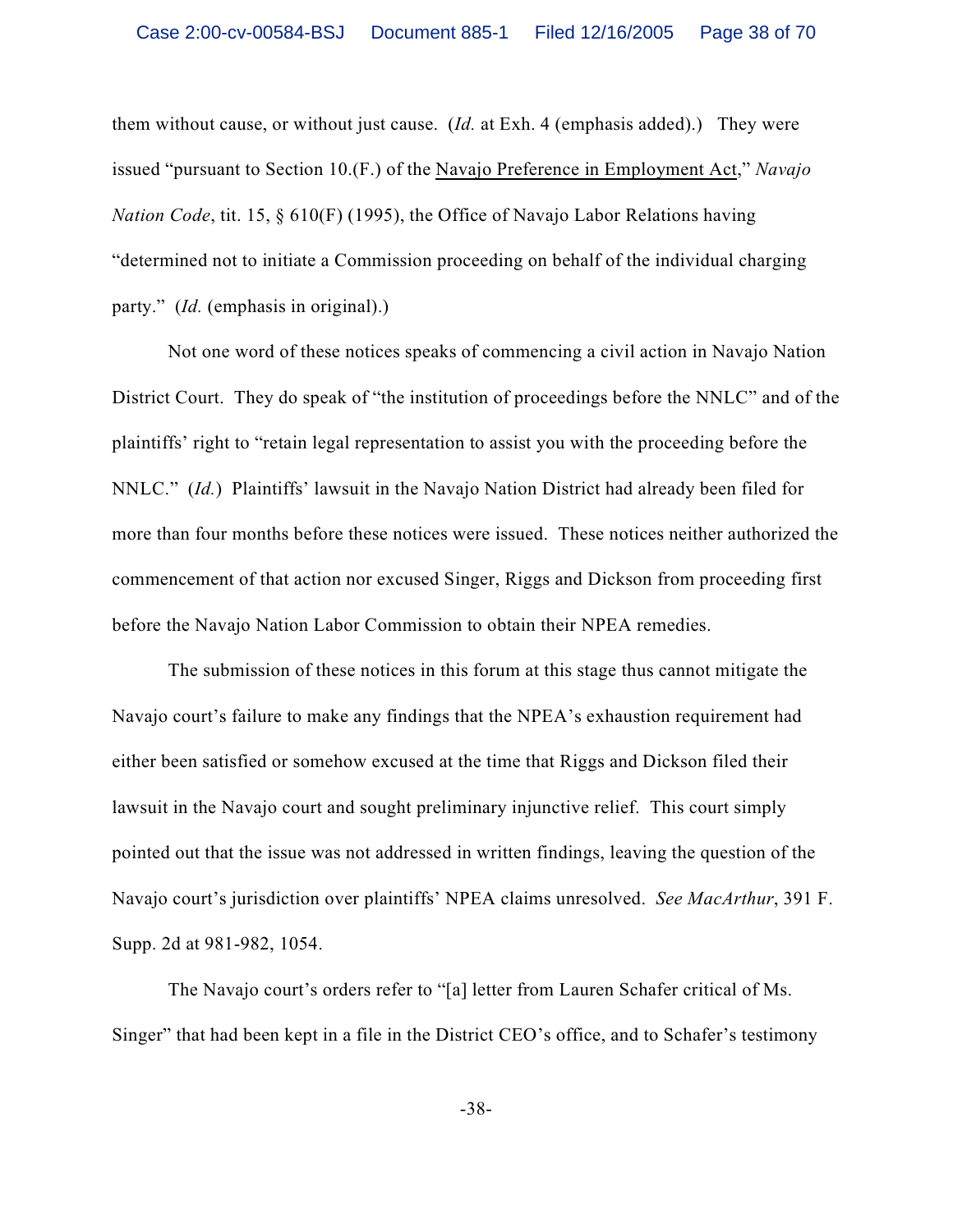that "after a 'scrupulous examination' of Singer's record for over nine months, Ms. Schafer had not discovered one piece of evidence as to Ms. Singer's intent to commit fraud," (December 28, 1999 Order at [10]; *accord* March 1, 2000 Order at 7 (same)), but as this court has already pointed out, "the few facts bearing upon Ms. Schafer's relationship to *Singer, et al. v. San Juan County, et al.*, that may be gleaned from the orders and plaintiffs' memoranda had to do with plaintiff *Singer*'s wrongful discharge claims," and Ms. Singer's claims against defendant Schafer were not properly before that court under *Montana* and *Strate v. A-1 Contractors*, 520 U.S. 438 (1997). *MacArthur*, 391 F. Supp. 2d at 1013-1014 (emphasis in original).

 This court examined the enforceability of the Navajo court orders at issue in the context of cross-motions for summary judgment filed by plaintiffs Singer, Riggs and Dickson and the Health District defendants under Fed. R. Civ. P. 56 following remand by the court of appeals, reviewing the Navajo court's legal conclusions *de novo* and its findings of fact under the "clearly erroneous" standard. This court did not engage in a *de novo* review of the evidence in the Navajo court record and made no additional findings of jurisdictional fact beyond those made by the Navajo court in its December 28, 1999 and March 1, 2000 Orders. It may be true, as plaintiffs' counsel insists, that "the tribal court record shows the county dominated and permeated all the health districts' acts," (Pltfs' Reply Mem. (868), at 5), but the Navajo court made no specific findings to that effect, and this court declines counsel's invitation to infer such findings from the Navajo court's conclusory statements concerning "the defendants."

-39-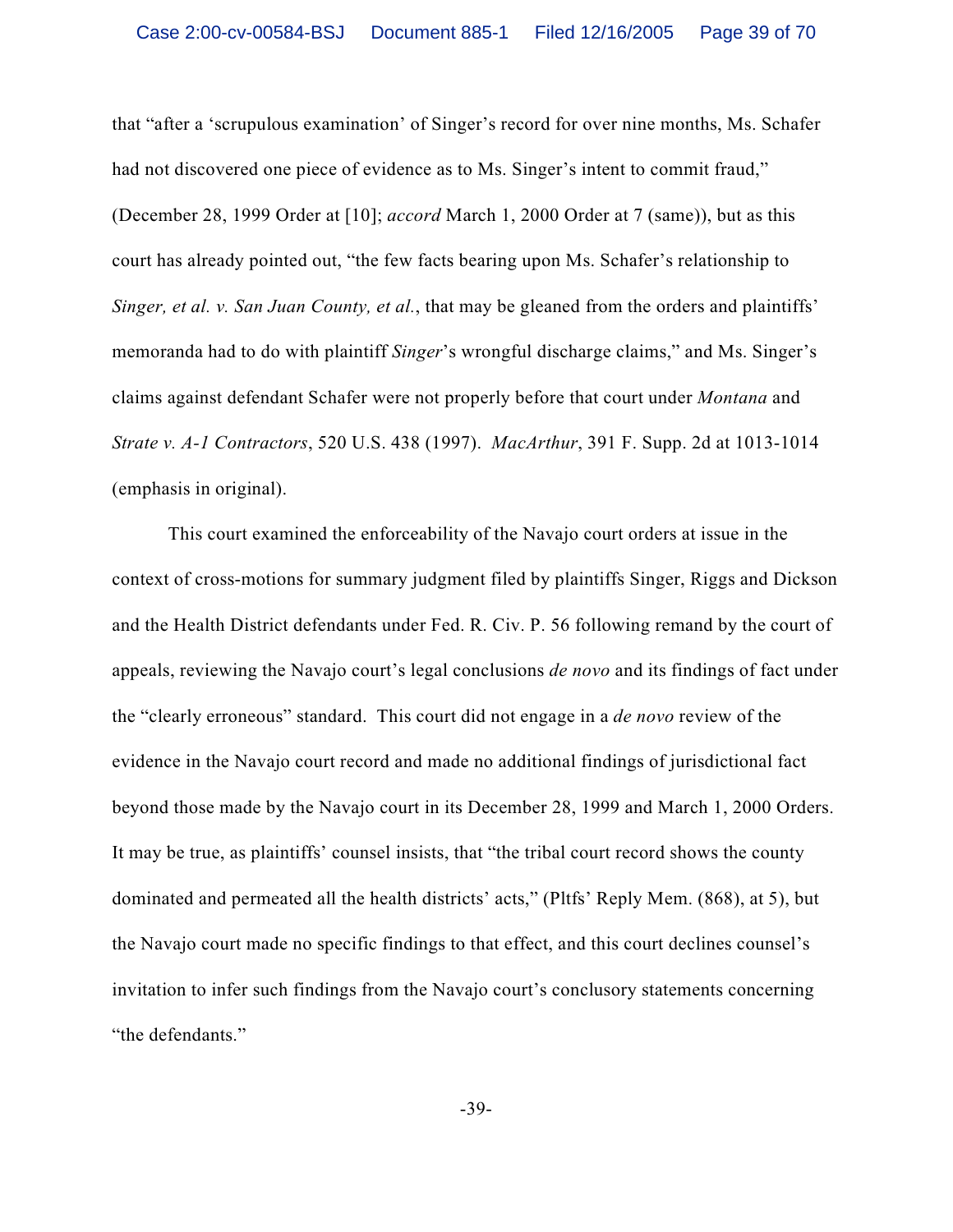Absent findings of the requisite jurisdictional facts by the Navajo court, subject-matter jurisdiction over the San Juan County defendants and the individual Health District defendants (except Atcitty and Wood) was not established under the applicable provisions of the *Navajo Nation Code*, let alone *Montana*'s "two prime exceptions." *Strate*, 520 U.S. at 452.

# **(7) Plaintiffs' remaining allegations of error fail to meet the applicable standards under Fed. R. Civ. P. 59(e), or Fed. R. Civ. P. 60(a), (b)(1), (4) & (6).**

In addition to the five core assertions and the question of "fact findings," discussed above in some detail, plaintiffs raise a scattering of issues as "other errors." The defendants correctly respond that plaintiffs Singer, Riggs and Dickson have failed to assert any basis for relief under Rules 59(e),  $60(a)$ , or  $60(b)(1)$ , (4) or (6) sufficient to meet the applicable standards under those rules—no "manifest errors of law" or "obvious errors of law," no "newly discovered evidence," no intervening change in the law, no "plain usurpation of power," and no "'extraordinary circumstances' justifying the reopening of a final judgment."

As explained in this court's October 12th Memorandum Opinion and Order, Utah Code Ann. §§ 9-9-201 through 9-9-213 (2003) has no bearing upon the issues in this case. *See MacArthur*, 391 F. Supp. 2d at 1019 n. 178. That chapter does not bar claims in the Utah courts based upon Navajo law;<sup>33</sup> nor does it prohibit violations of Navajo law as a matter of Utah law. (*See* Pltfs' Mem. (850), at 7; Pltfs' Reply Mem. (868), at 6.) Utah Code Ann. §§

 $33$ Neither does the second section of Article III of the Utah Constitution, or the corresponding provision of Utah's Enabling Act, *see* Act of July 16, 1894, ch. 138, § 3 (second), 28 Stat. 107, also cited by plaintiffs. (*See* Pltfs' Mem. (850), at 7.)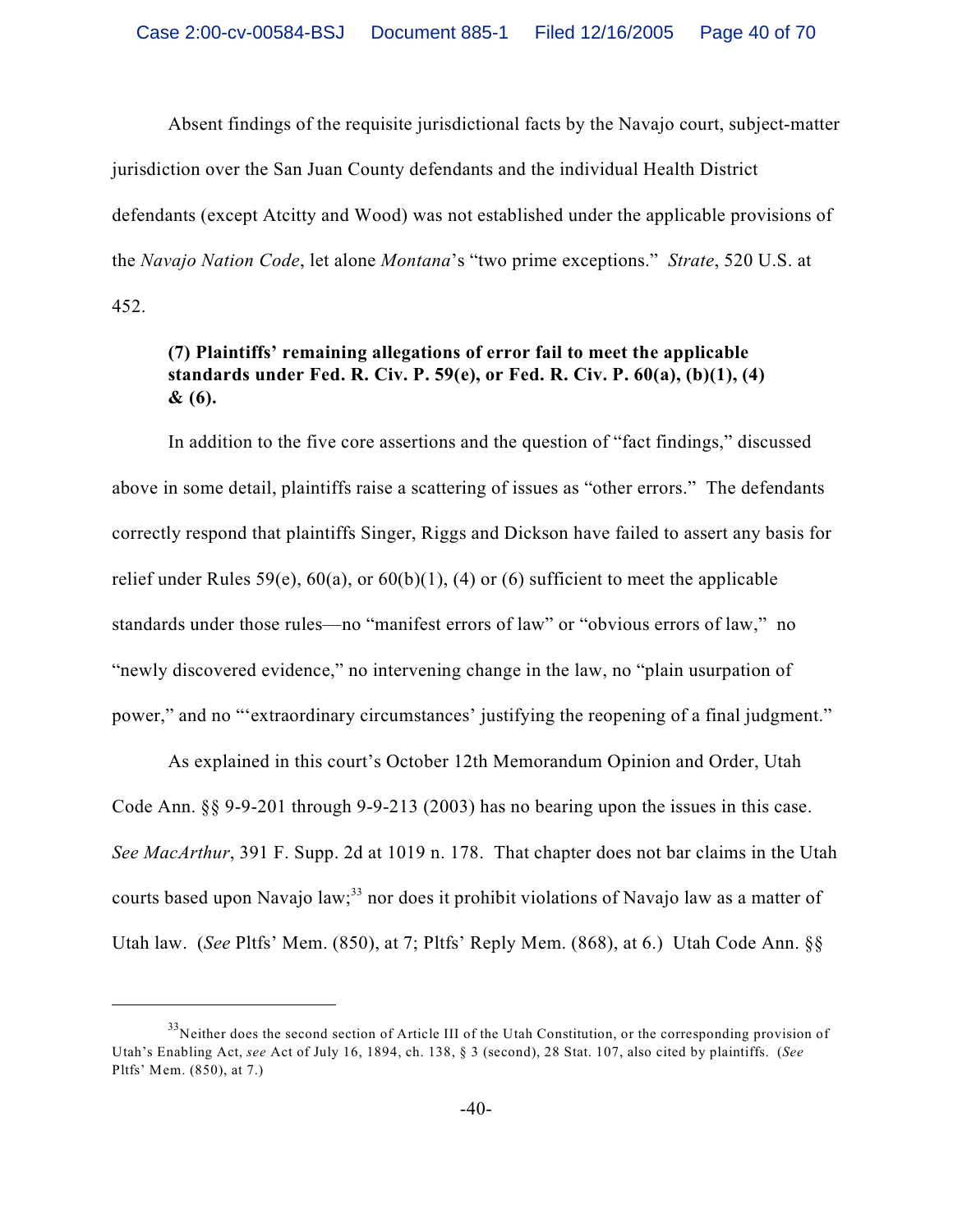9-9-201 *et seq*. governs the extension of Utah state criminal and civil jurisdiction over Indian reservations with tribal consent under 25 U.S.C.A. §§ 1321-1326—which to date has *not* occurred in Utah. *See State of Utah v. Reber*, 2005 UT App. 485, ¶ 6, \_\_\_ P.3d. \_\_\_, \_\_\_, 538 Utah Adv. Rep. 67.

Similarly, *In re Blue Lake Forest Products, Inc.*, 30 F.3d 1138 (9th Cir.), *cert. denied sub nom. Hongkong and Shanghai Banking Corp., Ltd. v. Hoopa Valley Tribe*, 513 U.S. 1059 (1994)—cited by plaintiffs' counsel as "support[ing] non Indians suing non Indians in Tribal Court for claims arising within reservation borders," (Pltfs' Reply Mem. (868), at 4)—involved competing claims to proceeds of the sale of tribal timber that was the subject of a contract between a tribally owned business venture and a non-Indian buyer who defaulted on its payments and filed bankruptcy. The Ninth Circuit held that the tribe was entitled to the proceeds of sale of tribal timber still in the debtor's possession, with nary a word about the jurisdiction of tribal courts over non-Indians.<sup>34</sup>

Disputing this court's conclusion that the Navajo court orders at issue in this case are not enforceable in this forum, plaintiffs concede that the orders "are interlocutory," but argue that they leave "only damages to be determined, not the merits of these claims," and that "[t]his Court can order the defendants to carry them out, paying amounts determined by [the] Navajo Court," (Pltfs' Reply Mem. (868), at 6), in a trial proceeding yet to be held by that

<sup>&</sup>lt;sup>34</sup>Plaintiffs' supplemental citations to *Shivwits Band of Paiute Indians v. State of Utah*,  $\qquad$  F.3d  $\qquad$ , (10th  $\qquad$ Cir. decided November 9, 2005), and *State of Utah v. Reber*, 2005 UT App 485, P.3d (decided November 10, 2005), add nothing pertinent to the analysis of the issues in this case. Both cases involved questions of the exercise of *state* jurisdiction over activities of Indians or their non-Indian lessees within "Indian country," and there is *no* exercise of state regulatory or adjudicative jurisdiction—civil or criminal—at issue in this case.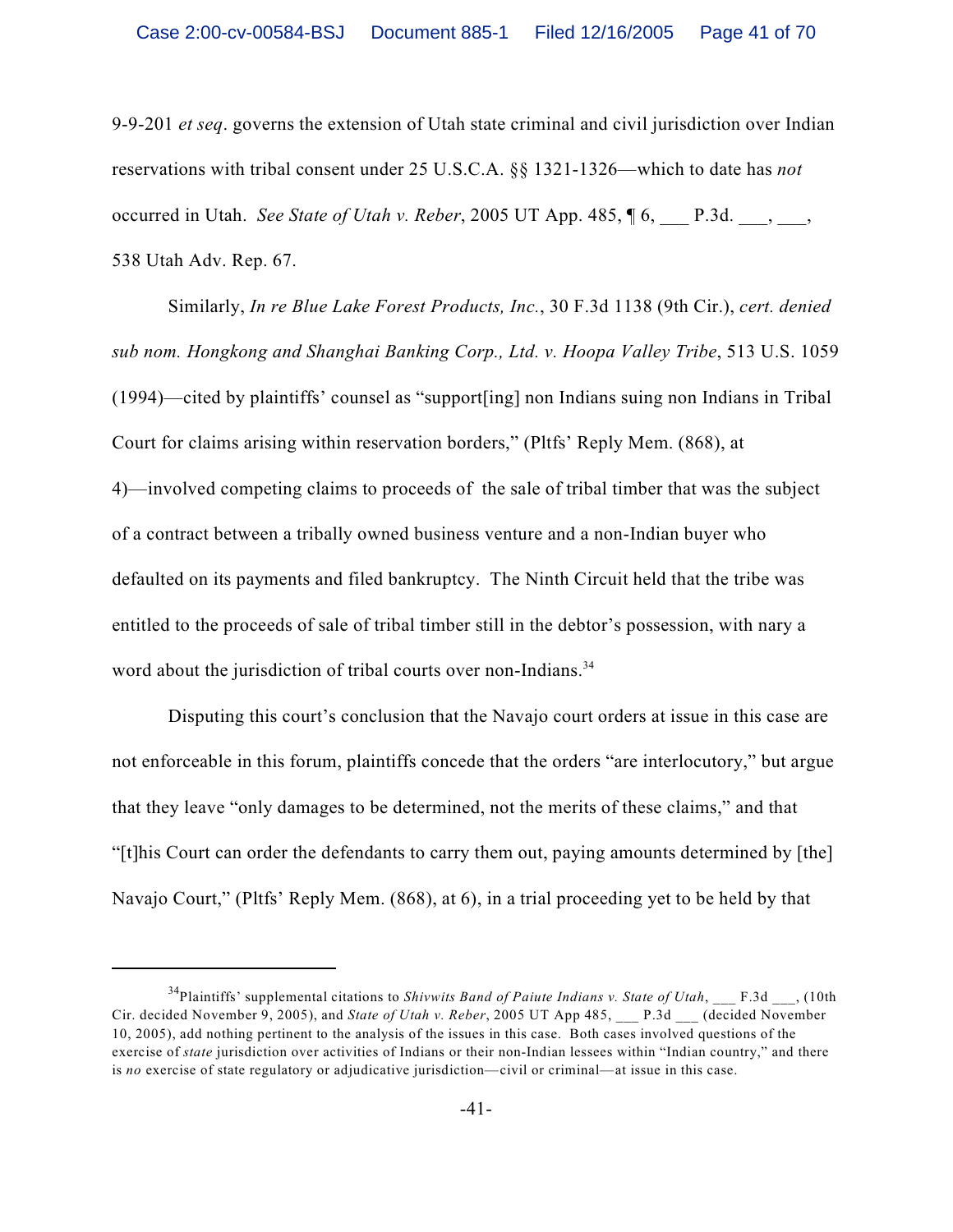court. The argument underscores once more the problematic nature of the enforcement of interlocutory orders of another court and the soundness of the *Restatement* rule requiring finality of foreign judgments. *See MacArthur*, 391 F. Supp. 2d at 1023-1026.

Plaintiffs also assert that this court erred in "not discussing the inherit [sic] contempt and sanction powers of the Navajo Court in regulating conduct committed in its immediate presence," (Pltfs' Mem. (850), at 2). The Navajo court's December 28, 1999 Order discussed "patterns" of "bad faith conduct toward the court" on the part of "the defendants and defendants' counsel," conduct that "only magnifies and exemplifies past and continued deprivations of the plaintiffs' inalienable rights, be they tribal or federal in nature" and "demonstrate[s] the arrogance of the defendants, their cultural insensitivity, and the contempt and disdain in which they hold this Court; the Navajo Nation judicial system; and Native Americans in general." ("Findings, Opinion and Judgment at Preliminary Injunction," dated December 28, 1999, in *Donna Singer, et. al. v. San Juan County, et al.*, Case No. SR-CV-162-99-CV (Navajo Nation District Court, Shiprock District (a copy of which is annexed to the Amended Complaint (dkt. no. 744)), at [16], [18].) Yet the Navajo court's December 28, 1999 Order imposed no specific sanction upon any defendant or upon the defendants' counsel in that proceeding based upon the described pattern of "bad faith conduct" that is distinguishable from the preliminary injunctive and other equitable relief that had ostensibly been granted on the merits.

The Navajo court's "Order Denying Defendants' Motion to Dissolve or Modify the Preliminary Injunction Order," dated March 1, 2000, recast that same preliminary relief in

-42-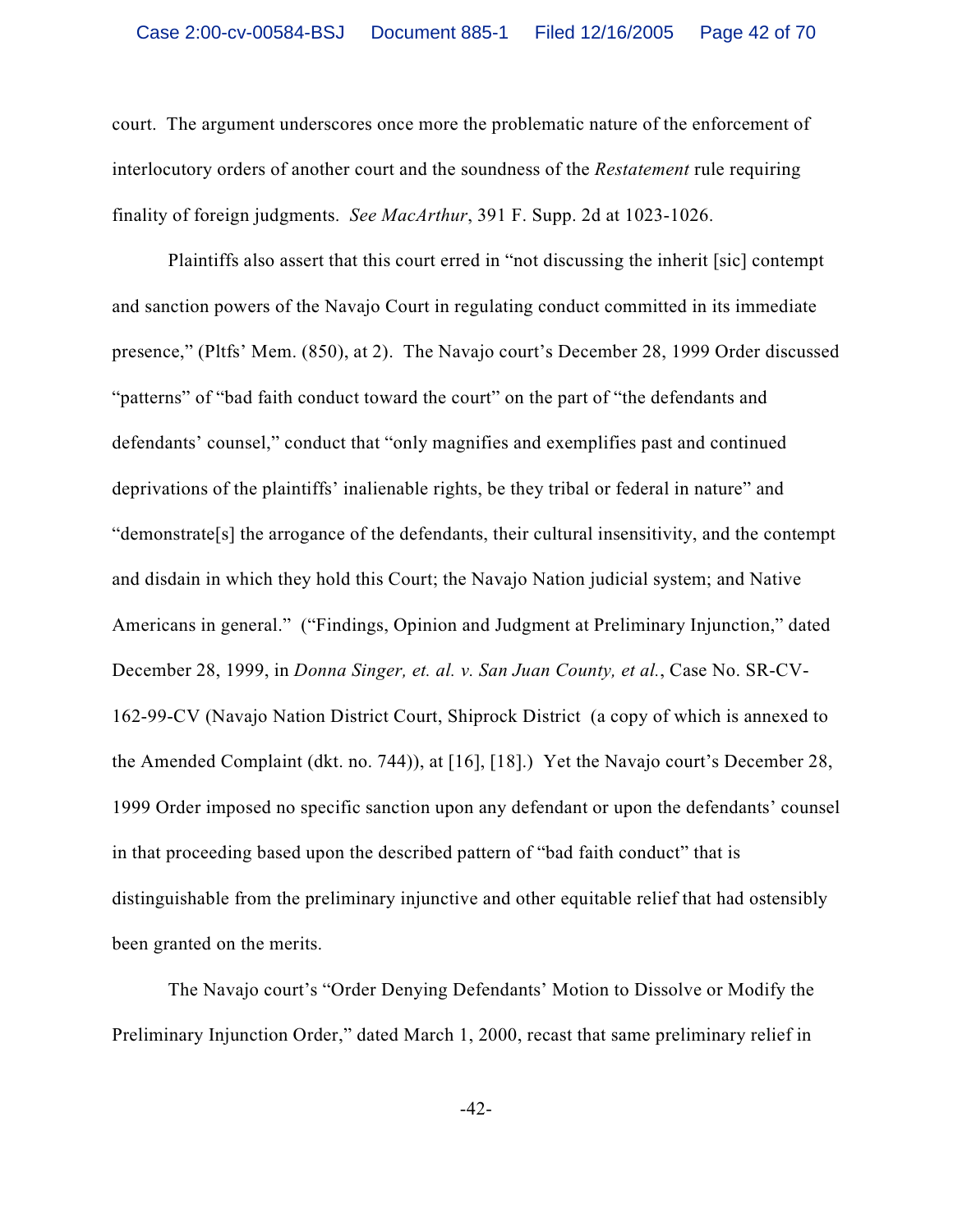more stringent terms, and referred to Navajo R. Civ. P. 11 and "the Court's recognized inherent authority to protect its judicial processes" in doing so, but made no specific findings of bad faith conduct on the part of any specific defendant and imposed no sanction distinguishable from the preliminary relief already granted on the merits of plaintiffs' application.

The "Special Order in Aid to Satisfaction of Preliminary Injunction," dated March 6, 2000, said nothing about bad faith conduct or sanctions, but the "Order Mandating that All Defendants' to be Bound by the Preliminary Injunction Order," signed April 27, 2000, recited that the court had made findings in the December 28, 1999 Order concerning misconduct and that "the new defendants," *viz.*, defendants' counsel and their insurer, "did participate in these activities"; it ordered that the new defendants be "bound in privity with the previous defendants" by the terms of the December 28, 1999 Order and "have responsibility for all legal liabilities incurred by the defendants as declared in the December 28, 1999, Preliminary Injunction Order," apparently as a sanction for litigation misconduct.

These "new defendants," Dennis Ickes and Truck Insurance, were dismissed from this case for lack of subject-matter jurisdiction on the part of the Navajo court, and the court of appeals affirmed their dismissal. *MacArthur v. San Juan County*, 309 F.3d 1216, 1222-1225 (10th Cir. 2002). So the only named parties against whom a discernable sanction had been imposed by the Navajo court are no longer here. *See MacArthur*, 391 F. Supp. 2d at 920-921 n. 35.) In preparing the October 12th Memorandum Opinion & Order, there appeared to be no point in further belaboring the Navajo court's power to impose sanctions for litigant or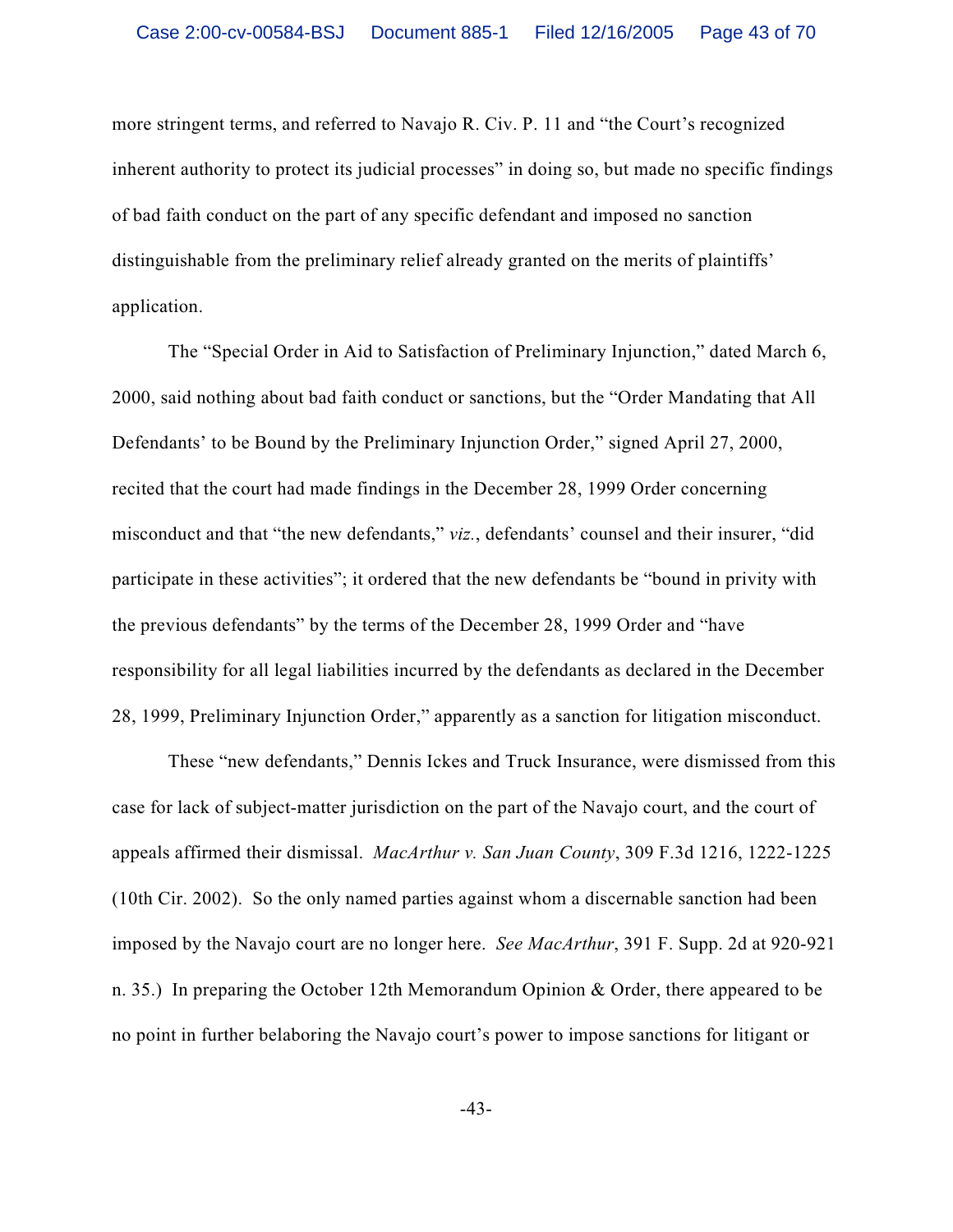attorney misconduct, particularly where the Navajo orders still at issue did not explicitly reflect the exercise of that power. *See MacArthur*, 391 F. Supp. 2d at 1029-1030 (Navajo court orders did not explain basis in Navajo law for award of attorney's fees, costs and expenses against all of "the defendants").<sup>35</sup>

Finally, in asserting that "[t]he idea that all county governments will fail if Indian Nations have authority over their activities within the Indian Nation[']s borders is a legal absurdity," (Pltfs' Reply Mem. (868), at 5), plaintiffs' counsel may well be arguing an extracurricular issue with opposing counsel,<sup>36</sup> but this court has made *no such assertion at any point in this proceeding*.

#### **(8) Summary**

Plaintiffs dispute the current authority of *Montana v. United States*, 450 U.S. 544 (1981), and the validity of the jurisdictional analysis mandated in this case by the court of appeals. Plaintiffs' counsel has asserted essentially the same position regarding *Montana* since the matter was remanded in October of 2002, and the current Rule 59(e)/Rule 60(b) motion on behalf of Singer, Riggs and Dickson raises nothing new that warrants the abandonment of this court's jurisdictional analysis.

 $^{35}$ Under the standards articulated by the Navajo court, the grant of preliminary injunctive and equitable relief was necessarily a *merits-based* determination. (*See* December 28, 1999 Order at [3] (quoting Navajo R. Civ. P. 65(c); *id.* at [18]-[19] (quoting *Tri-State Generation and Transmission Ass'n, Inc. v. Shoshone River Power, Inc.*, 805 F.2d 351, 358 (10th Cir. 1986)).) Findings of a "likelihood of success on the merits" cannot be grounded upon of litigation misconduct. And the imposition of sweeping equitable relief or large monetary penalties upon all of "the defendants" without individualized findings as to culpable conduct would raise serious due process concerns. *See also* Georgene M. Vairo, *Rule 11 Sanctions: Case Law, Perspectives and Preventive Measures* § 7.05 (3d ed. Richard G. Johnson, ed. 2004).

*See* Pamela Manson, *Tribal courts' power is limited*, S.L. TRIB., Nov. 7, 2005, at B1. 36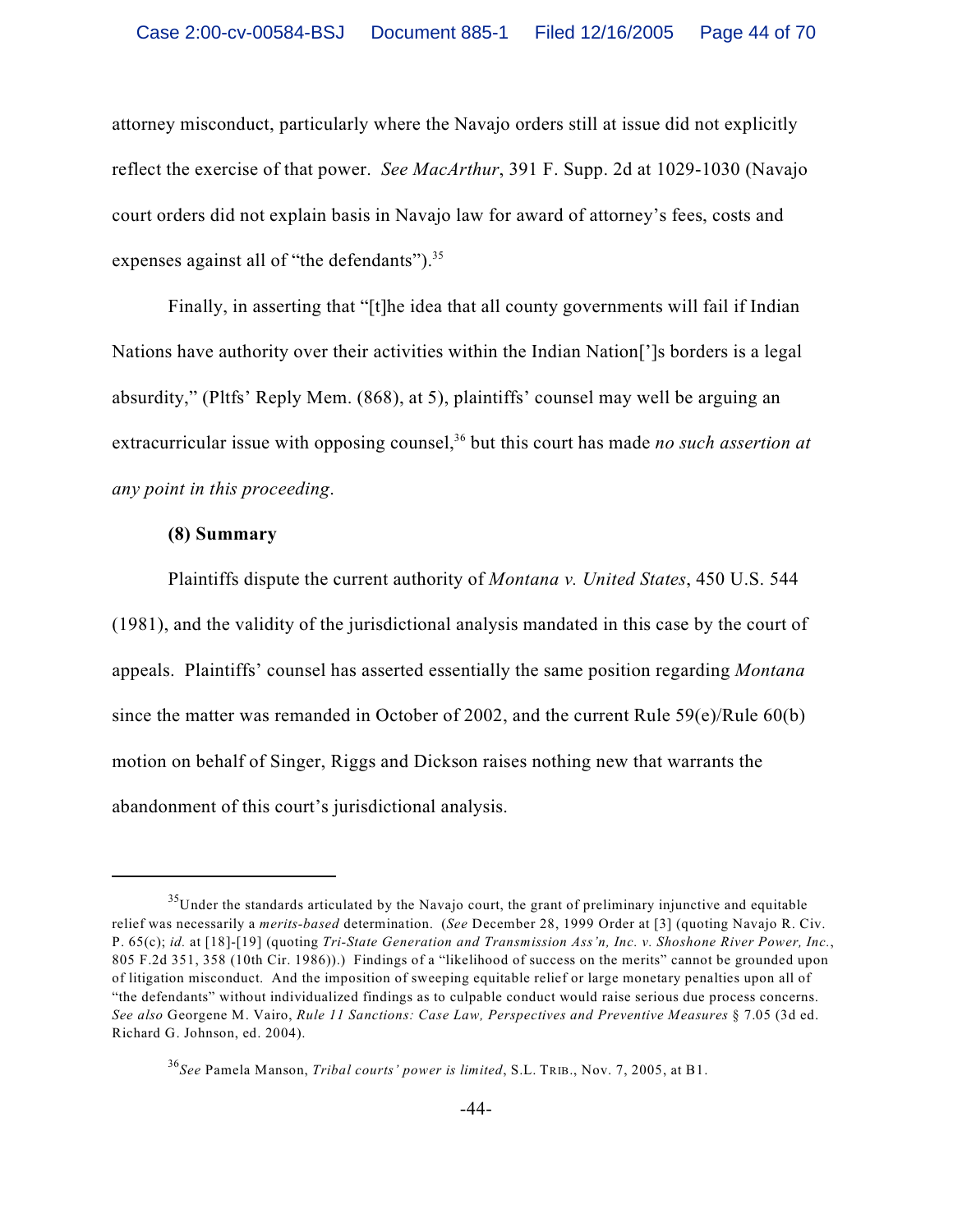Plaintiffs' reading of the equal protection clause of 25 U.S.C.A. § 1302(8) as

mandating a tribal court's exercise of co-extensive subject-matter jurisdiction over non-Indian and tribal member litigants indeed appears to be novel when considered in the larger context of federal Indian law scholarship. But the court is not persuaded that the Supreme Court's construction of § 1302—as extending the Indian Civil Rights Act's guarantees "to non-Indians if and where they come under a tribe's criminal or civil jurisdiction" without defining the extent of tribal jurisdiction—reflects a manifest or obvious error of law warranting relief under Rule 59(e) or Rule 60(b).

Nor have plaintiffs shown manifest or obvious legal error in this court's conclusion that absent an unequivocal waiver, evolving Navajo principles of comity and reciprocity constrain the exercise of Navajo civil jurisdiction over the Health District and defendant Atcitty where the governmental immunity afforded by the Utah Governmental Immunity Act would shield those defendants against litigation and liability outside of the limited waiver, exclusive remedy and exclusive forum provisions of that Act. The Health District's counterclaim against plaintiff Singer did not amount to an unequivocal waiver of the District's governmental immunity, particularly where the Navajo court lacked subject-matter jurisdiction over the dispute between Singer and the District under controlling Supreme Court authority. *See Strate v. A-1 Contractors*, 520 U. S. 438 (1997).

Contrary to plaintiffs' assertion, this court made no new or additional findings of fact in determining the enforceability of the Navajo court orders at issue, and no written findings of fact are required by Fed. R. Civ. P. 52(a). Pointing out, for example, that the Navajo court

-45-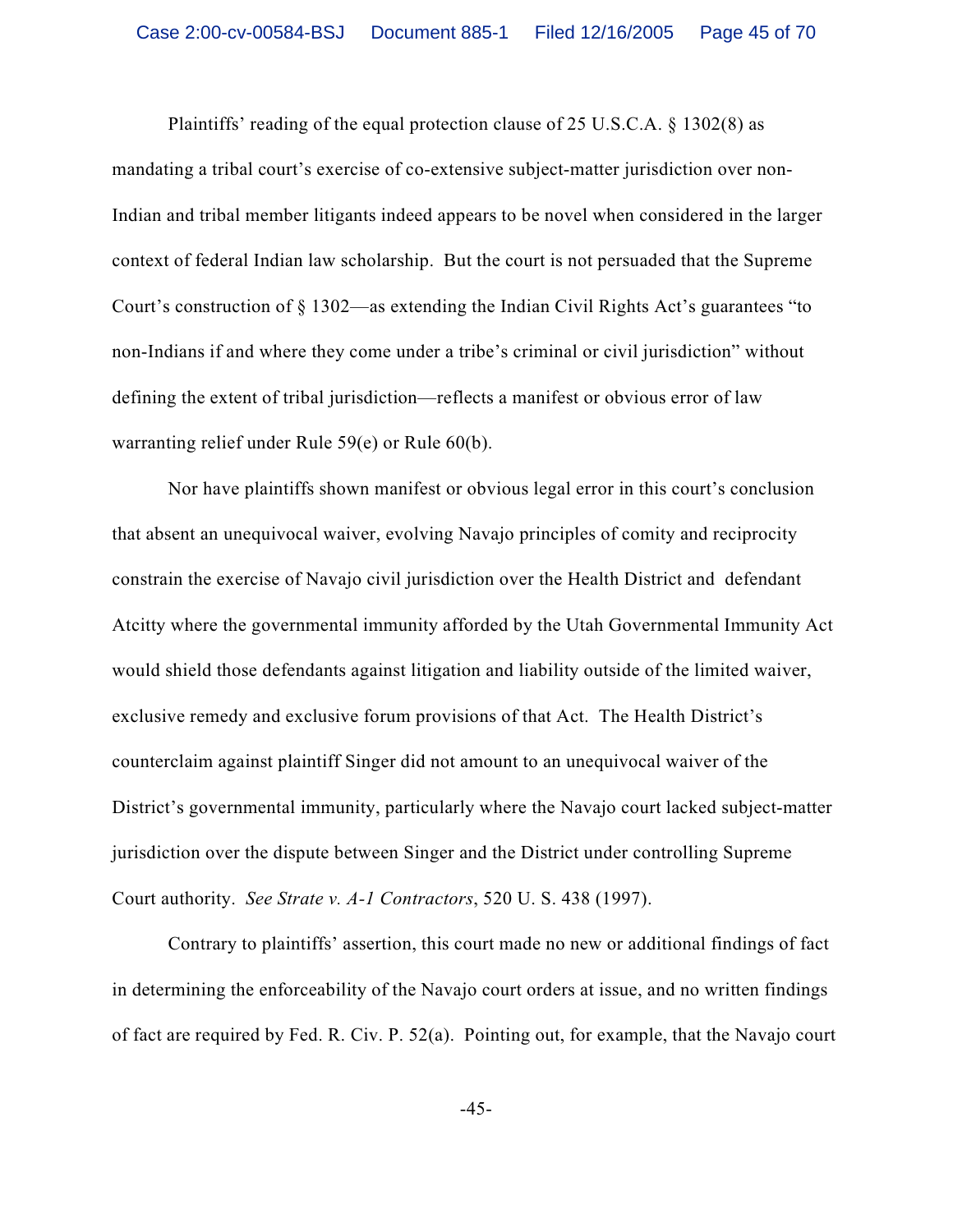made no findings of jurisdictional fact as to the San Juan County defendants does not amount to a finding that such facts did *not* exist; it is simply an observation as to the content of the Navajo court orders at issue in this proceeding. Both plaintiffs and the Health District defendants submitted the issues under Fed. R. Civ. P. 56 on the basis that there was no genuine issue of material fact in this proceeding and that the issues should be decided as a matter of law—as they were in this court's October 12th Memorandum Opinion & Order and its October 31st Judgment.

A preliminary injunction issued by another court is an interlocutory order, not a final judgment, and need not be enforced either as a matter of full faith and credit or comity. *See MacArthur*, 391 F. Supp. 2d at 1023-1025; *Restatement (Second) of Conflict of Laws* § 107 (1971). Federal recognition of Navajo sovereignty in the 1868 Treaty and subsequent legislation and the current federal policy encouraging tribal self-government and selfdetermination do not alter that rule as to preliminary judgments issued by tribal courts. Nor does federal recognition, protection and support for tribal sovereignty enable Indian tribes to avail themselves of the benefit of the Supremacy Clause, U.S. Const., art. VI, § 2, in obtaining the peremptory enforcement of tribal court orders.

As explained above, the "other errors" cited by plaintiffs prove to be of no substantive consequence and plainly do not warrant relief from this court' October 31st Judgment under either Rule 59(e) or Rule 60(b).

Plaintiffs having failed to establish a basis for relief from this court's October 31st Judgment or for amendment or correction of that judgment pursuant to Fed. R. Civ. P. 59(e),

-46-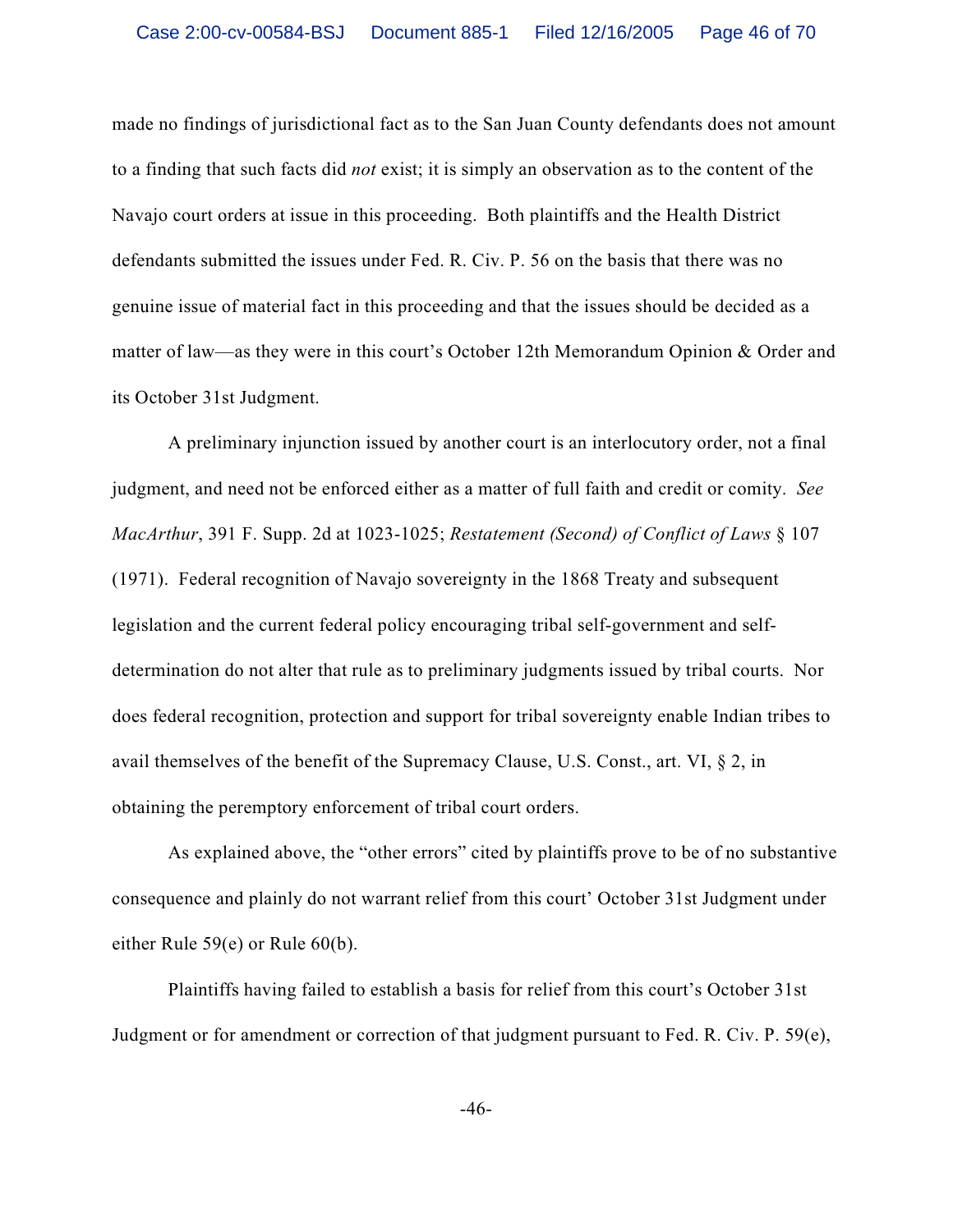Fed. R. Civ. P.  $60(b)(1)$ , (4) or (6), or Fed. R. Civ. P.  $60(a)$ , their Motion for Clarification, Reconsideration and Amendment of that judgment (dkt. no. 849), must be DENIED in all respects.

### **C. MacArthur, Lyman & Valdez' Rule 59(e)/60(b) Motions**

Following the entry of this court's October 31st judgment, plaintiffs MacArthur, Lyman and Valdez filed their *third* set of motions to reconsider this court's dismissal of their claims, this time under both Rules 59(e) and 60(b). (*See* "Plantiff Valdez's Motion to Reconsider and Amend the October 31, 2005 Order and Allow Her to Amend Her Amended Complaint," filed November 10, 2005 (dkt. no. 855), and supporting memorandum (dkt. no. 856) ("Valdez Mem (856)"); "Plaintiff Lyman and MacArthur's Motion to Reconsider and Amend the October 31, 2005 Order and Allow Her to Amend Their Amended Complaint," (dkt. no. 857), and supporting memorandum (dkt. no. 858) ("Lyman/MacArthur Mem. (858)").) The Health District Defendants filed two responsive memoranda (dkt. nos. 864, 865) and the San Juan County defendants filed one memorandum responding briefly to both motions (dkt. no. 862). Plaintiffs filed no reply memoranda.

# **(1) Procedural history re: MacArthur, Lyman and Valdez' Motions for Reconsideration.**

By a bench ruling made in the context of the Final Pretrial Conference on November 15, 2002, this court dismissed plaintiffs MacArthur, Lyman and Valdez's claims pursuant to Fed. R. Civ. P. 16(c), based upon this court's determination that these plaintiffs' cognizable federal claims were frivolous, that is, that they lacked any arguable basis in law and/or fact, and did not raise any issue warranting a trial on the merits. The court declined to exercise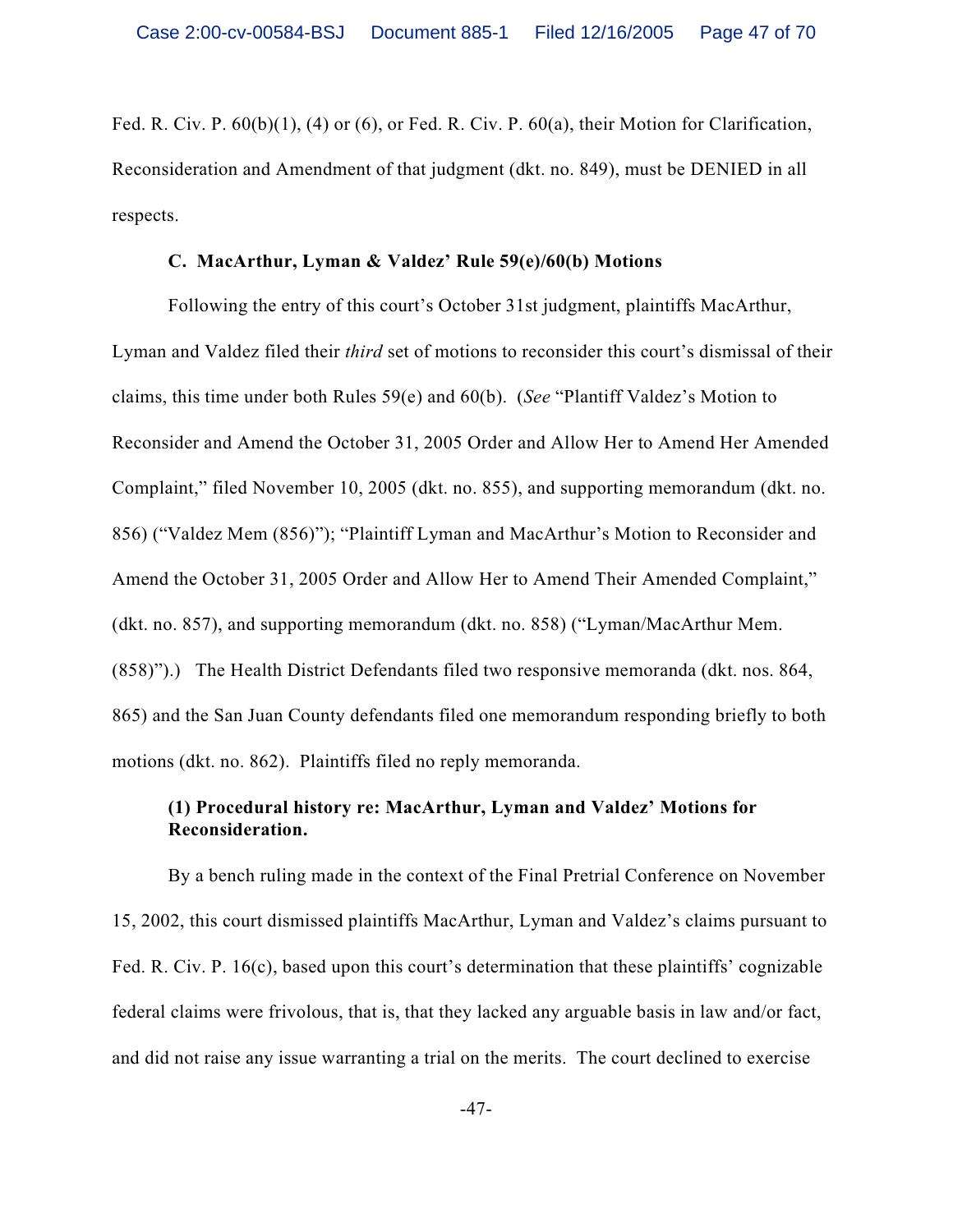supplemental jurisdiction over any remaining state law claims that may have raised a triable issue. *See* 28 U.S.C.A. § 1367(c) (1993).

Controversy then ensued concerning the proper form of written order reflecting that ruling, and continued for some time.

Following the reported failure of a judicial settlement conference in September of 2004, plaintiffs MacArthur, Lyman and Valdez filed their first set of motions for reconsideration of the November 15, 2002 bench ruling. (*See* Plaintiff Valdez's Motion for the Court to Reconsider its Motion to Dismiss Plaintiff's Valdez' Discrimination Claims and Plaintiffs' Cross-Motion for Summary Judgment, filed October 26, 2004 (dkt. no. 664); Plaintiff MacArthur's Motion for the Court to Reconsider its Motion to Dismiss Plaintiff's Claims and Plaintiffs' Cross-Motion for Summary Judgment, filed November 23, 2004 (dkt. no. 670); Plaintiff Lyman's Motion for the Court to Reconsider its Motion to Dismiss Plaintiff's Valdez' [sic] Discrimination Claims and Plaintiffs' Cross-Motion for Summary Judgment, filed December 28, 2004 (dkt. no. 695).) Responsive memoranda were filed by the defendants, followed by the plaintiffs' reply memoranda and several additional motions.<sup>37</sup>

<sup>&</sup>lt;sup>37</sup>(See "Plaintiffs' MacArthur, Lyman, Valdez' Motion for Sanctions," filed January 25, 2005 (dkt. no. 703); San Juan County Defendants' Combined (1) Memorandum in Opposition to Plaintiff Valdez' Motion to Reconsider and (2) Motion for an Extension of Time to Respond to Motion for Summary Judgment, filed November 29, 2004 (dkt. no. 673); San Juan County Defendants' Combined (1) Memorandum in Opposition to Plaintiff MacArthur's Motion to Reconsider and (2) Motion for an Extension of Time to Respond to Cross-Motion for Summary Judgment, filed December 13, 2004 (dkt. no. 682); Motion for an Extension of Time to Respond to MacArthur's November 29, 2004 Motion for Summary Judgment (Health District), filed December 14, 2004 (dkt. no. 684); Health District Defendants' Joinder in Motion, filed December 21, 2004 (dkt. no. 690); Motion for an Extension of Time to Respond to Lyman's December 26, 2004 Motion for Summary Judgment (Health District), (continued...)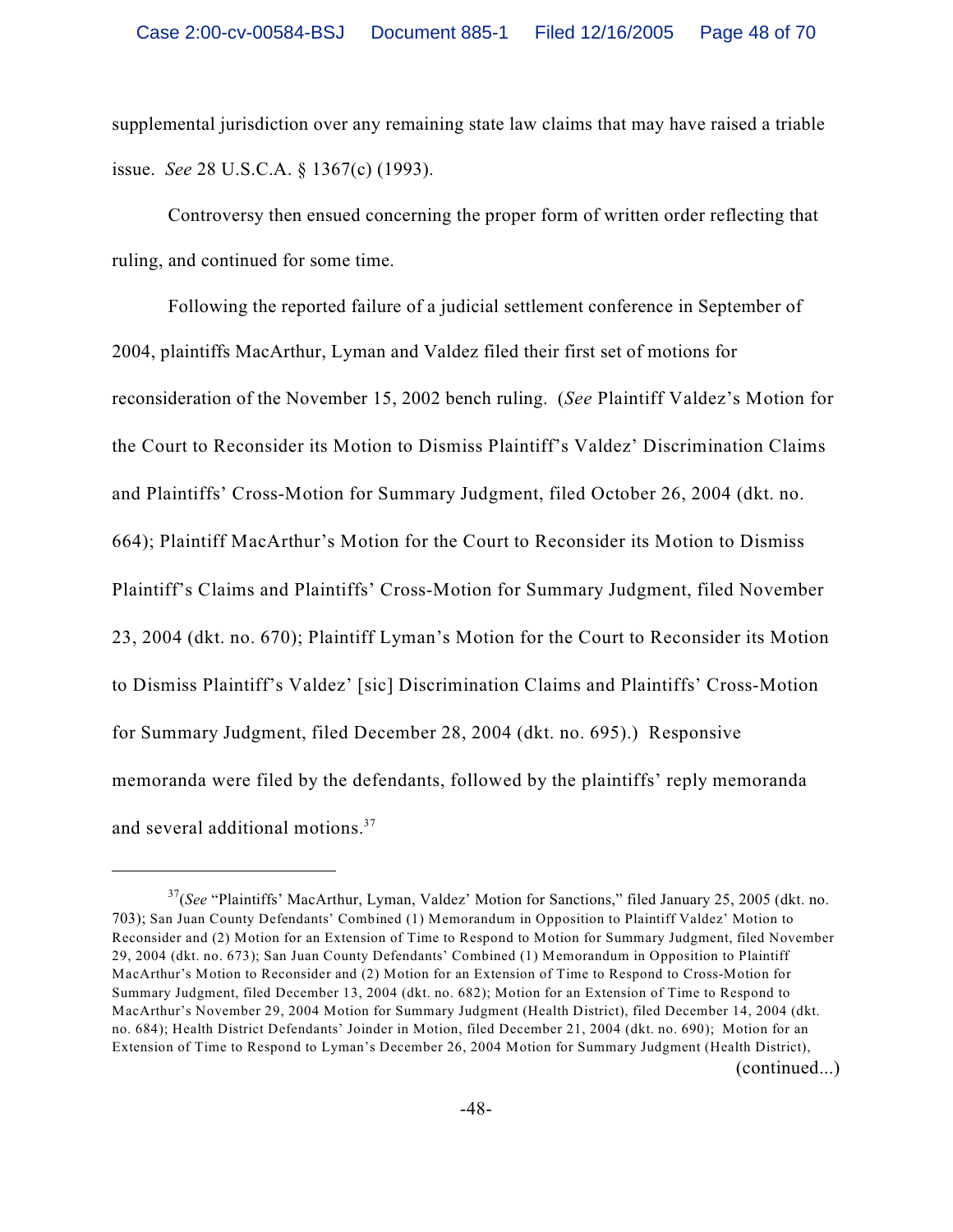On June 13, 2005, this court entered its Memorandum Decision & Order (dkt. no.

742), detailing the reasons for the November 15, 2002 pretrial bench ruling and addressing the grounds asserted in MacArthur, Lyman and Valdez' motions for reconsideration, each of which was denied.

Following the issuance of the June 13th Memorandum Decision  $\&$  Order, plaintiffs MacArthur, Lyman and Valdez filed their second motion for reconsideration, "Plaintiffs Rule 60 Motion to be Relieved of the June 13, 2005 Order of Dismissal, and Stipulated Pre Trial Order," filed July 8, 2005 (dkt. no. 758), with an accompanying memorandum in support (dkt. no. 759) ("Pltfs' Rule 60(b) Mem."). The plaintiffs' memorandum listed nine "categories of problems with the June 13, 2005 Order," including several purported "mistakes" within the meaning of Rule 60(b)(1). (*Id.* at 3-10.)

### **(2) Plaintiffs' Asserted Rule 60(b)"Mistakes"**

 Plaintiffs asserted that the Final Pretrial Conference on November 14-15, 2002 was "converted . . . into a dismissal hearing, on motion[s] to dismiss filed on the eve of the pre trial ...." (Pltfs' Rule  $60(b)$  Mem. at 3.) To the contrary, the November 14-15, 2002 proceeding was a final pretrial conference conducted pursuant to Fed. R. Civ. P. 16(c), as this court has elsewhere explained in some detail. (*See* Mem. Dec. & Order (dkt. no. 742), at 3-7, 168-178.) It was neither calendared nor conducted as a hearing on "motion[s] to dismiss

 $37$ (...continued)

filed January 14, 2005 (dkt. no. 699); San Juan County Defendants' Combined (1) Memorandum in Opposition to Plaintiff Lyman's Motion to Reconsider and (2) Motion for an Extension of Time to Respond to Cross-Motion for Summary Judgment, filed January 18, 2005 (dkt. no. 701); Joinder in San Juan County Defendants' Combined (1) Memorandum in Opposition to Plaintiff Lyman's Motion to Reconsider and (2) Motion for an Extension of Time to Respond to Cross-Motion for Summary Judgment, filed February 3, 2005 (dkt. no. 706).)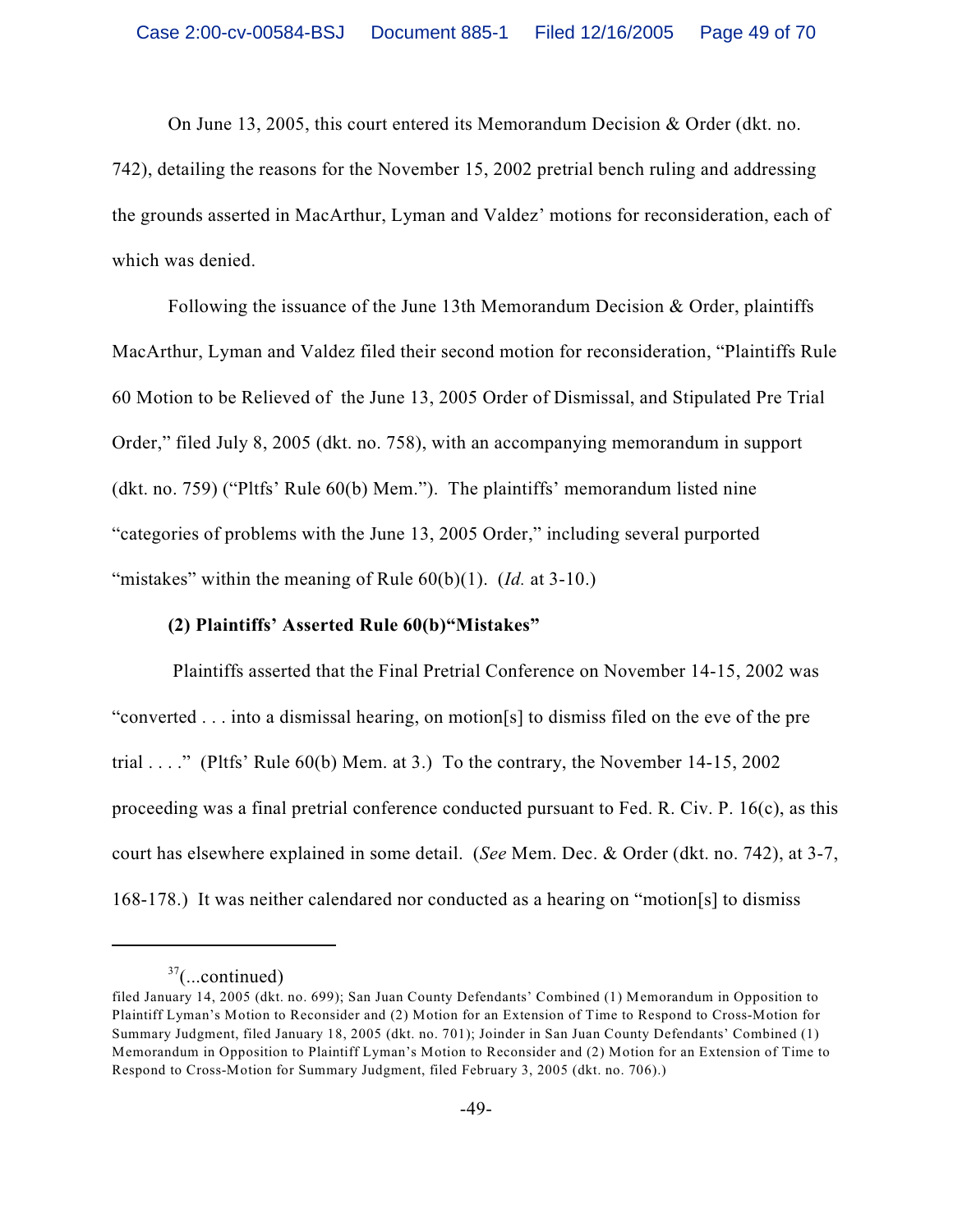filed on the eve of the pre trial" by the defendants.<sup>38</sup> Nor was it a Rule 56 summary judgment proceeding in which MacArthur, Lyman and Valdez were required to shoulder the burdens imposed by Rule 56(e) to proffer sworn averments raising genuine issues of material fact concerning their claims. The factual allegations supporting Plaintiffs' claims, as detailed in the Proposed Pretrial Order, were taken as true, together with reasonable inferences drawn therefrom, in evaluating whether those claims were "frivolous" under Fed. R. Civ. P. 16(c)(1). (*See* Proposed Pretrial Order, received November 12, 2002, Exhibit B to Memorandum in Opposition to Plaintiffs' Motion to Compel Production of the Stipulated Pre-Trial Order and Motion for an Award of Fees and Costs, filed April 9, 2003 (dkt. no. 547).)

It is certainly true that, as plaintiffs' counsel suggests, (Pltfs' Rule 60(b) Mem. at 4), consideration of dismissal pursuant to Rule 12(b)(6) is generally confined to what lies within the four corners of the complaint and that in that context, the court does not make factual findings,<sup>39</sup> but the Final Pretrial Conference was not a Rule  $12(b)(6)$  hearing.

Plaintiffs complain that in the court's June 13th Memorandum Decision & Order "there was an omission of the fact that Mrs. Valdez's sister in law stated she spoke to Judy K. The SJHSD ER clerk, asking if Helen could be seen here? Then Lori Wallace said 'Just go to

 $38$ The defendants' Rule 12(b)(6) motions were not calendared until a scheduling conference on January 7, 2003, at which they were set for hearing on February 24, 2003. (*See* Minute Entry, dated January 7, 2003 (dkt. no. 480).)

 $^{39}$ Of course, the court made no factual findings at the Final Pretrial Conference. *Cf.* Fed. R. Civ. P. 52(a). The court applied Fed. R. Civ. P. 16(c) standards to the factual allegations that counsel used to frame the proposed triable issues set forth in the Proposed Pretrial Order, determining whether those allegations and counsel's representations as to the facts, taken as true, raised an issue requiring a trial.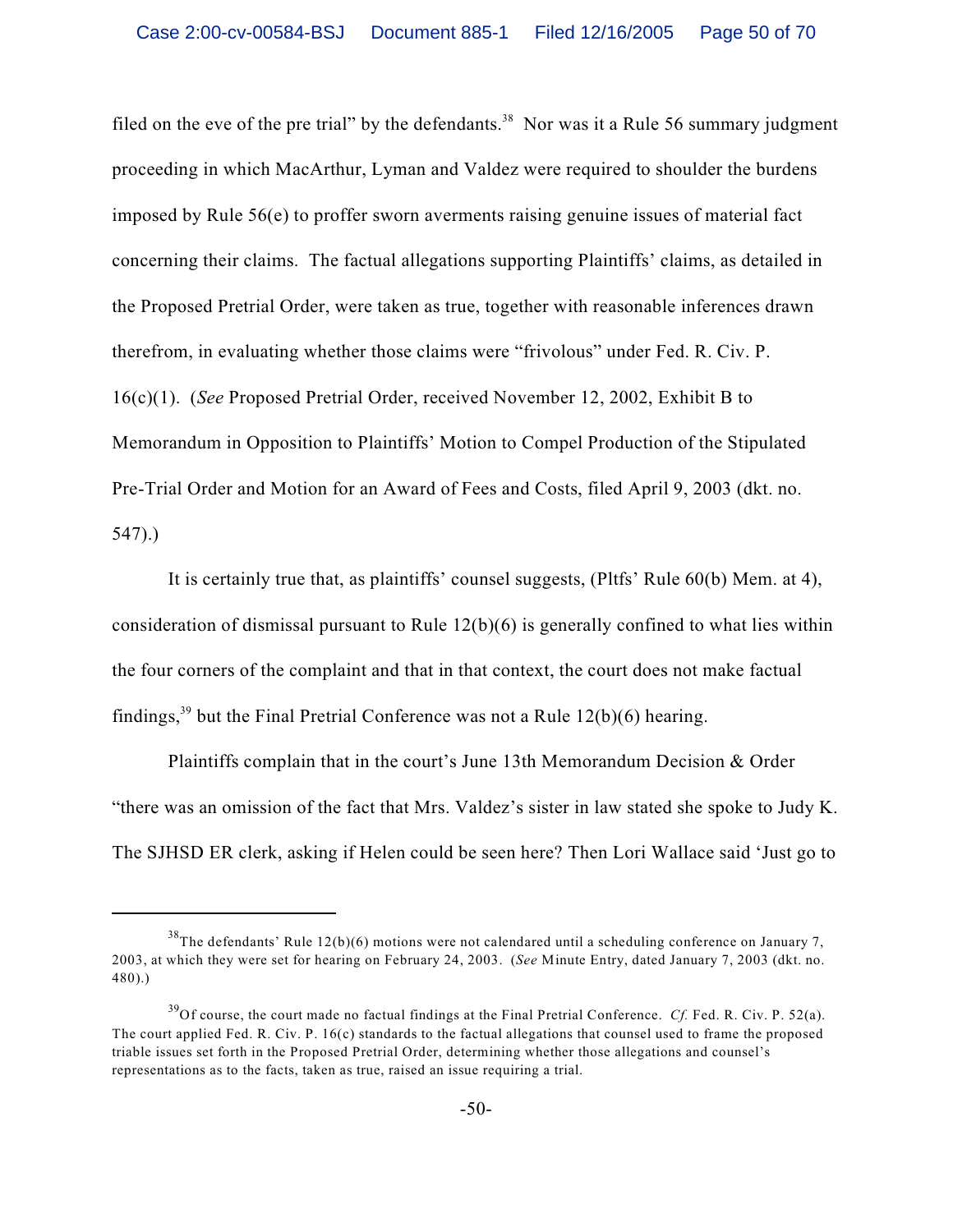the Doctors'. Valdez motion for reconsideration ex. 5. Gonzales deposition at pg. 20, l. 1-

5." (Pltfs' Rule 60(b) Mem. at 4 n.1.) However, the portion of Charleen Gonzales'

deposition cited by plaintiffs reads as follows:

Q. Did either of you object to being – and by object, I mean, did either of you say to either Judy or Lori Wallace, "We don't want to go to Dr. Penn's office. We want to stay here"?

A. Not that I can recall.

(Deposition of Charleen Gonzales, dated January 7, 2002, at 20:1-5.) On that same page, Ms.

Gonzales testified that Ms. Wallace did not speak directly to her:

Q. . . . And when you described Ms. Wallace's comment, you said she came out and she told Judy to tell Helen to go to Dr. Penn's. Did Lori Wallace ever talk to you directly?

A. No, she didn't. Helen was in the bathroom and, at the time, the two girls were talking.

Q. So, did you just overhear their conversation?

A. Yeah, uh-huh.

(*Id.* at 20:16-24.) And this testimony remains uncontroverted in this record.

Plaintiffs also asserted that this court erred in recounting that Dr. MacArthur applied for full provisional one-year medical staff privileges on December 9, 1999 "when in fact Dr. MacArthur contests he filed it much earlier," and that "[t]he Court acknowledges that on about November, 1999 Dr. MacArthur did a caesarian section with Dr. Nelson (Order pg. 8), supporting Dr. MacArthur's allegation he applied much earlier." (Pltfs' Rule 60(b) Mem. at 4 n.1.) Yet the facts recited by the court in the Memorandum Decision & Order simply reiterated the facts as recounted by plaintiffs' counsel at the Final Pretrial Conference: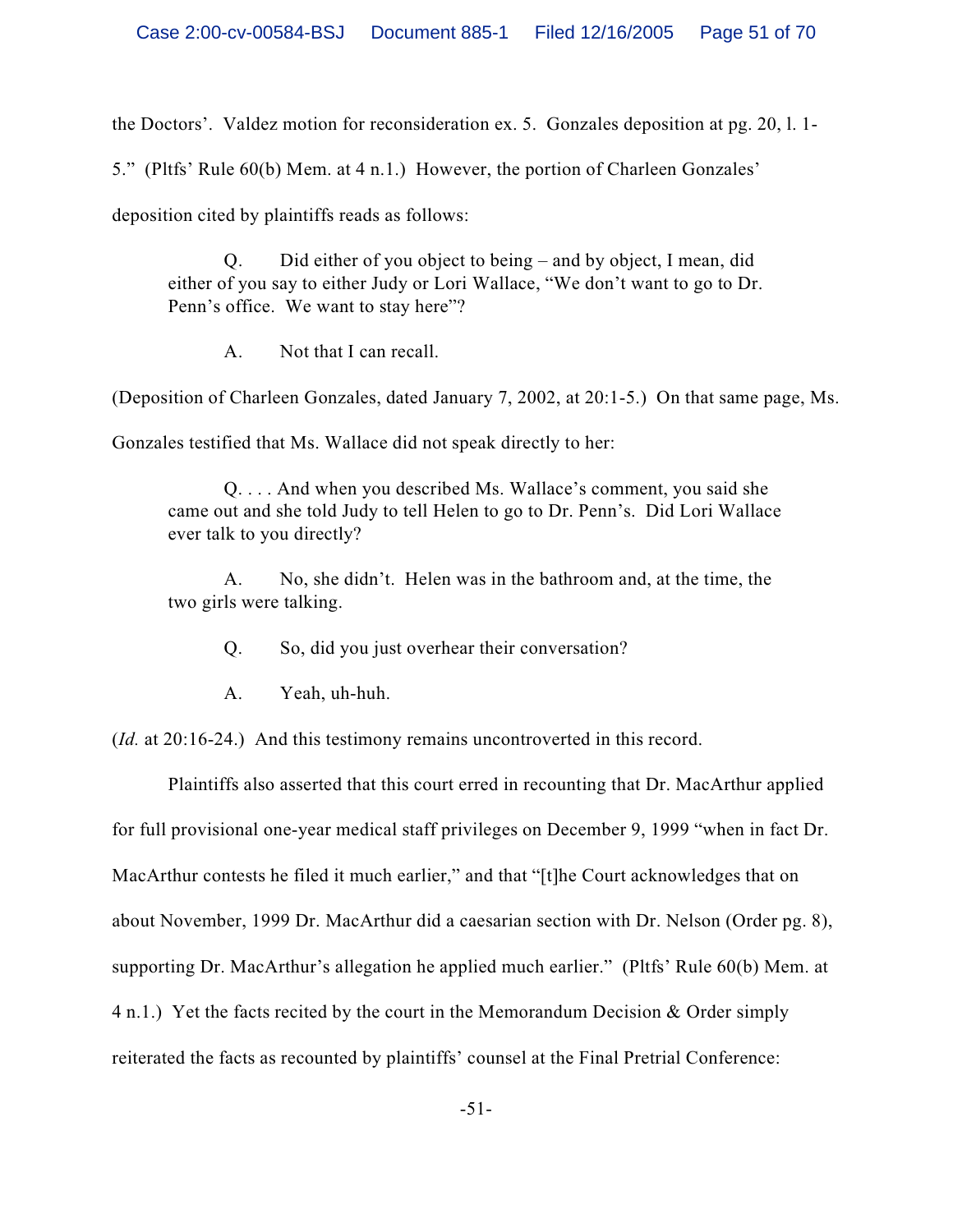MS. ROSE: Okay. Dr. MacArthur went to San Juan County and applied for privileges. He included as he knew he would have to as fundamental his medical license and his DEA license, and he was carrying medical insurance. *This occurred sometime in December* although he did operate or at least watch an operation of Dr. Nelson that was a caesarian in the hospital I believe somewhere around November, although he may not have operated specifically I think he watched Dr. Nelson.

THE COURT: And what year was this?

MS. ROSE: This was in 1999.

(Transcript of Hearing, dated November 14, 2002, at 5:16-6:1 (emphasis added). *See also* Proposed Pretrial Order at 24 ¶¶ 86, 90 ("Dr. MacArthur applied for privileges with the District first in or around October of 1999, then again on or about December 9, 1999," and "Dr. MacArthur submitted an application and a packet of documents to the District prior to December 9, 1999. This first application can not be found. Dr. MacArthur submitted another application on or about December 9, 1999 with a packet containing minimally his medical license and DEA license.").)

Plaintiffs further assert that this court "mistakenly found for purposes of RICO and the Sherman Antitrust Act, that hospitals are not involved in interstate commerce, the Court's order pg. 50." (Pltfs' Rule 60(b) Mem. At 5-6.) To the contrary, this court (1) made no *findings* at all; (2) did not decide whether hospitals are involved in interstate commerce; and (3) for purposes of these plaintiffs' federal antitrust claims, took the plaintiffs' allegations of an interstate commerce nexus as true. As to plaintiffs' Hobbs Act allegations as part of their RICO claim, the court observed that "[t]hese *plaintiffs* are not engaged in the interstate transportation *of goods*, or *in the sale of merchandise* flowing through interstate commerce,"

-52-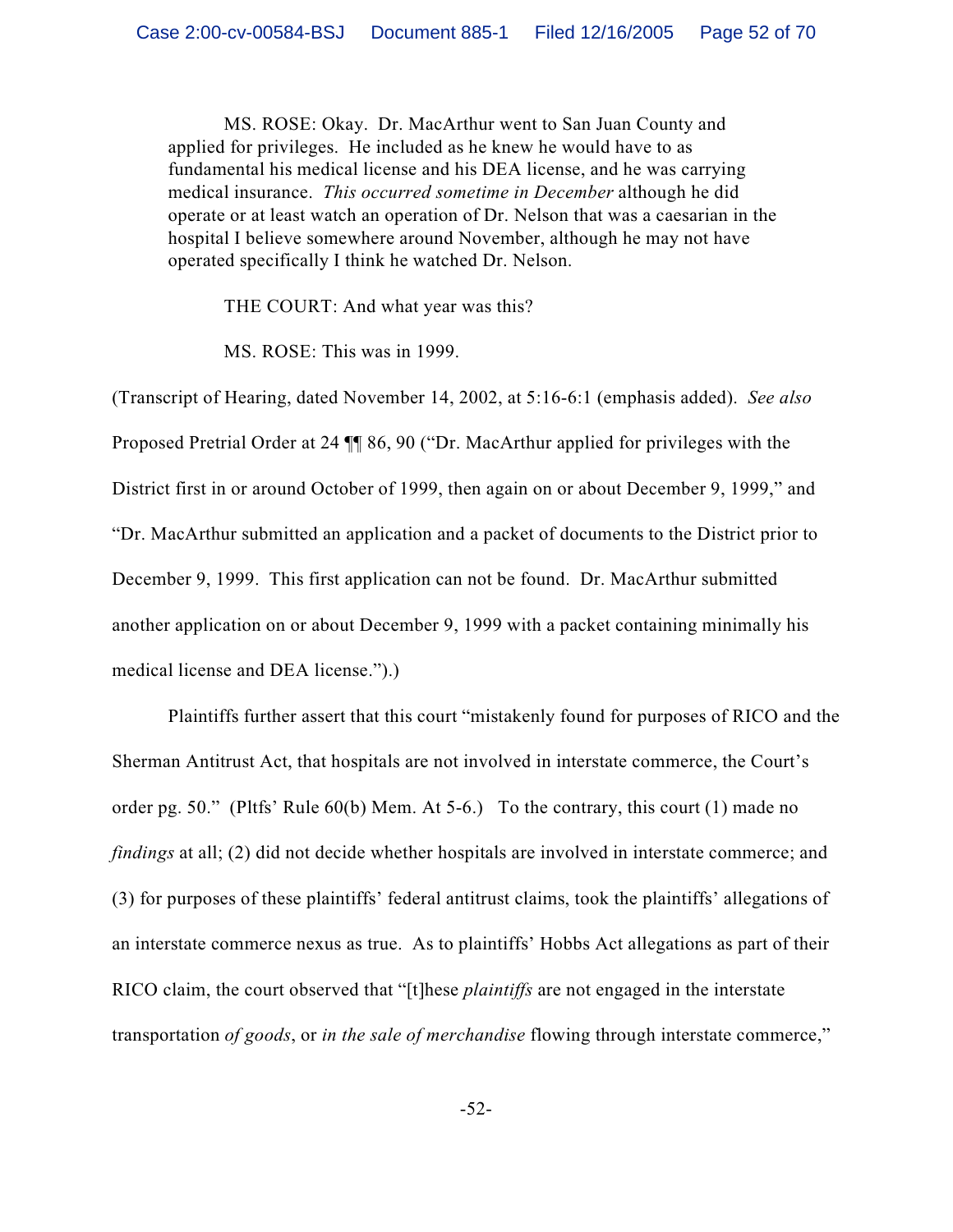(Mem. Dec. & Order, at 50 (emphasis added)), and *nothing* in the original or amended complaints, the Proposed Pretrial Order or counsel's various assertions, at the Pretrial Conference and elsewhere, suggests that they were.

As to their federal antitrust claims, plaintiffs asserted that this court "immunizes their acts finding them to be 'official' and 'discretionary' without specifying if the actions or the refusal to act was within an intent of the State to eliminate competition or to discriminate. 42 U.S.C 1985. Town of Hallie v. City of Eau Claire, 471 U.S. 34, 39 (1985) . . . ." (Pltfs' Rule 60(b) Mem. at 7.) But *Town of Hallie* involved the application of the "state action" doctrine, *see Parker v. Brown*, 347 U.S. 341 (1943), and this court did not rely upon the "state action" doctrine in dismissing the plaintiffs' federal antitrust law claims under Fed. R. Civ. P. 16(c)(1). (*See* Mem. Dec. & Order (dkt. no. 742), at 111-125.)

Apart from specific causes of action, plaintiffs complained that the court relied on an amended complaint "non-existent at the time of the pretrial hearing oral dismissal" and a "pretrial order never part of the Court record made without knowledge of Mary Nielsen's deposition." (Pltfs' Rule 60(b) Mem. at 5.)

The Proposed Pretrial Order was submitted by counsel pursuant to Fed. R. Civ. P.  $16(c)(10)$  and DUCivR 7-1(d), ultimately to be entered in place of prior pleadings in defining the issues for trial. The Proposed Pretrial Order served as the basis for the pretrial colloquy between court and counsel under Rule 16(c). In this case, the Proposed Pretrial Order essentially mirrored the factual allegations of the plaintiffs proposed Amended Complaint, ostensibly submitted a week prior to the pretrial conference as conforming plaintiffs' claims

-53-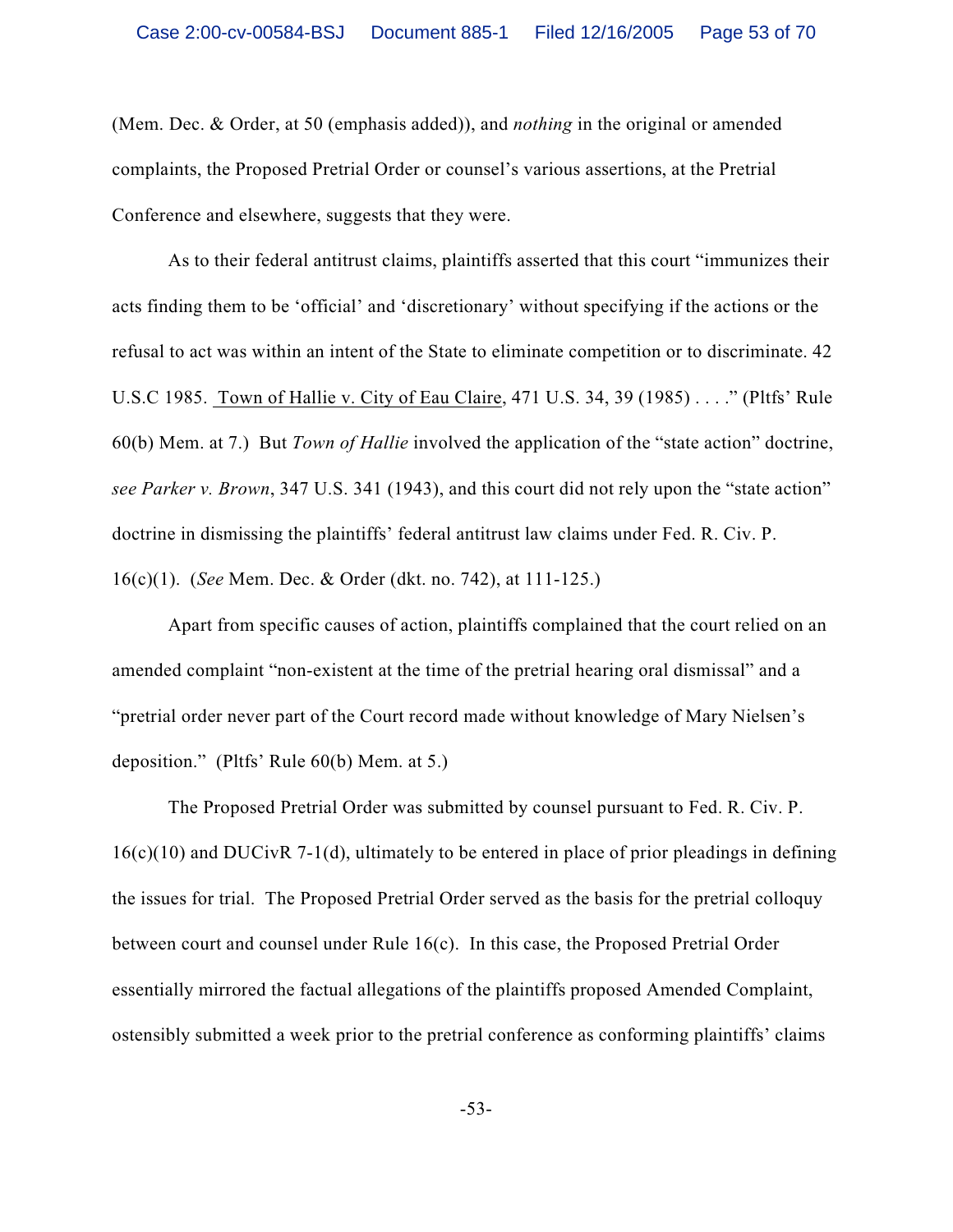to the plaintiffs' view of the evidence at that time. (*See* "Amended Complaint to Conform to the Evidence & the 10th Cir. Court 10-7-02 Opinion," *annexed to* "Plaintiffs' Rule 15 Motion to Amend and Supplement Complaint to Conform to the Evidence & the 10th Cir. Court 10-7-02 Opinion," and "Memorandum of Fact and Law in Support," filed November 6, 2002 (dkt. no. 438) (hereinafter "Proposed Amended Complaint").)<sup>40</sup> Both documents—as proposed by counsel—plainly existed at the time of the pretrial conference.

The court's November 15, 2002 bench ruling obviated any need to sign and enter the Proposed Pretrial Order because MacArthur, Lyman and Valdez' claims were not going to proceed to trial. To ensure a complete record of the Final Pretrial Conference in this action, a copy of the Proposed Pretrial Order in .pdf file format was annexed as an Appendix to the June 13, 2005 Memorandum Decision & Order as electronically docketed by the Clerk's Office (dkt. no. 742); the court also granted plaintiffs' motion for leave to file the Proposed Amended Complaint and directed that it be filed *nunc pro tunc* to November 14, 2002. (Mem. Dec. & Order (dkt. no. 742), at 178-181, 187; *see* Amended Complaint, filed June 14, 2005, *nunc pro tunc* to November 14, 2002 (dkt. no. 744).)

Plaintiffs further objected that the June 13th Memorandum Decision & Order "does not take into consideration the evidence of the ex CFO Mary Nielson's deposition showing a conspiracy to drive out" Dr. Nathaniel Penn, MD. (Pltfs' Rule 60(b) Mem. at 6.) They also assert the lack "of a full and fair opportunity to develop the record based in part upon the

 $^{40}$ As noted in a November 8, 2002 remark on the docket, the Proposed Amended Complaint was accompanied by a separate addendum of "Pertinent Parts of the Navajo Court Record as Attachment to the Amended Complaint," received by the Clerk of the Court on November 8, 2002 and lodged in the case file.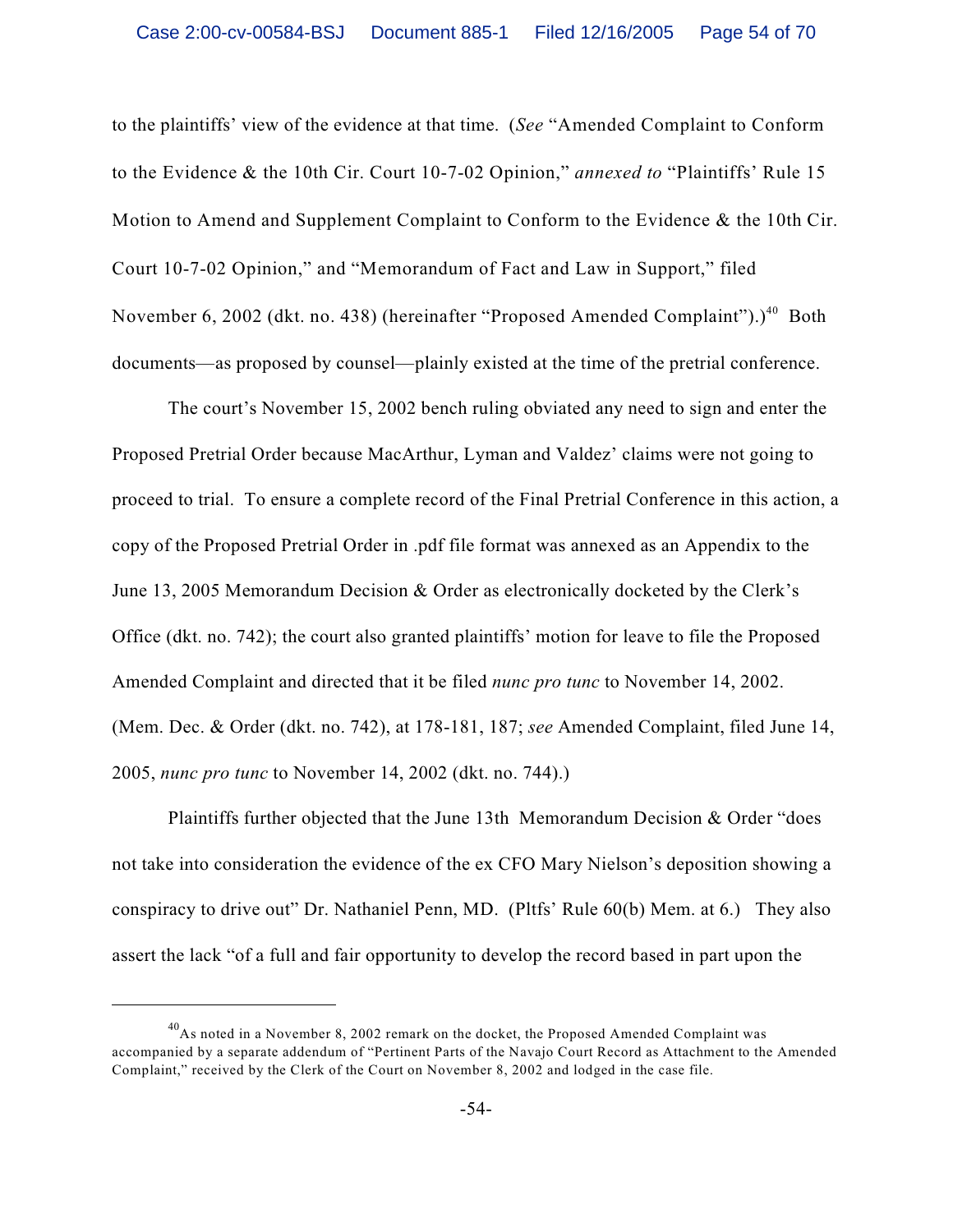withheld evidence of Mary Nielson's deposition taken in her own case against SJHSD." (Pltfs' Rule 60(b) Mem. at 7.) The question of the deposition of Mary Nielson had been raised by the plaintiffs in their first round of reconsideration motions and was considered as part of the court's ruling on those motions in the June 13th Memorandum Decision & Order. Ms. Nielson's deposition testimony did not bear directly upon the defendants' alleged conduct toward plaintiffs MacArthur and Lyman, and far from being a "newly discovered" witness, Ms. Nielson was known to plaintiffs' counsel well before pretrial; counsel apparently had deposed Ms. Nielson in connection with the claims of other plaintiffs in this action, indicating a fair opportunity to develop the record based upon Nielson's testimony—had she been asked about Dr. Penn or Dr. Mena.

The plaintiffs' remaining "categories of problems," *e.g.*, a perceived clash between Rule 8's "short and plain statement" requirement and "heightened pleading requirements" purportedly in force at the time the original Complaint was filed, (Pltfs' Rule 60(b) Mem. at 5), reflected no obvious error of law on the part of the court in deciding to dismiss their claims pursuant to Rule  $16(b)(1)$ . The plaintiffs assert that "[o]ther numerous errors in law are also in the Order," (Pltfs' Rule 60(b) Mem. at 6.), but counsel apparently did not deem them significant enough either to identify them or support her assertion with citations to pertinent authority.

The plaintiffs' second reconsideration motion was among those considered at the October 25, 2005 hearing on pending motions, and for the reasons outlined above, this court denied the motion. (*See* Minute Entry, dated October 25, 2005 (dkt. no. 847); Transcript of

-55-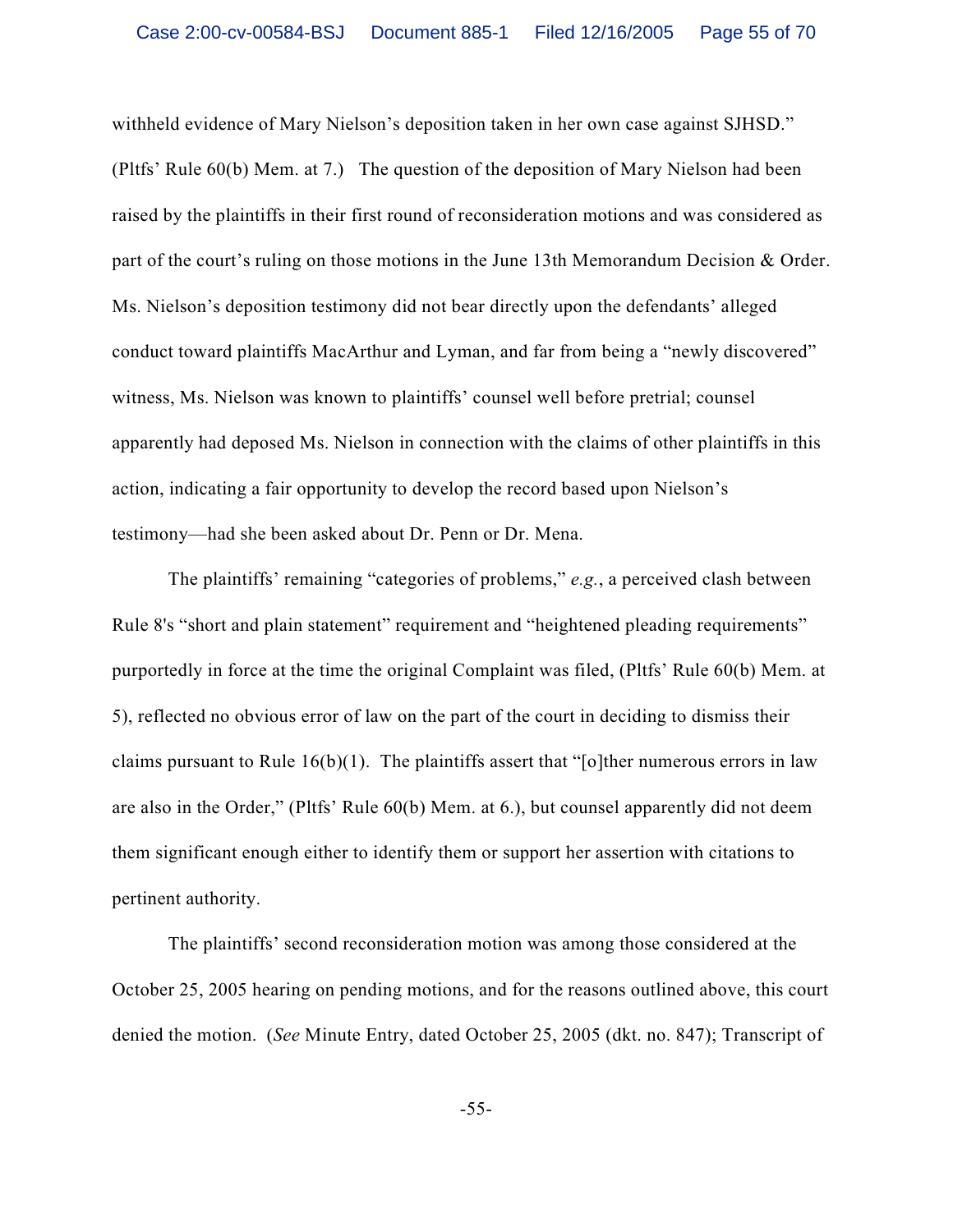Hearing, dated October 25, 2005, at 17:4-22:13, 22:23-24:14.)

### **(3) MacArthur, Lyman & Valdez' Rule 59(e)/Rule 60(b) Motions**

Plaintiffs MacArthur, Lyman and Valdez' third set of reconsideration motions, filed after the entry of the October 31st Judgment, raise essentially the same objections to this court's pretrial rulings as the prior motions did.

Plaintiffs' counsel persists in addressing the dismissal of plaintiffs' claims at the Final Pretrial Conference as either a Rule 12(b)(6) or Rule 56 matter—which the June 13, 2005 Memorandum Decision & Order makes clear it was not. MacArthur, Lyman and Valdez' federal claims were dismissed pursuant to Rule  $16(c)(1)$ , applying a standard appropriate to the identification of frivolous claims. (*See* Mem. Dec. & Order (dkt. no. 742), at 165-171.) The dismissal was not based on the defendants' Rule 12(b)(6) motions to dismiss, filed on the eve of the pretrial conference (dkt. nos. 443, 445, 447, 450, 452, 454, 456). Nor were the plaintiffs required to shoulder the evidentiary burdens of a party opposing summary judgment under Rule 56. Plaintiffs were called upon to identify triable issues bearing upon nonfrivolous federal claims, Fed. R. Civ. P. 16(c)(1), that is, claims arising under federal law and having at least an arguable basis in law and fact.

In the Proposed Pretrial Order, counsel set forth the particulars of the claims of plaintiffs MacArthur, Lyman and Valdez—in terms nearly identical to the allegations of the Proposed Amended Complaint submitted a week earlier—as the plaintiffs' best articulation of those claims as of the time of pretrial. As explained above, the Proposed Pretrial Order served as the basis for an extended colloquy between court and counsel concerning those

-56-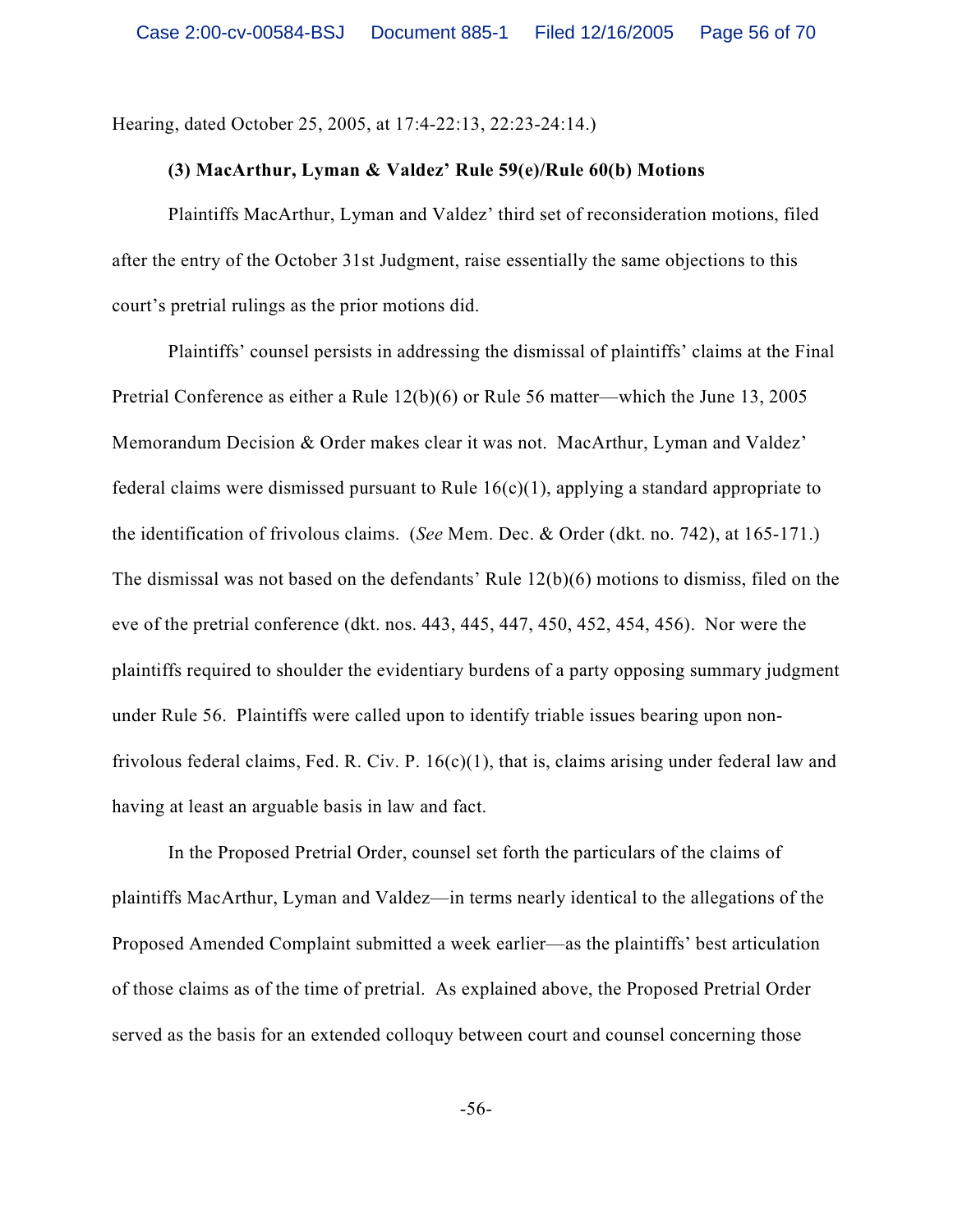factual and legal particulars. (*See* Transcript of Hearing, dated November 14, 2002, *passim*; Transcript of Hearing, dated November 15, 2002, *passim*.) From that colloquy, it became apparent to the court that plaintiffs could not identify any triable issues bearing upon a cognizable federal cause of action, even taking plaintiffs' written factual allegations and counsel's verbal representations as true.

As explained in detail in the court's June 13th Memorandum Decision & Order, plaintiffs could not establish at pretrial an arguable basis in fact and law for their federal antitrust, civil RICO, 42 U.S.C.A. § 1983, EMTALA and other claims against the named defendants. Dismissal of those claims as frivolous under Rule  $16(c)(1)$  left plaintiffs MacArthur and Lyman with a handful of potentially viable state-law causes of action against specific individual defendants, over which this court declined to exercise supplemental jurisdiction. *See* 28 U.S.C.A. § 1367(c) (1993).

Having revisited these questions in some detail once more at the November 30, 2005 hearing on plaintiffs' Rule 59(e)/Rule 60(b) motions, this court remains satisfied that the November 15, 2002 bench ruling was correct, for all of the reasons detailed in the June 13th Memorandum Decision & Order.

In early 2000, as plaintiffs' counsel again acknowledged at the November 30th hearing, both Dr. MacArthur and Ms. Lyman elected not to pursue their requests for practice privileges at San Juan Health Services District facilities, each for his or her own reasons, before any final decision on those requests had been made by the District. In each instance, the request for privileges was under consideration at the time that MacArthur and Lyman

-57-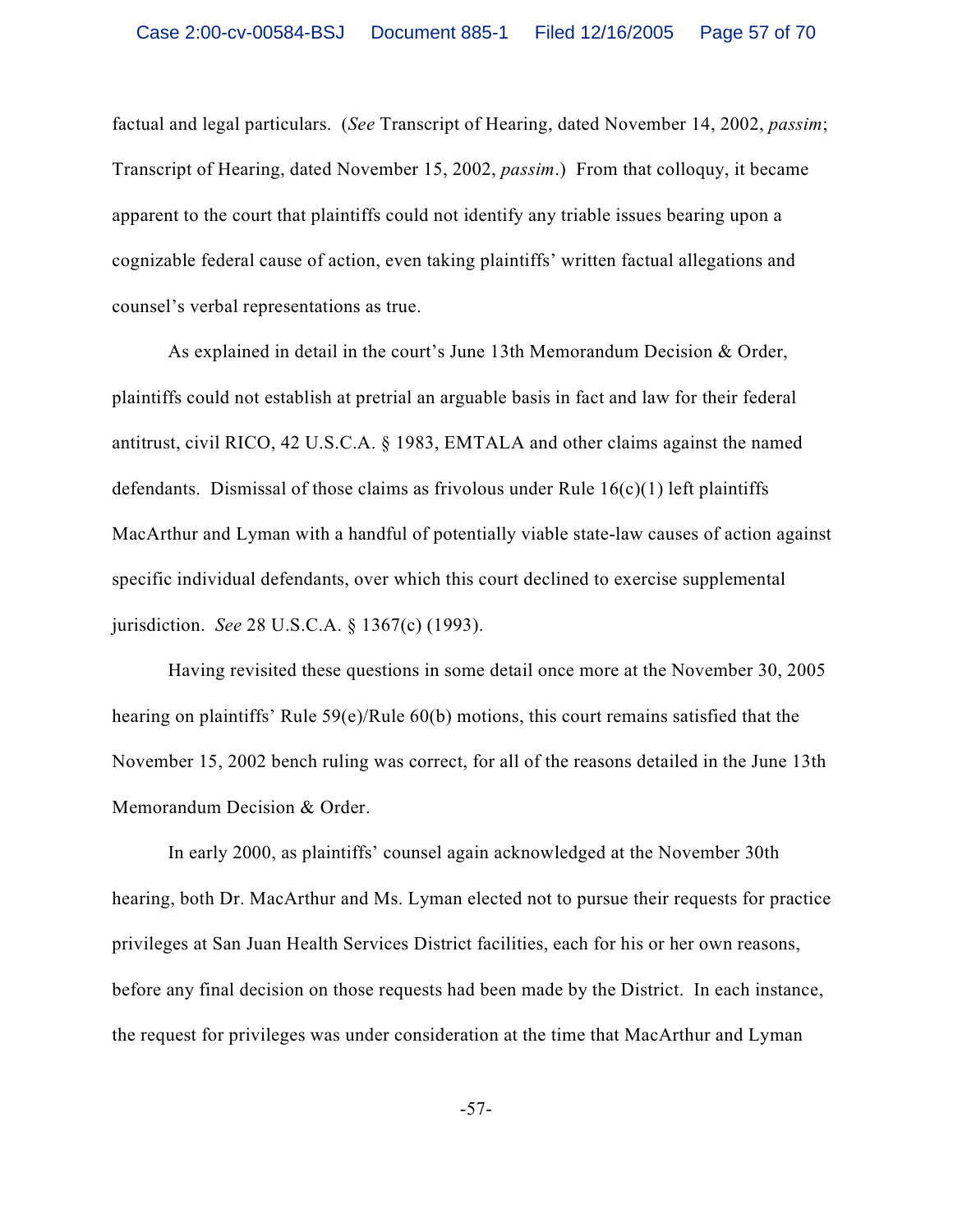each decided to abandon the effort. And counsel has still not furnished legal authority establishing that MacArthur or Lyman had a legal entitlement to practice privileges at a publicly owned health facility based upon the fact of licensure of each plaintiff as a health care professional by the State of Utah—though counsel persists in making that assertion.

Moreover, as explained above and in the June 13th opinion, according to the uncontroverted deposition testimony in the record in this case, no one ordered plaintiff Helen Valdez to leave the San Juan Hospital emergency room on the morning of April 14, 1999; nor did anyone tell her that if she stayed in the emergency room at that time, she would be refused examination and treatment. Having been told of a conversation between hospital staff overheard by her sister-in-law who had accompanied her to the emergency room, Ms. Valdez left the emergency room of her own accord and returned home.

Even assuming her claim is timely, to sustain her EMTALA claim based upon the events of April 14, 1999, Ms. Valdez must at least allege facts showing that she was actually refused examination and treatment by the hospital in an instance where such examination and treatment was requested. Counsel's conclusory assertion that EMTALA was violated cannot suffice.

Plaintiffs MacArthur, Lyman and Valdez have failed to proffer "newly discovered evidence" or show any manifest or obvious error of law in this court's June 13th Memorandum Decision & Order, or any other extraordinary circumstance justifying relief from this court's October 31st Judgment under either Rule 59(e) or 60(b). These plaintiffs may pursue their viable state tort law claims in an appropriate forum, but they have asserted

-58-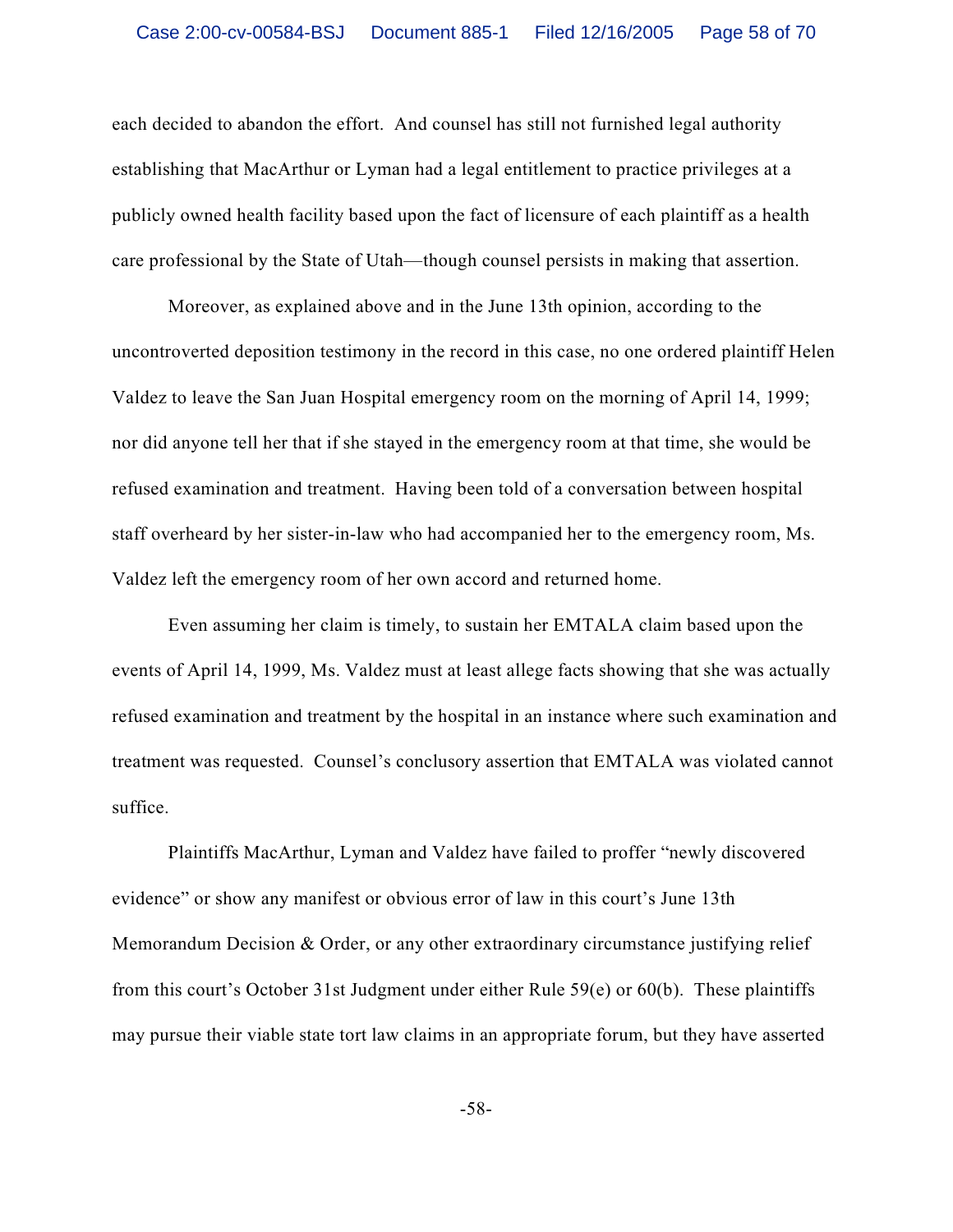no cognizable *federal* claim in this forum having an arguable basis in law or fact, and that survives Rule  $16(c)(1)$  scrutiny in the context of the Final Pretrial Conference. That was true on November 15, 2002, and it remains true today.

#### **D. Rulings on Pending Motions Heard on October 25, 2005**

On October 25, 2005, the court heard, considered and ruled upon a series of pending motions. (*See* Minute Entry, dated October 25, 2005 (dkt. no. 847).)

#### **(1) "Plaintiffs Motion for Disqualification," filed June 17, 2005 (dkt. no. 745).**

Plaintiffs' fifth recusal motion, filed June 17, 2005 (dkt. no. 745), seeks disqualification on the ground that Jesse Trentadue, counsel for the San Juan County defendants, is before this court as the named plaintiff in another civil action, *Trentadue v. Federal Transfer Center*, Civil No. 2:03-CV-946J. Plaintiffs' counsel cited *no* case law or ethics opinion authority for disqualifying a judge because opposing counsel is before the same judge as a party in another case. Plaintiffs again asked for assignment of "an out of state judge" without "any associations with the State of Utah," or "with cases involving opposing law firms," and for this court to order the chief judge of the court of appeals to designate one.

Defendants responded that this motion represents yet another inappropriate attempt by plaintiffs' counsel to "judge-shop" in light of this court's June 13, 2005 Memorandum Decision and Order, and is based on nothing more than the court's adverse rulings against plaintiffs. The Health District Defendants asked for attorney's fees for responding to the motion.

-59-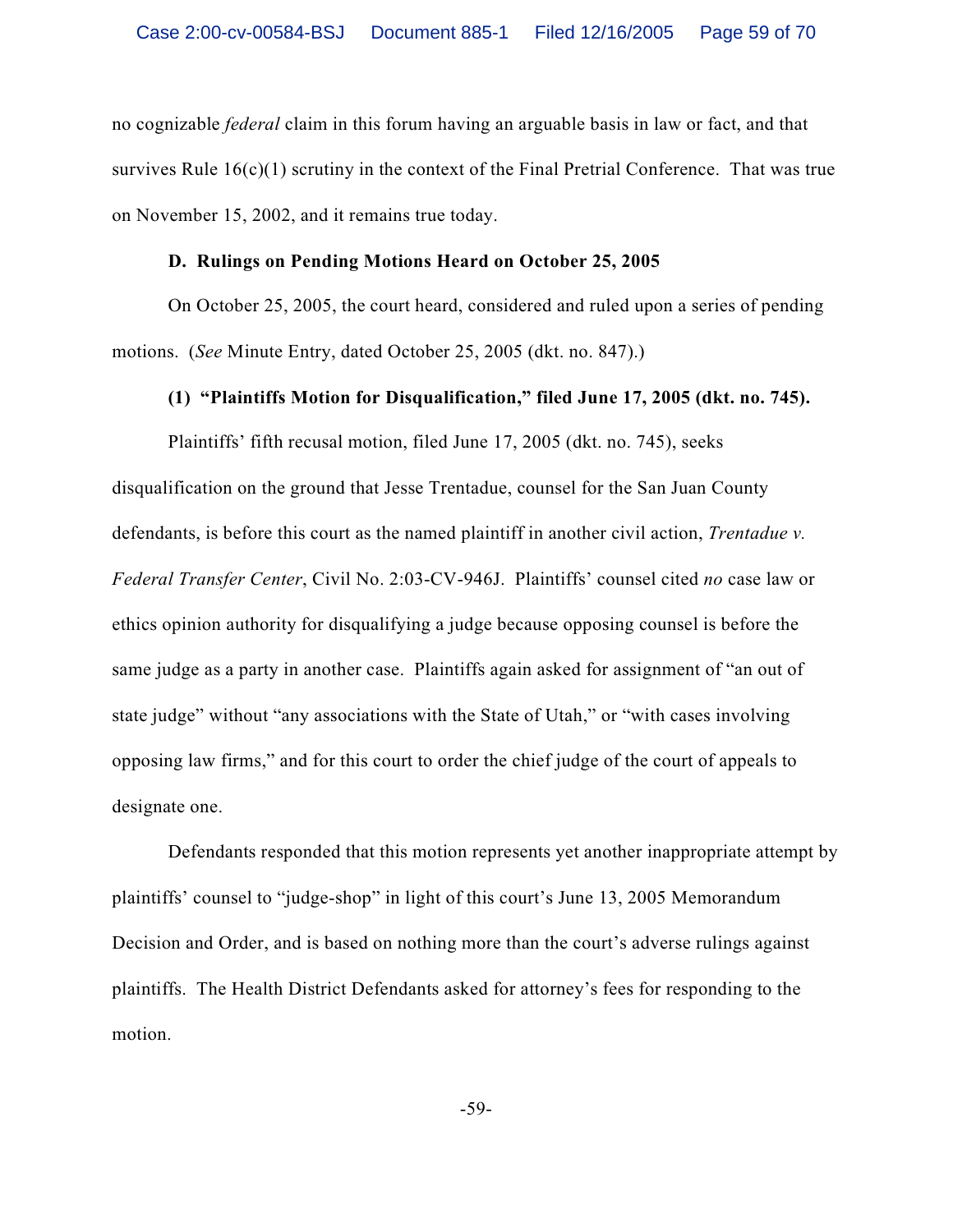The court heard and considered argument on this motion on October 25, 2005, and ruled that the motion is DENIED. (*See* Minute Entry, dated October 25, 2005 (dkt. no. 847); Transcript of Hearing, dated October 25, 2005 ("Tr. 10/25/05"), at 2:17-5:12.)

# **(2) Plaintiffs' Motion to Lift the Court's Protective Order for Depositions and other Records in this Case, etc., filed June 30, 2005 (dkt. no. 747).**

Plaintiffs moved for "an order lifting the Protective order on depositions and other information that includes patient information, for the limited purpose of submitting the information to government entities for investigation and other law enforcement purposes," because plaintiffs "wish to submit the information gathered in this case" to federal and state agencies "for investigation of a pattern and practice of actions violating state and federal laws and regulations," including the Utah Department of Health, the U.S. Department of Justice, the Senate Indian Affairs Committee, U.S. Commission on Civil Rights, the HHS Inspector General's Office. "Plaintiffs believe there is a public safety problem that requires investigation" of the Health District's operations. (Plaintiffs' Motion to Lift the Court's Protective Order for Depositions and other Records in this Case, etc., filed June 30, 2005 (dkt. no. 747).)

Defendants responded that plaintiffs do not represent the federal and state agencies and have no standing to act on their behalf. The agencies have expressed no interest in participating in the proceeding or obtaining the relief plaintiffs seek, and have their own powers to obtain documents and other information. Plaintiffs replied that their obtaining, compiling and organizing of the information would save time for overburdened investigative agencies.

-60-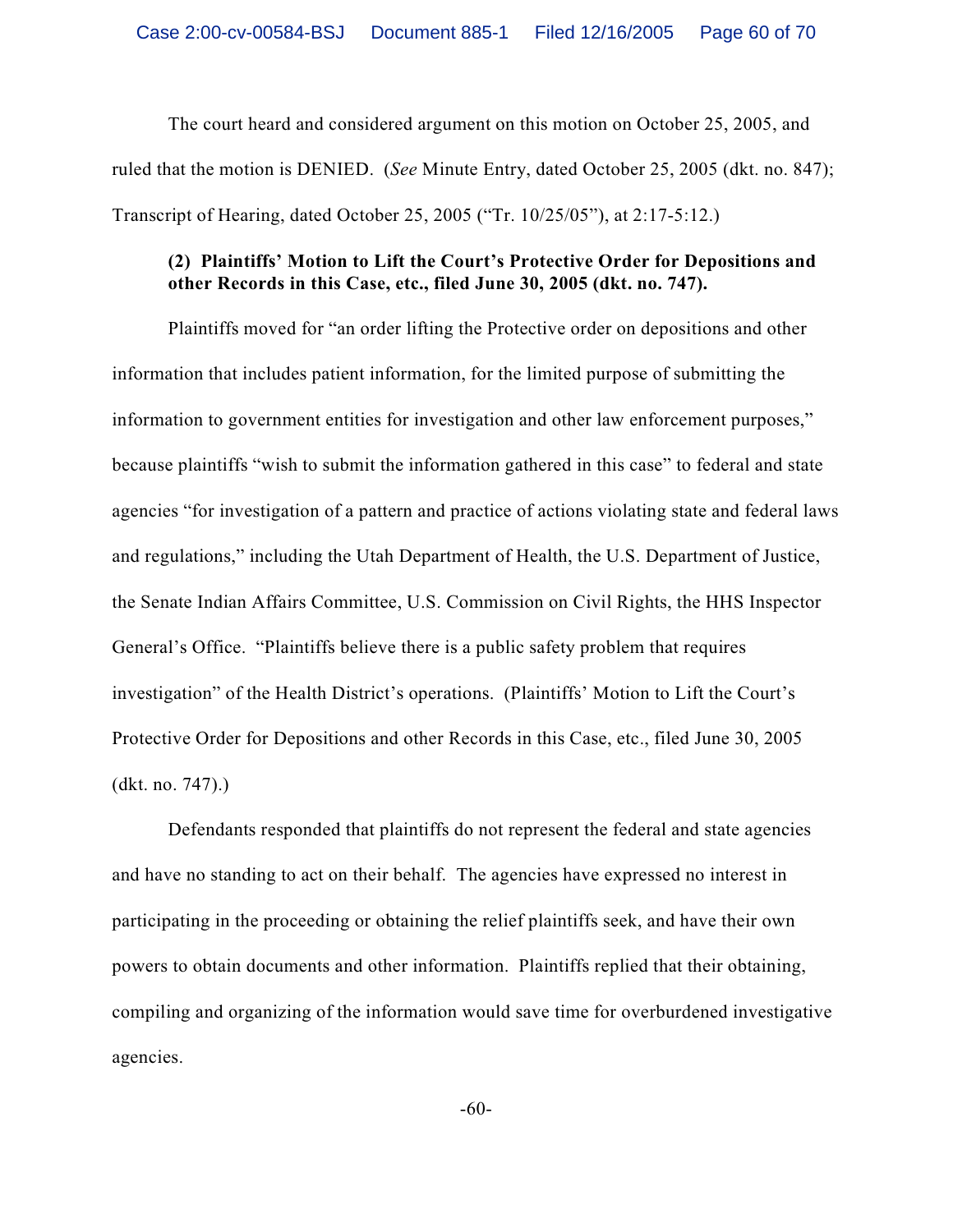Noting that state and federal administrative agencies have their own investigative powers, and that the protective order had been stipulated to by the parties in this action, the court ruled that this motion is DENIED. (*See* Minute Entry, dated October 25, 2005 (dkt. no. 847); Tr. 10/25/05, at 8:2-9:24.)

## **(3) Plaintiffs' Motion to Restrain All Members of the SJHSD Staff from Destroying Any Records at Least Until the Appeal Processes in this Case are Finished, filed June 30, 2005 (dkt. no. 751).**

Plaintiffs requested an order prohibiting the destruction of any Health District records "in regards to the issues in this case," pending completion of the appeal in this case, including "executive session meeting minutes and records, incident reports, records of employee discipline, and patient records going back to 1998," and if records have already been destroyed, the plaintiffs demand "an immediate accounting of the missing information." (Memorandum in Support of Plaintiffs' Motion to Restrain All Members of the SJHSD Staff from Destroying Any Records at Least Until the Appeal Processes in this Case are Finished, filed June 30, 2005 (dkt. no. 752), at 1-2.)

Defendants responded that plaintiffs seek preliminary injunctive relief without satisfying the requirements of Fed. R. Civ. P. 65. Plaintiffs replied that they need the records preserved because they did not obtain full access to them through discovery, and claim to invoke the court's inherent powers to govern the conduct of parties before the court rather than injunctive relief under Rule 65.

Having heard and considered the arguments of counsel, the court ruled that this motion is GRANTED IN PART, to the extent that all parties are required to maintain and

-61-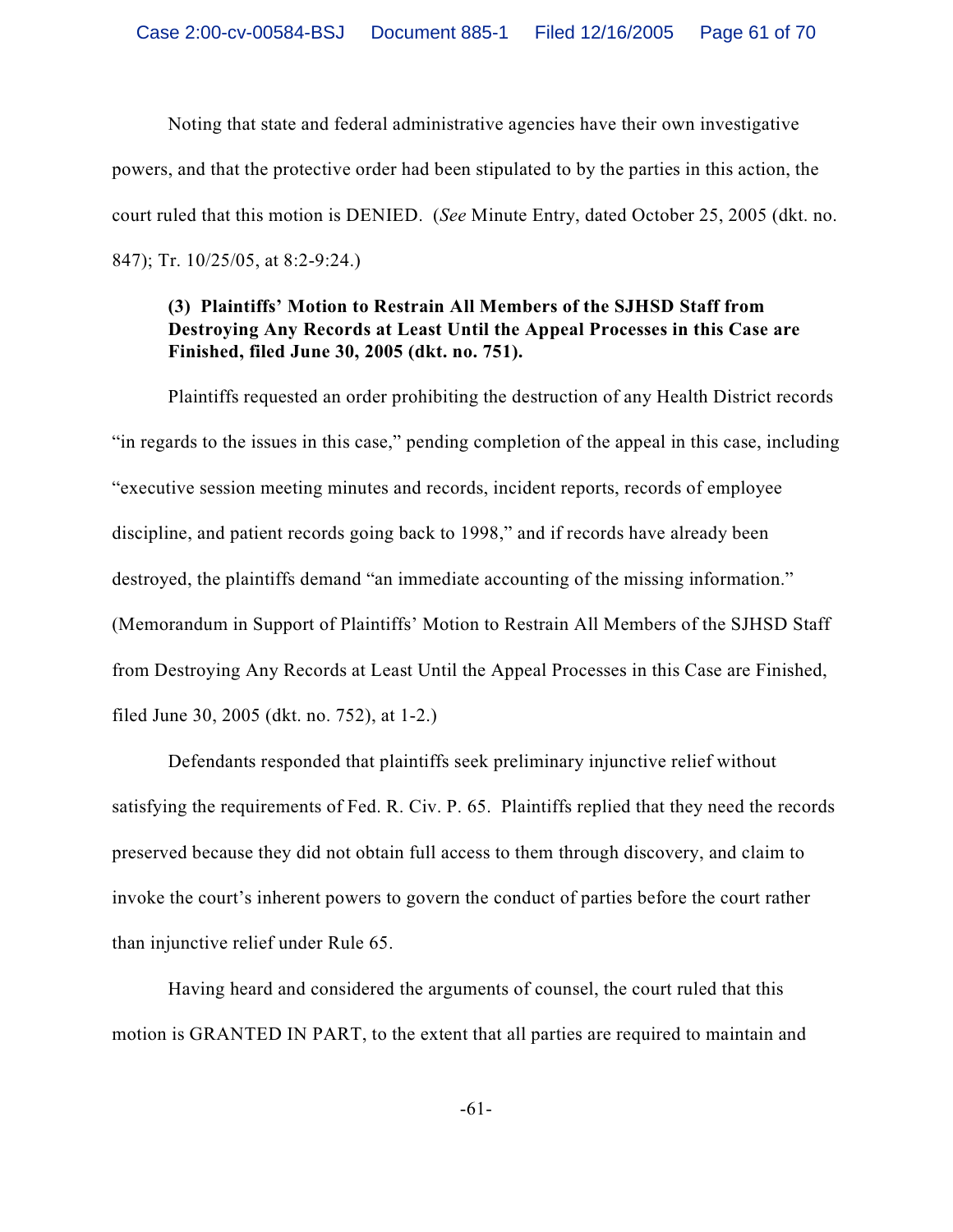preserve all relevant documents and records kept in the ordinary course of business, keeping the same in their possession, custody and control until the completion of all appeals. (*See* Minute Entry, dated October 25, 2005 (dkt. no. 847); Tr. 10/25/05, at 9:25-12:2.)

# **(4) Plaintiffs' Motion to Clarify the Record and Hold a Full Disclosure Hearing, filed August 2, 2005 (dkt. no. 781).**

Plaintiffs seek to have defense counsel "to fully disclose all of their communication with each other, with their respective insurers, and with their clients," and to clarify her allegation that Mr. Harrison possessed certain records sought by plaintiffs in discovery (*e.g.*, the deposition of Health District financial officer Mary Nielson in another case), but never produced. Harrison sent a letter to plaintiffs' counsel demanding that she retract the allegation in her Memorandum supporting her pending Rule 60(b) motion that Harrison had the deposition transcript but did not produce it.

Defendants responded that Harrison's letter does not furnish a basis for an evidentiary hearing or for disclosure of the communications, many of which are privileged.

Having heard and considered the arguments of counsel, the court ruled that this motion is DENIED. (*See* Minute Entry, dated October 25, 2005 (dkt. no. 847); Tr. 10/25/05, at 12:3-15:23.)

# **(5) Plaintiffs Singer, Riggs and Dickson's Motion to Certify a Question to the Utah Supreme Court, filed August 11, 2005 (dkt. no. 791).**

As counsel in a state court case, *Whaley v. Whaley*, No. 20050490SC, plaintiffs' counsel sought to raise Navajo jurisdictional issues before the Utah Supreme Court, and requested that this court certify three related questions to the Utah Supreme Court at the same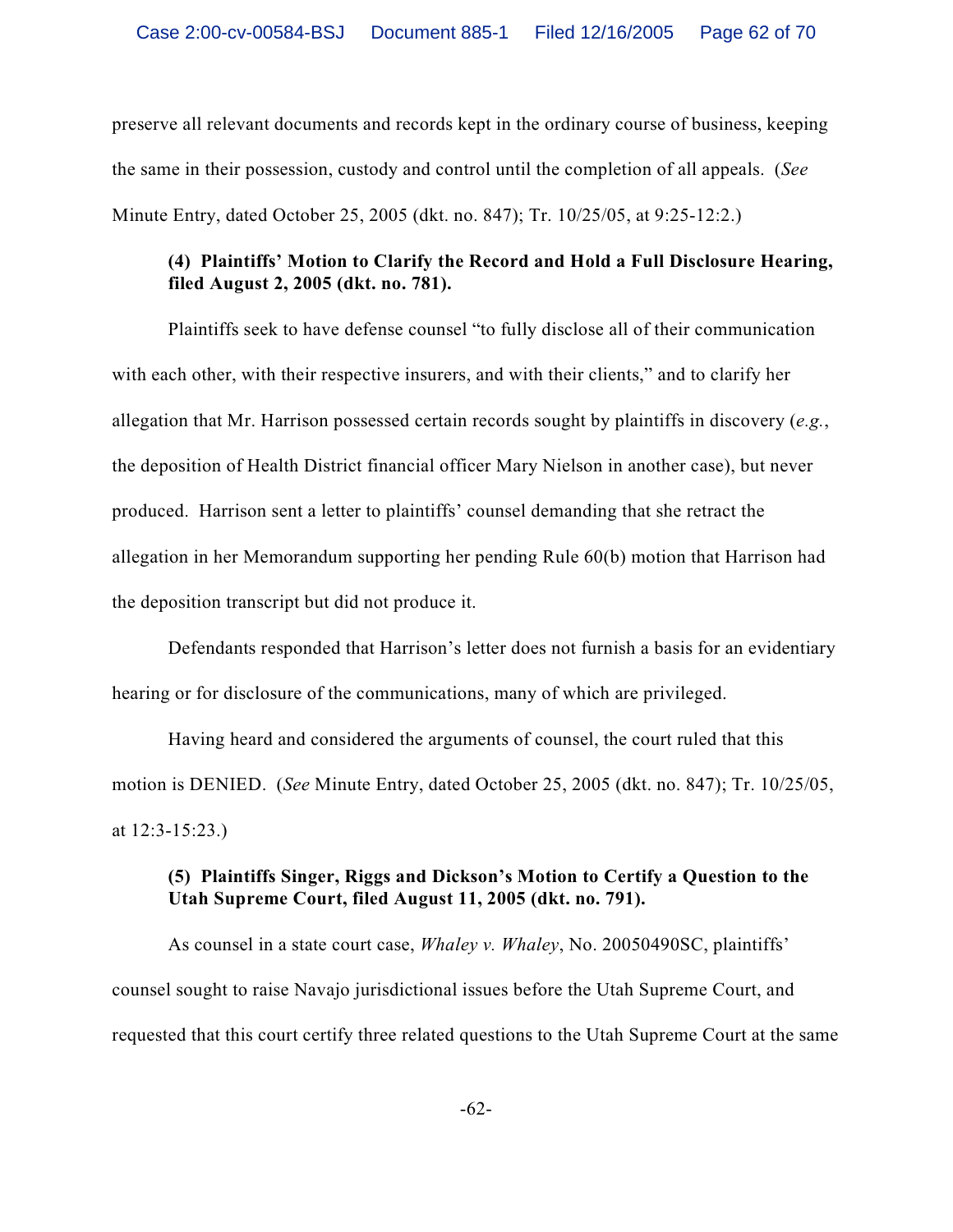time. But in her September 28th reply memorandum, plaintiffs' counsel indicates that the Utah Supreme Court "summarily dismissed the Petition for an Extraordinary Writ in that case that included largely the jurisdictional briefing before this court, without ruling on the questions of jurisdiction before it."

The defendants responded that plaintiffs seek to certify questions to the Utah Supreme Court as a matter of "uncertain" state law that are really federal questions to be determined under federal law, not state law.

The issues before the court in this case concerning the enforcement of the Navajo court's orders turn on questions of federal law and the law of the Navajo Nation. The three questions posed by plaintiffs dealt with treatment of Navajo jurisdiction and the effect of Navajo judgments in the Utah state courts, and are not germane to the issues in this case. In any event, plaintiffs' counsel deemed the request moot and withdrew the motion to certify questions. (*See* Minute Entry, dated October 25, 2005 (dkt. no. 847); Tr. 10/25/05, at 15:23- 16:4.)

# **(6) San Juan County Defendants' Motion for a Finding of Contempt and the Imposition of Sanctions, filed July 7, 2005 (dkt. no. 754).**

The San Juan County defendants sought a finding of contempt on the part of plaintiffs' counsel for threatening to proceed further before the Navajo Nation District Court, in violation of this court's January 29, 2004 Order (dkt. no. 603), enjoining the Plaintiffs "from further proceedings in this matter and Navajo Tribal Court until such time when the issue of the Navajo Tribal Court's subject matter jurisdiction has been decided by this Court," if defendants did not meet plaintiffs' \$2,500,000 settlement demand by June 29,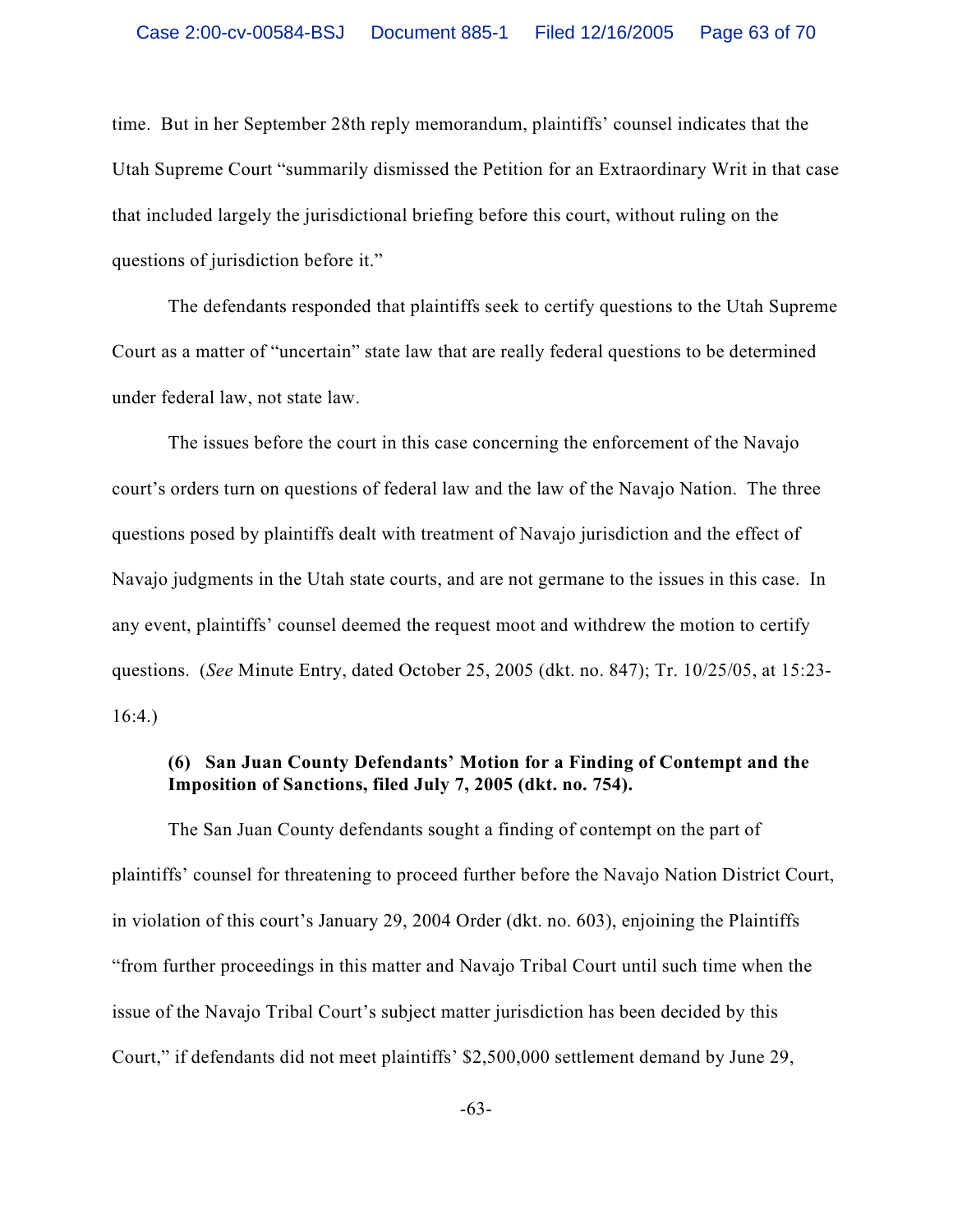2005.

## **(7) "Plaintiffs' Motion to Strike Def's Motion for Contempt," filed July 20, 2005 (dkt. no. 786).**

Plaintiffs responded by moving to strike the San Juan County defendants' motion, arguing that plaintiffs are entitled to bring claims directly against the defendants' insurers as direct or third-party beneficiaries of those policies, and are thus entitled to make settlement demands within policy limits beyond the reach of this court's January 29, 2004 Order. Defendants replied that their motion is not the proper subject of a motion to strike, and that this court's January 29, 2004 Order was entered in aid of its own jurisdiction and encompasses counsel's threats of further litigation made in the context of settlement negotiations.

At the hearing, in light of this court's October 12, 2005 Memorandum Opinion & Order, counsel for the San Juan County defendants withdrew the motion for a finding of contempt from further consideration, and this court DENIED the plaintiffs' motion to strike as moot. (*See* Minute Entry, dated October 25, 2005 (dkt. no. 847); Tr. 10/25/05, at 16:5-12.)

## **(8) Defendants' Request for Miscellaneous Relief, filed February 17, 2005 (dkt. no. 711).**

This request for relief is set forth in the Health District defendants' "Joinder in San Juan County Defendant Craig Halls' Memorandum in Opposition to Plaintiffs' Motion for Sanctions," filed February 17, 2005 (dkt. no. 711), and asks that this court "exercise its latitude, whether under Rule 11 or in any other way the Court deems appropriate, to intervene in what has become an outrageous departure from standards of civil practice," (*id.* at 3),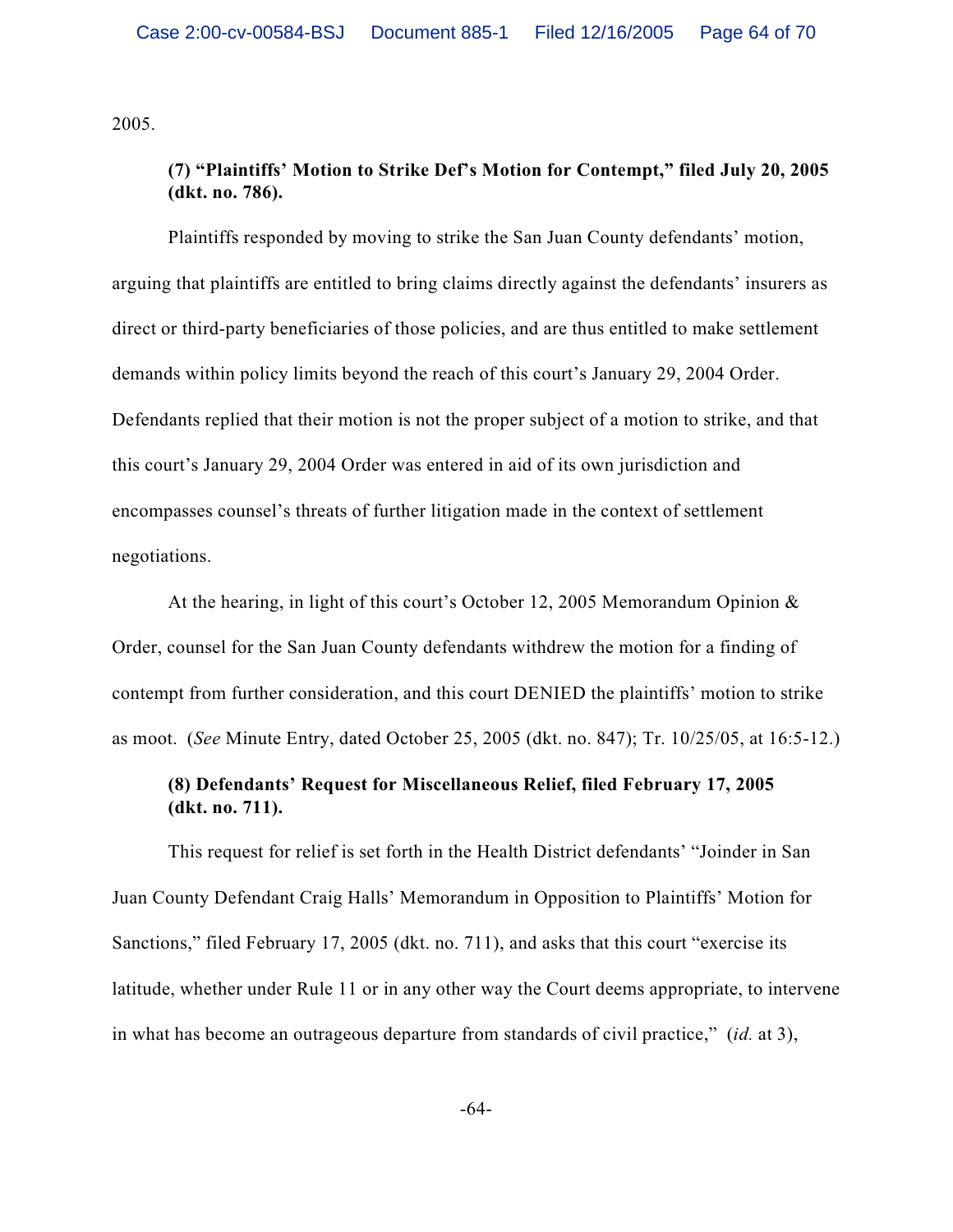referring to the motion and briefing tactics of plaintiffs' counsel.

Earlier, the Health District defendants had moved for a "protective order" precluding plaintiffs from filing additional motions pending the court's ruling on the issues on remand. (Motion for Protective Order, filed March 20, 2003 (dkt. no. 523).)

The San Juan County defendants filed a similar motion for a filing ban on March 27, 2003 (dkt. no. 534), and joined in the Health District defendants' motion (dkt. no. 538). At the December 19, 2003 hearing on motions, this court granted a preliminary injunction against further proceedings by plaintiffs in Navajo court pending resolution of the issues on remand, but did not otherwise restrain plaintiffs' ability to file motions, and the "protective order/filing ban" motions were terminated.

On August 30, 2005, the Health District Defendants filed a new motion for "protective order" that would bar plaintiffs from filing additional motions without prior court approval, pending the court's decision of the pending issues and motions. They asserted that plaintiffs filed multiple duplicative, repetitive and meritless motions that raise the same issues and repeated the same arguments, many of which have already been rejected. The defendants also asked for attorney's fees. The San Juan County defendants joined this motion on October 6, 2005 (dkt. no. 836). These motions were not calendared for hearing.

On October 12, 2005, this court issued its Memorandum Opinion and Order deciding the jurisdictional issues on remand. By October 25th, this development may have obviated the defendants' requests for interim relief against plaintiffs' filing of additional motions. In any event, the request for miscellaneous relief (dkt. no. 711) was DENIED AS MOOT. (*See*

-65-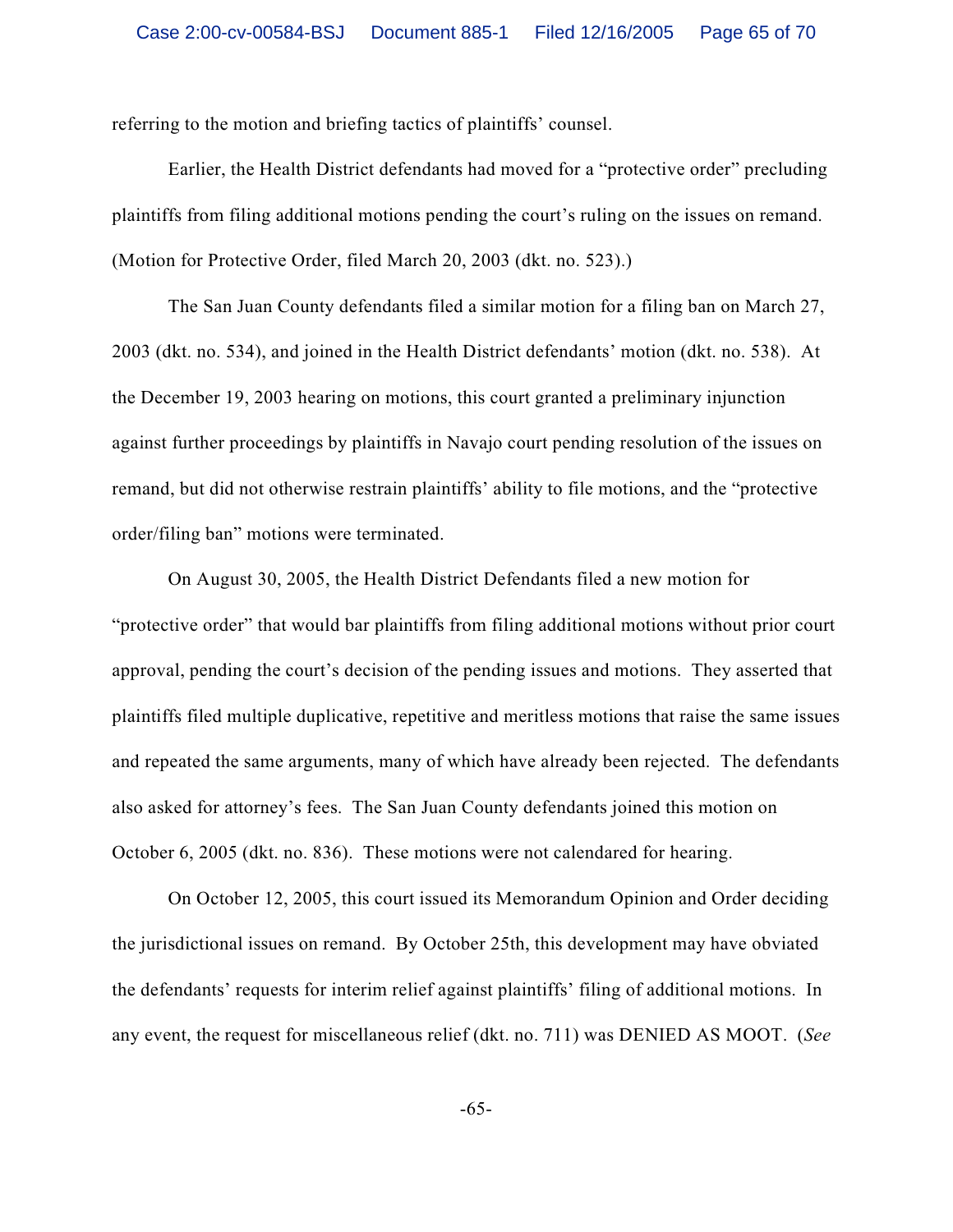Minute Entry, dated October 25, 2005 (dkt. no. 847); Tr. 10/25/05, at 16:12-19.)

In addition to the foregoing motions, the court had set the October 25th hearing as a status and scheduling conference concerning additional motions filed by the plaintiffs. (*See* Order re: Pending Motions, filed August 26, 2005 (dkt. no. 811), at 5; Amended Notices of Hearing (dkt. nos. 809, 812, 831).) Those motions included Plaintiffs' Motion to Amend and Supplement the Complaint, filed March 25, 2005 (dkt. no. 716); Plaintiffs' Rule 60 Motion to be Relieved of the June 13, 2005 Order of Dismissal, and Stipulated Pre Trial Order, filed July 8, 2005 (dkt. no. 758), discussed above; "PlaintiffMacArthur [sic], Valdez and Lyman's Motion for the Court to Reconsider June 13, 2005 Order of Dismissal and Motion to Amend/Supplement Their First Amended Complaint," filed August 11, 2005 (dkt. no. 790); "PlaintiffMacArthur [sic], Valdez and Lyman's and Singer, Riggs and Dickson's, Motion for the Court to Appoint a Special Master for the District," filed August 11, 2005 (dkt. no. 793); "Plaintiffs' Application for an immediate Rule 65 Temporary Restraining Order and Preliminary Injunction," filed August 19, 2005 (dkt. no. 798); and Plaintiffs Motion to Use Subpoena Powers, filed September 9, 2005 (dkt. no. 829).

Based upon its examination of the moving papers submitted to the court and further discussion between court and counsel concerning these motions, the court concluded that there was no need for further hearing on these motions and that in each instance, the motions would be DENIED. To the extent that the motions sought to revisit issues already addressed in the court's June 13th and October 12th opinions, they raised no "newly discovered evidence" or contrary legal authority bearing upon those issues. To the extent that the

-66-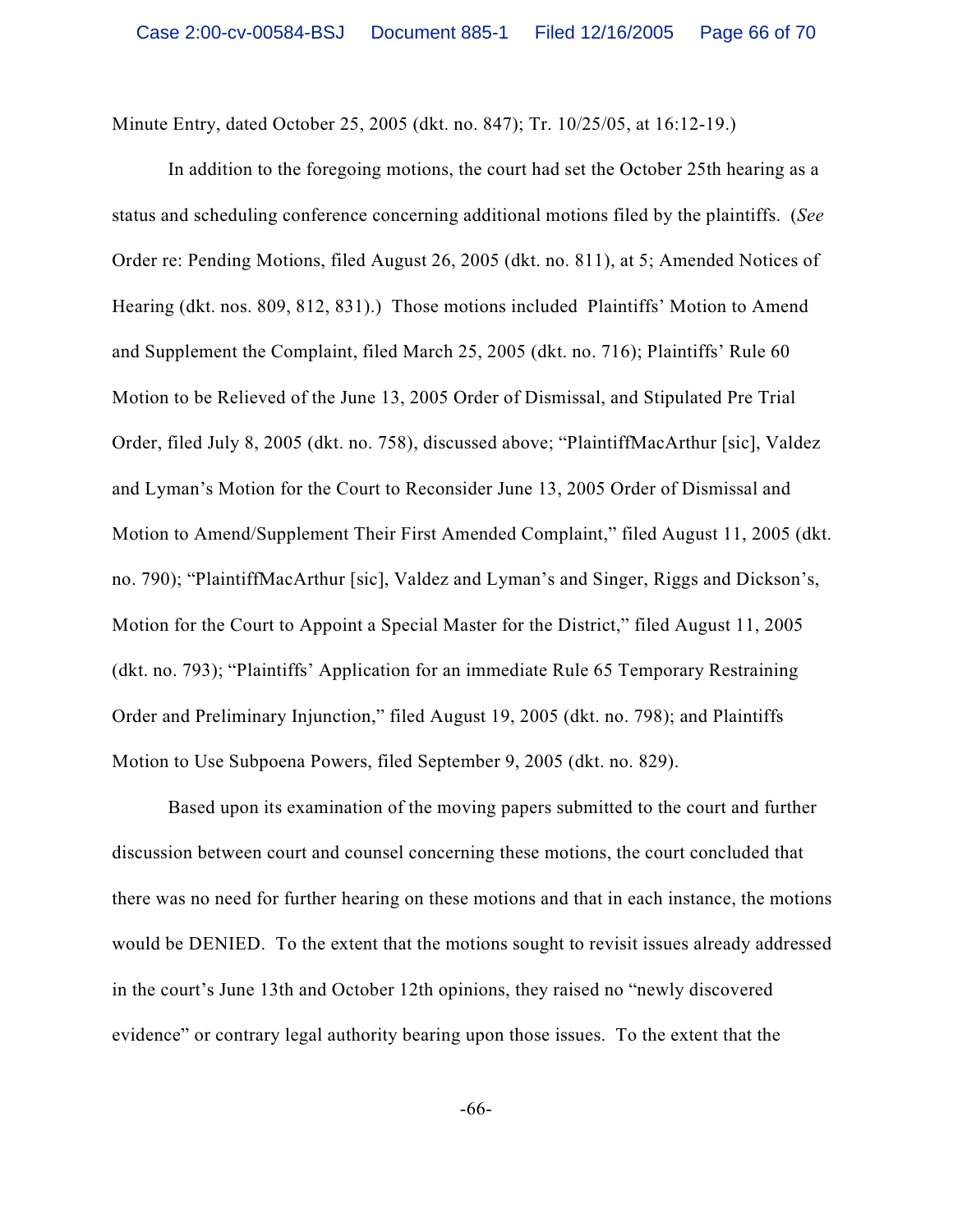motions sought to raise matters involving parties and claims not already before the court, (*e.g.*, "PlaintiffMacArthur [sic], Valdez and Lyman's and Singer, Riggs and Dickson's, Motion for the Court to Appoint a Special Master for the District," filed August 11, 2005 (dkt. no. 793); "Plaintiffs' Application for an immediate Rule 65 Temporary Restraining Order and Preliminary Injunction," filed August 19, 2005 (dkt. no. 798)), the court concluded that those matters were beyond the scope of this action and were more properly the subject of another lawsuit, should the real parties in interest choose to file one. (*See* Minute Entry, dated October 25, 2005 (dkt. no. 847); Tr. 10/25/05, at 16:20-30:20.)

# **E. Corrections to the October 12, 2005 Memorandum Opinion & Order and the October 31, 2005 Judgment.**

In the course of examining the plaintiffs' Rule 59(e)/Rule 60(b) motions and reviewing the record in this proceeding, this court noted that the court's October 31st judgment inadvertently omitted reference to plaintiff Singer's claim against defendant Atcitty, which was dismissed as barred by the Utah Governmental Immunity Act under Navajo principles of comity and reciprocity articulated in *Jones*. *See MacArthur*, 391 F. Supp. 2d at 1055-1056. That dismissal will be reflected in a separate form of declaratory judgment to be entered forthwith by the Clerk of the Court.

The court has also discovered and corrected several typographical, grammatical and clerical errors in the October 12th Memorandum Opinion & Order. The corrected text of the October 12th Memorandum Opinion & Order has been made available through publication by Thomson West in the permanent bound volume of the *Federal Supplement, Second Series* and on WESTLAW, and is the version cited throughout this memorandum opinion and order.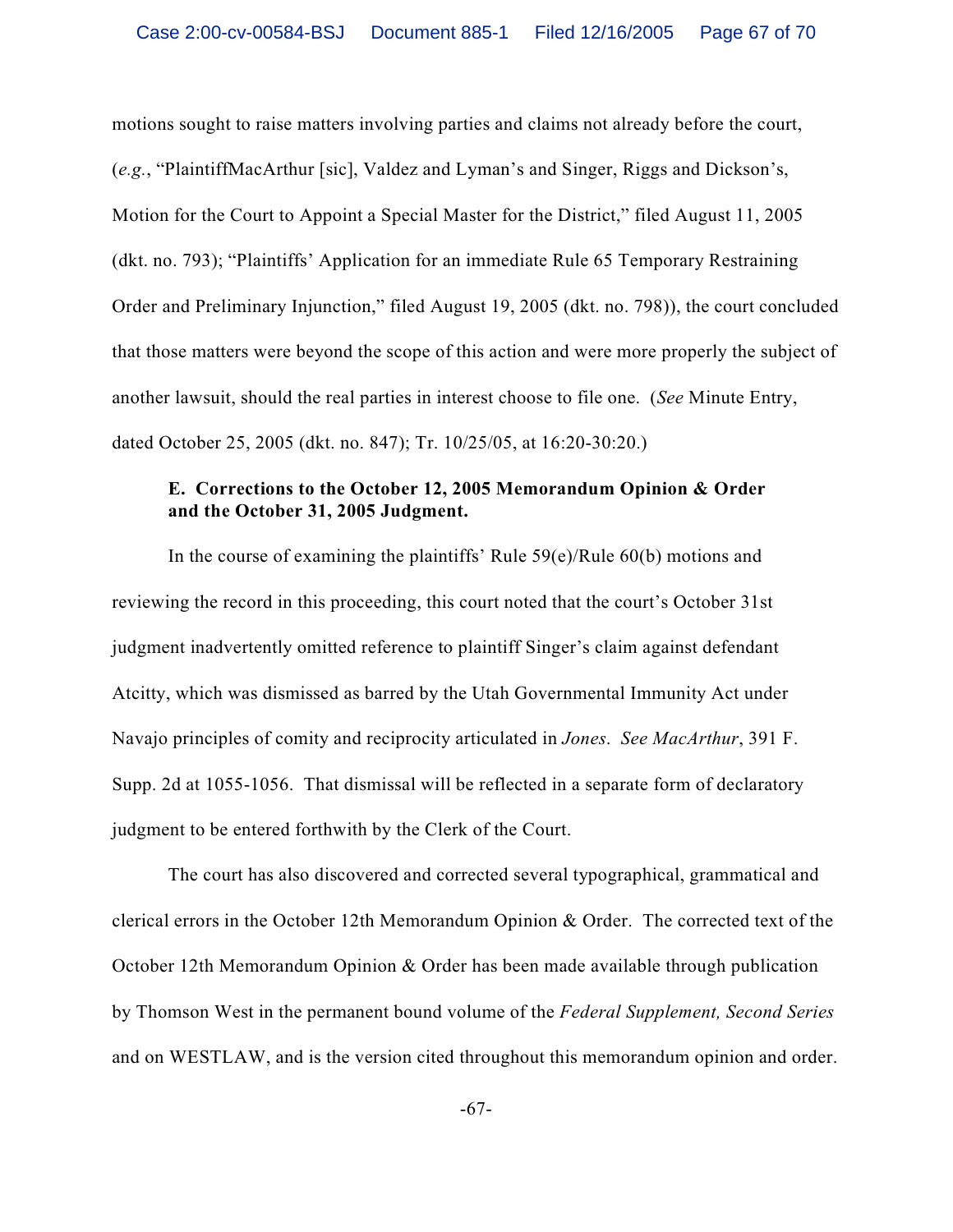*See MacArthur v. San Juan County*, 391 F. Supp. 2d 895, (D. Utah 2005). A copy of the corrected text in .pdf file format is annexed hereto as an Appendix, and shall be entered on the docket as an attachment and made available by the Clerk of the Court.

For the reasons explained above,

**IT IS ORDERED** that plaintiffs Singer, Riggs and Dickson's Motion for Clarification, Reconsideration and Amendment (dkt. no. 849) is DENIED; plaintiff Valdez' "Motion to Reconsider and Amend the October 31, 2005 Order and Allow Her to Amend Her Amended Complaint," (dkt. no. 855), is DENIED; and plaintiffs Lyman and MacArthur's "Motion to Reconsider and Amend the October 31, 2005 Order and Allow Her to Amend Their Amended Complaint," (dkt. no. 857), is DENIED;

**IT IS FURTHER ORDERED** that "Plaintiffs Motion for Disqualification," filed June 17, 2005 (dkt. no. 745), is DENIED; Plaintiffs' Motion to Lift the Court's Protective Order for Depositions and other Records in this Case, etc., filed June 30, 2005 (dkt. no. 747), is DENIED; Plaintiffs' Motion to Restrain All Members of the SJHSD Staff from Destroying Any Records at Least Until the Appeal Processes in this Case are Finished, filed June 30, 2005 (dkt. no. 751), is GRANTED IN PART, to the extent that all parties are required to maintain and preserve all relevant documents and records kept in the ordinary course of business, keeping the same in their possession, custody and control until the completion of all appeals; Plaintiffs' Motion to Clarify the Record and Hold a Full Disclosure Hearing, filed August 2, 2005 (dkt. no. 781), is DENIED; Plaintiffs Singer, Riggs and Dickson's Motion to Certify a Question to the Utah Supreme Court, filed August 11, 2005 (dkt. no. 791) is

-68-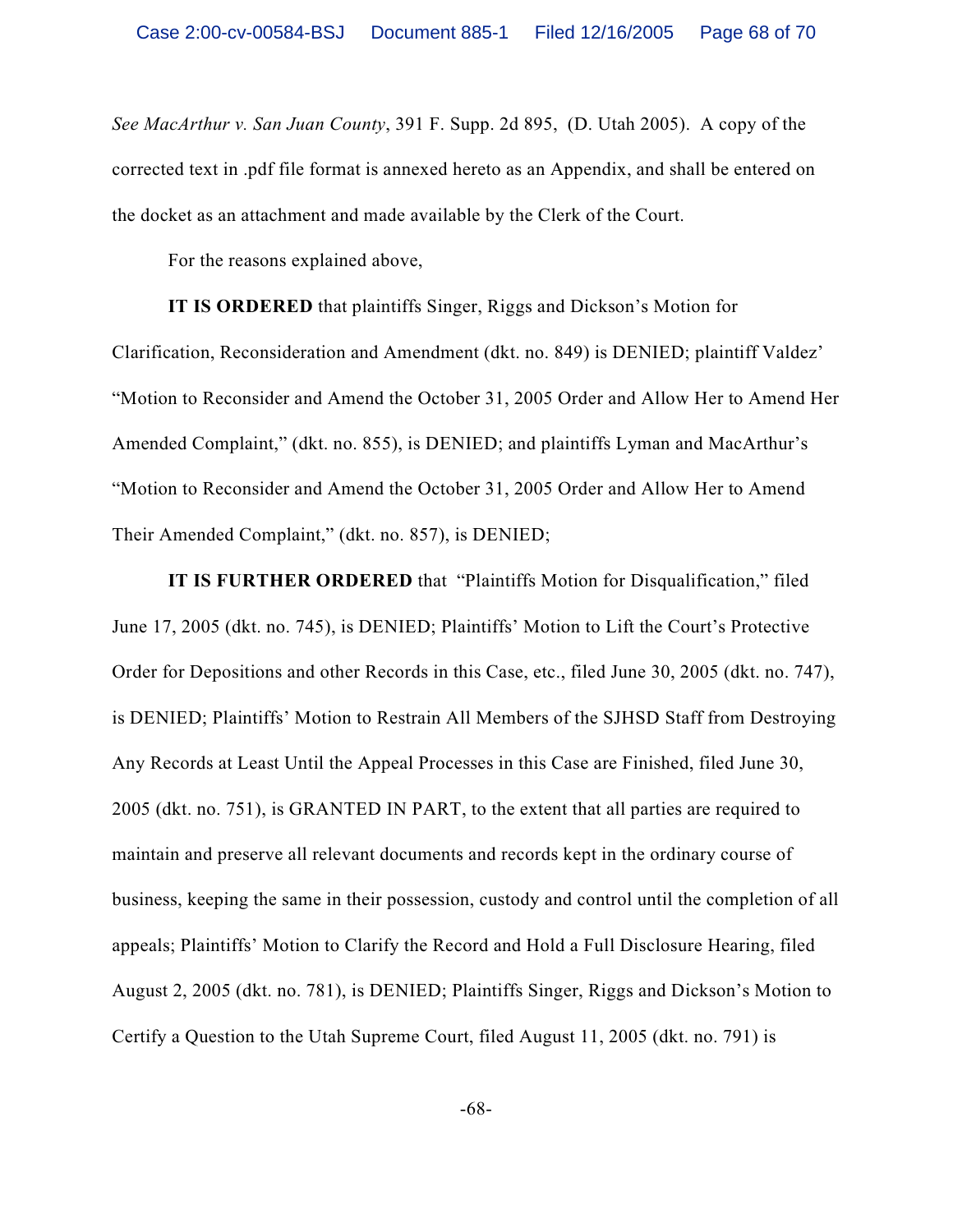WITHDRAWN; San Juan County Defendants' Motion for a Finding of Contempt and the Imposition of Sanctions, filed July 7, 2005 (dkt. no. 754), is WITHDRAWN; "Plaintiffs' Motion to Strike Def's Motion for Contempt," filed July 20, 2005 (dkt. no. 786), is DENIED AS MOOT; Defendants' Request for Miscellaneous Relief, filed February 17, 2005 (dkt. no. 711), is DENIED AS MOOT; the Health District Defendants' Motion for a Protective Order, filed August 30, 2005 (dkt. no. 820), joined by the San Juan County defendants on October 6, 2005 (dkt. no. 836), is DENIED AS MOOT; Plaintiffs' Motion to Amend and Supplement the Complaint, filed March 25, 2005 (dkt. no. 716), is DENIED; Plaintiffs' Rule 60 Motion to be Relieved of the June 13, 2005 Order of Dismissal, and Stipulated Pre Trial Order, filed July 8, 2005 (dkt. no. 758), is DENIED; "PlaintiffMacArthur [sic], Valdez and Lyman's Motion for the Court to Reconsider June 13, 2005 Order of Dismissal and Motion to Amend/Supplement Their First Amended Complaint," filed August 11, 2005 (dkt. no. 790), is DENIED; "PlaintiffMacArthur [sic], Valdez and Lyman's and Singer, Riggs and Dickson's, Motion for the Court to Appoint a Special Master for the District," filed August 11, 2005 (dkt. no. 793), is DENIED; "Plaintiffs' Application for an immediate Rule 65 Temporary Restraining Order and Preliminary Injunction," filed August 19, 2005 (dkt. no. 798), is DENIED; and Plaintiffs Motion to Use Subpoena Powers, filed September 9, 2005 (dkt. no. 829), is DENIED;

**IT IS FURTHER ORDERED** that plaintiffs Singer, Riggs and Dickson's "Motion to Correct Plaintiffs Motion to Clarify, Reconsider and Amend," on November 9, 2005 (dkt. no. 853), is GRANTED; and

**IT IS FURTHER ORDERED** that a copy of the corrected text of this court's